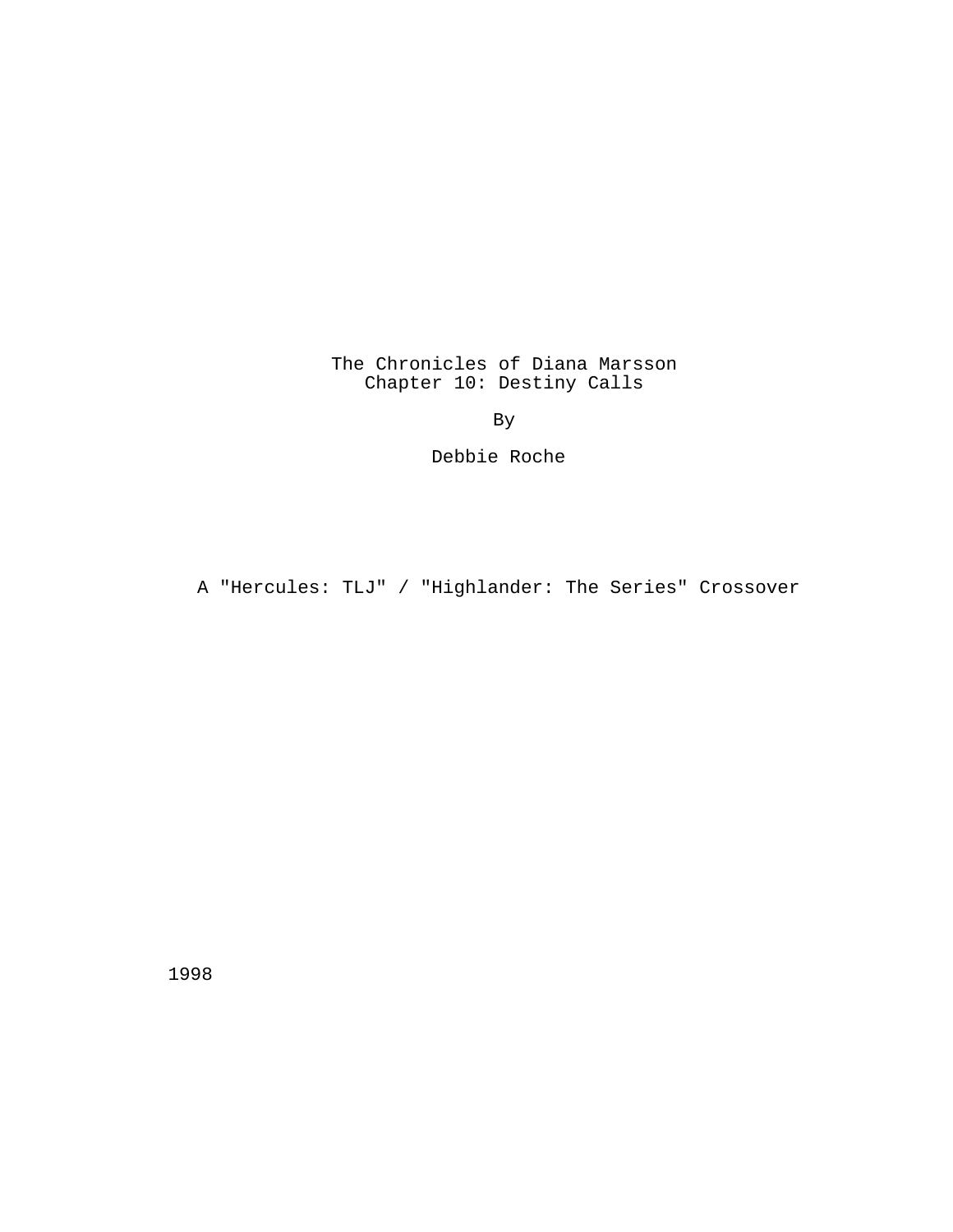## **SUNDAY FEBRUARY 21st 2016**

1 INT: THE WAREHOUSE (8:00PM) 1

DIANA enters.

DIANA

Clark? (beat) Clark, where are you? (beat) This isn't funny. You asked me to come down here. So where are you?

CLARK (VO) Right here, mom.

DIANA can't see CLARK.

DIANA

Where?

CLARK (VO)

Here.

CLARK appears right in front of her, removing Hades' Helmet of Invisibility.

DIANA

Wh...

DIANA recognizes the helmet, and realizes that it could only have come from one place.

> DIANA You opened it! (beat) You opened the case!!

CLARK Uncle Ares said that, now that I was 18, I should claim what is mine.

## DIANA

Ares. Figures. I...

DIANA realizes that CLARK just called Ares by his real name.

DIANA Wait. You called him Ares. I...

(CONTINUED)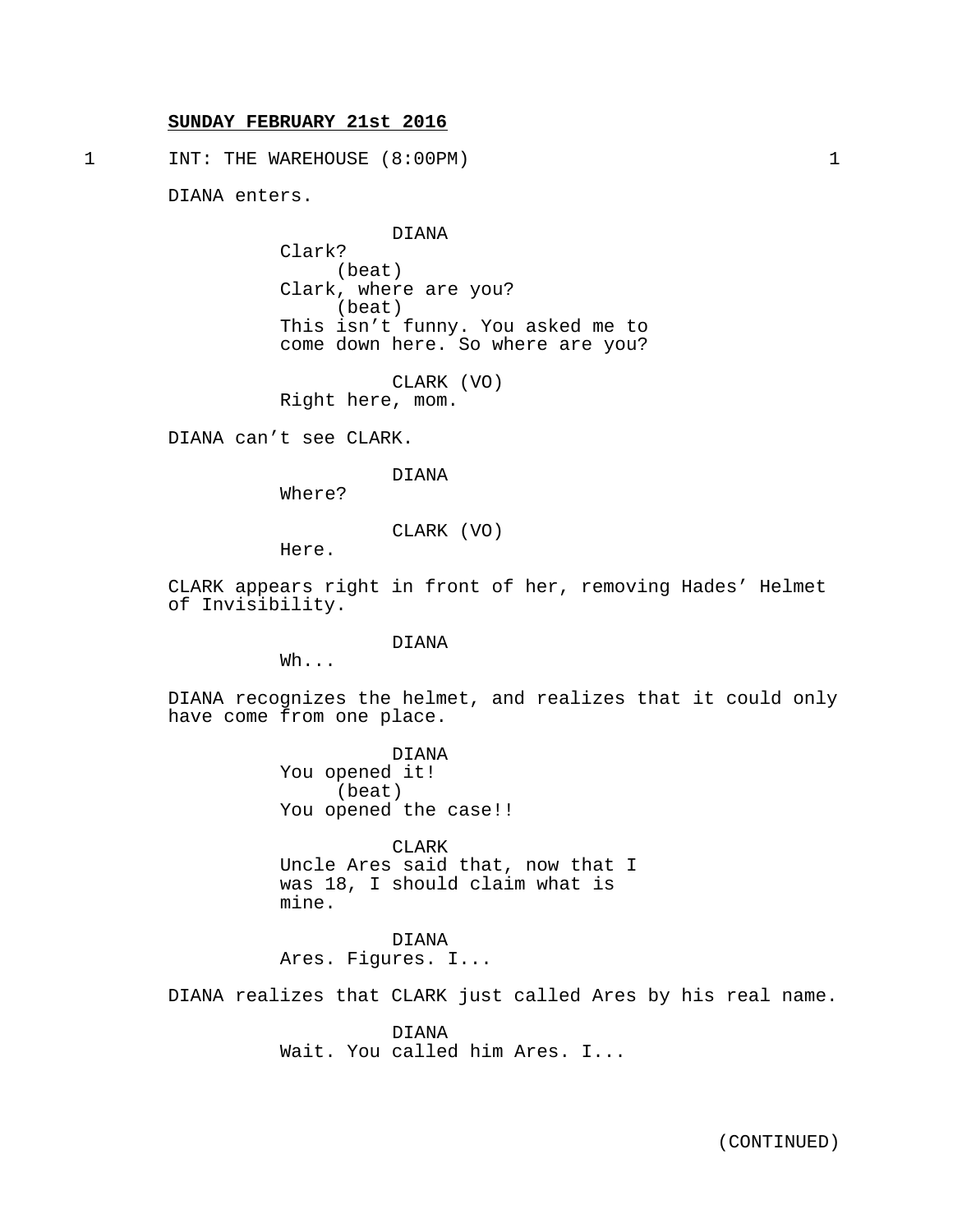CLARK Yes. I did. He told me everything, Mom.

## DIANA

Everything?

CLARK looks at her.

CLARK Why did you never tell me?

## DIANA

I...

### CLARK

I always knew there was something special about him. Something that made him different from the others. (beat) It was like we had some sort of connection. A connection that was stronger than the one with other Immortals. Now I know why. He's...

DIANA

Clark, I told you he was your Uncle. You knew that.

CLARK

Yeah, but Mac, Richie, Methos and Joe were also my "Uncle's".

DIANA

You also knew that your father was his brother. And that...

**CLARK** 

Yes. I knew that. But this connection went deeper. I could never quite put my finger on it. Now, with his help, I have. I understand everything. He...

DIANA gives CLARK a look.

DIANA Is he here?

Momentary pause. DIANA starts to look around to see if she can see Ares lurking.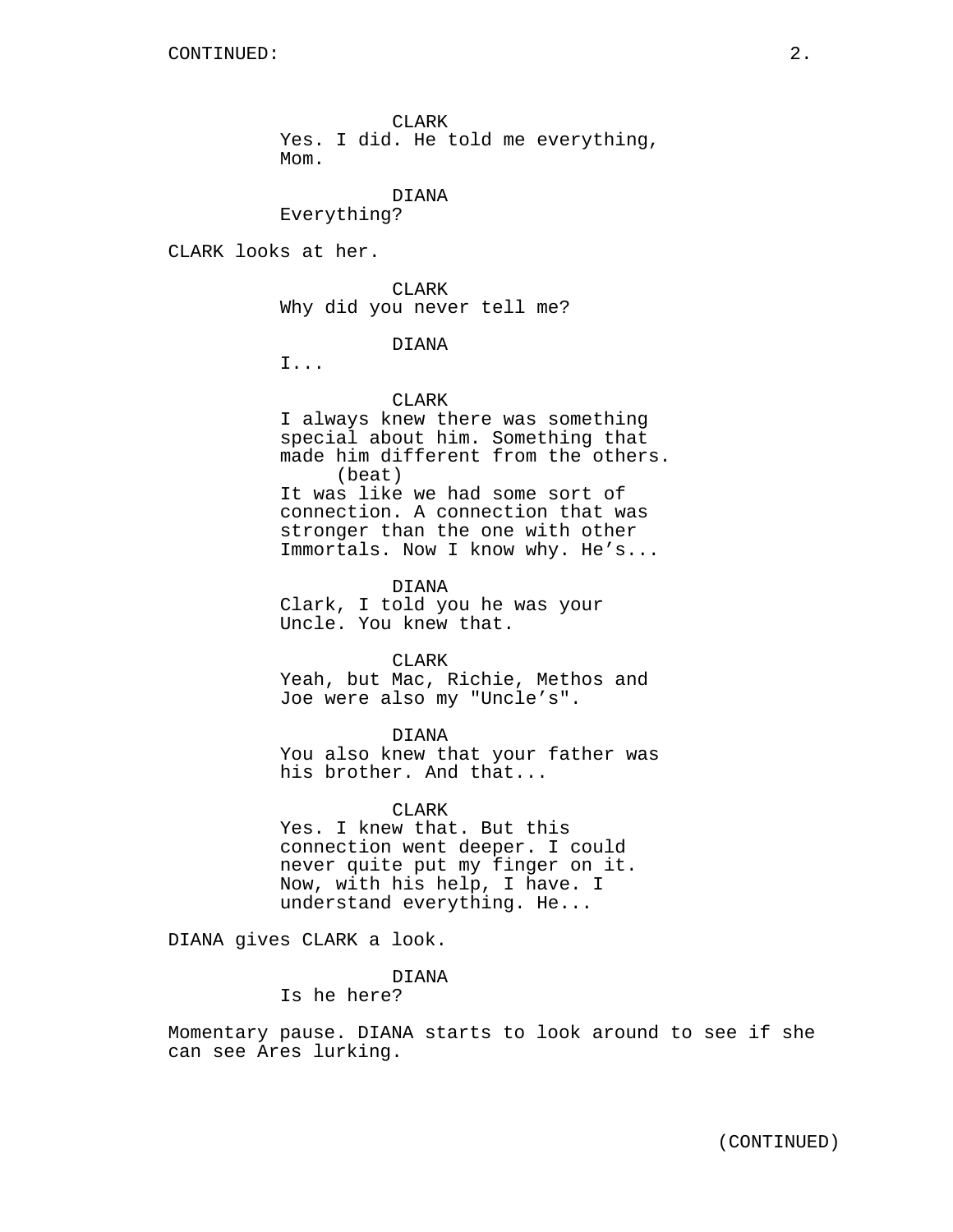DIANA Ares? (beat) Ares! (beat) Come out, now!

ARES appears between them, holding his sword, his real sword, the one from the case. He inhales and exhales.

> ARES Ah. That felt good. It's been so long since I did that.

DIANA sees the sword and realizes that CLARK has returned to ARES his old sword and in doing so has reinstated ARES as the God of War. DIANA looks to CLARK.

> DIANA What have you done? What...

ARES goes to DIANA.

ARES Not what you think, my love.

ARES looks at her, lovingly.

ARES

You see, we had to open the case. There was a special item hidden under the helmet. I needed it to give to you.

DIANA looks at ARES in confusion.

DIANA

I don't...

ARES snaps his fingers and a chalice appears in his hands. He holds it out, offering it to her. DIANA is still confused.

> DIANA A chalice?

> > ARES

Open it.

DIANA opens it. She is surprised at what she sees inside.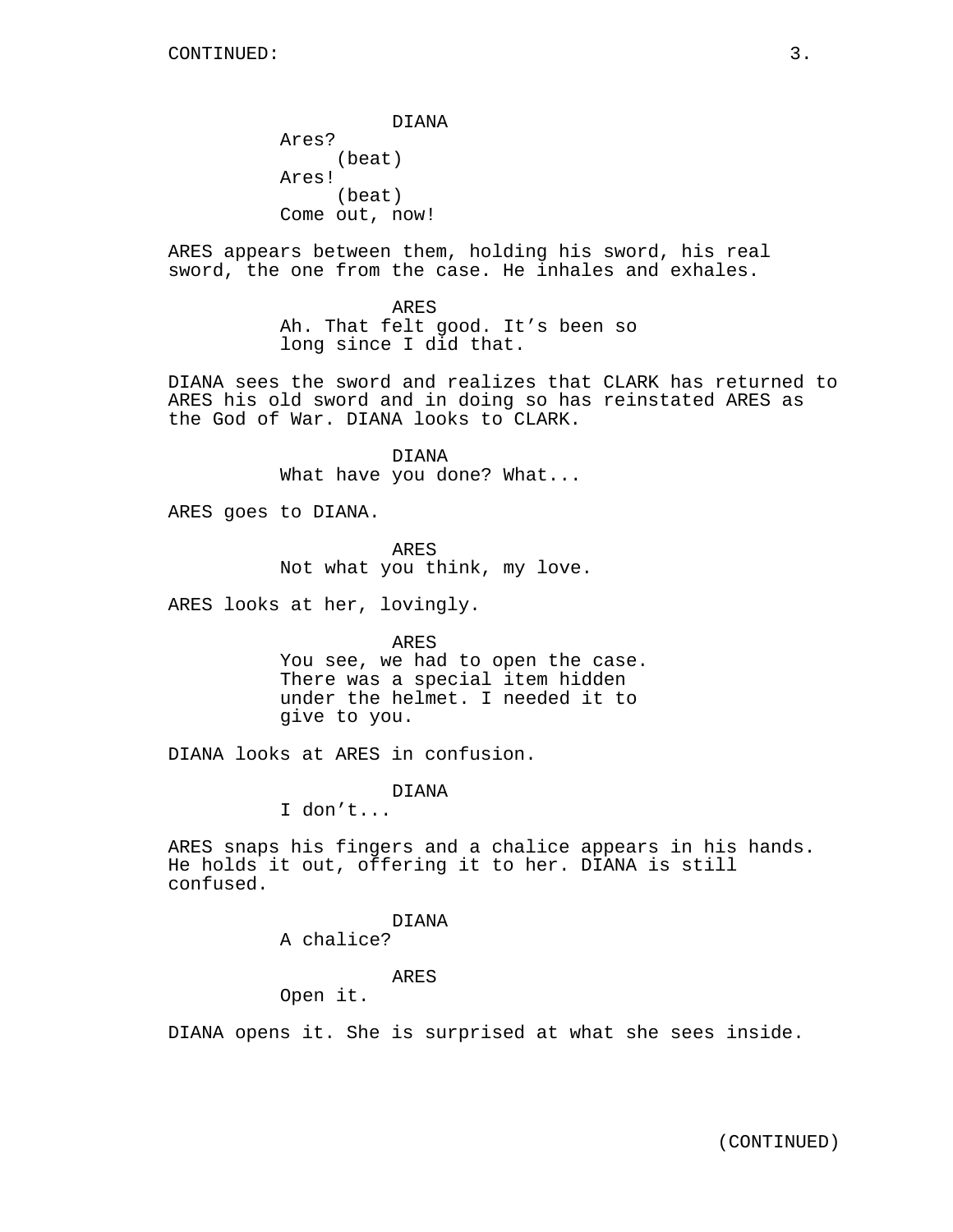DIANA Is this what I think it is? ARES Yes. DIANA It has survived all th... ARES It is Ambrosia, Diana. It is forever. DIANA I... ARES It is time. (beat) Time to do what must be done. Momentary pause. ARES looks at DIANA. ARES Take it. Eat it. Become my Queen. As it was meant to be. DIANA But... ARES You can have immortality. Yet not have to partake in that stupid game. DIANA I don't believe this. You... ARES You'll live forever, Diana. Forever. DIANA Ares, I... CLARK Come on, Mom. It won't change anything. Not really.

ARES takes some of the Ambrosia out of the chalice and brings it to her lips.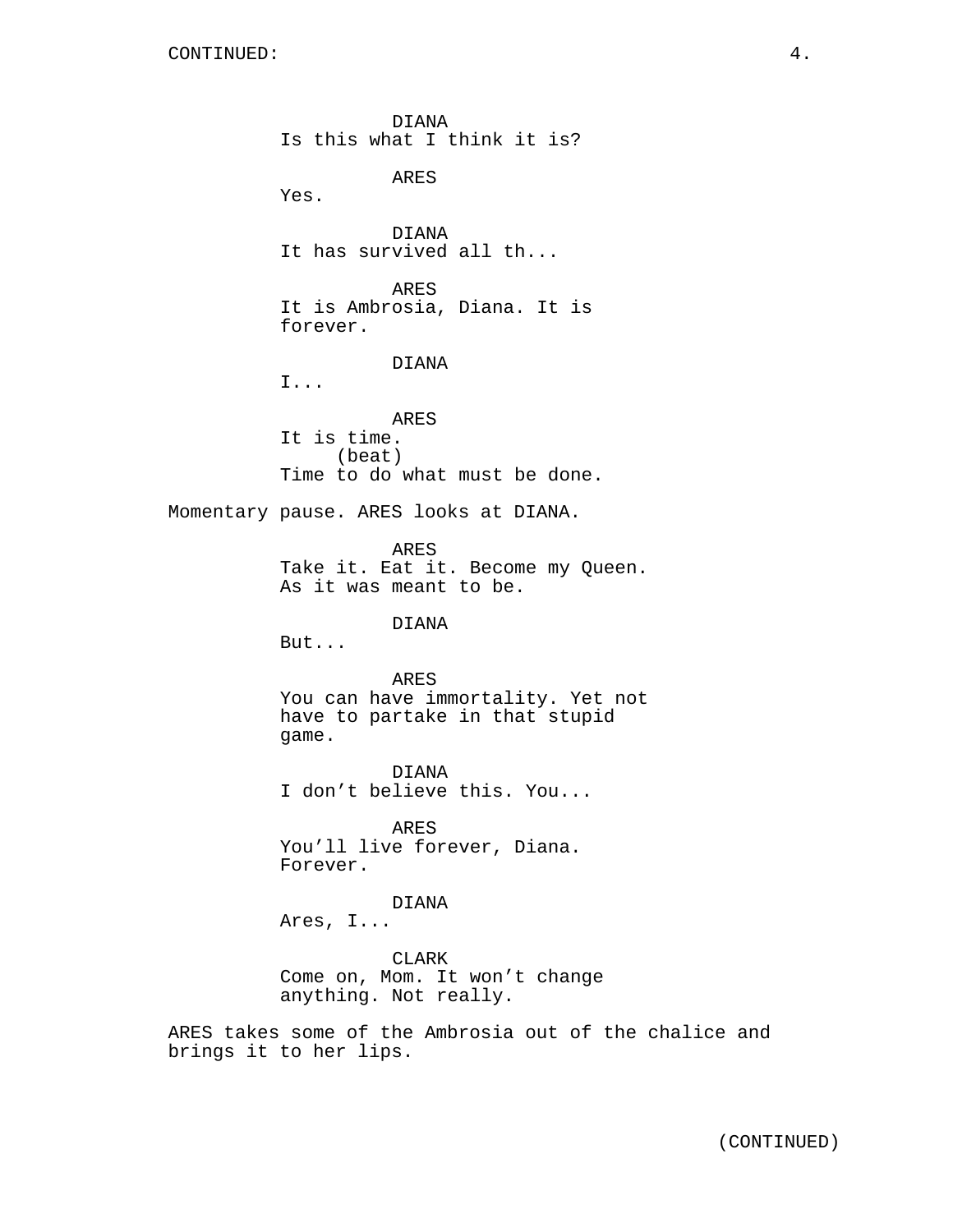ARES Stop denying it, D. You were meant for me. We felt in all those years ago in Greece. And we felt it 13 years ago. (beat) I know you know it. If it wasn't for MacLeod clouding your vision, we'd... (beat) Take this gift I offer you. No other can offer you all I can. Join us. DIANA I... Wait. Us? CLARK Yes, us. DIANA You... But... CLARK I'm out of The Game, Mom. Forever. Although I never was really in it to begin with. DIANA looks at ARES. DIANA That's what you meant. This is the choice he had to make. Momentary pause. ARES Yes. DIANA He had to decide whether he wanted Mac's Immortality or the God's Immortality. ARES Yes. DIANA Why didn't you tell me? Why... ARES

I couldn't.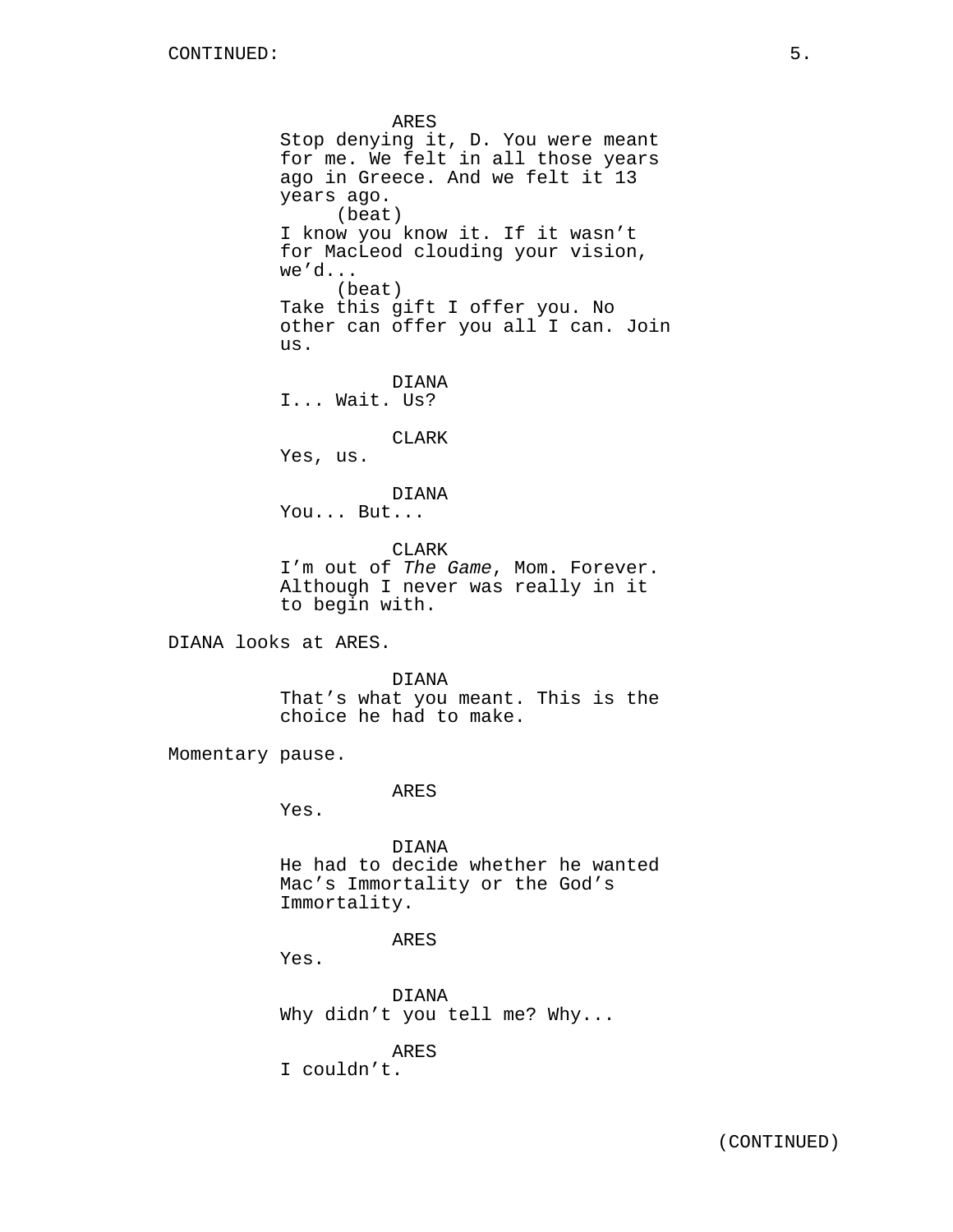DIANA

Why not?

ARES I couldn't have you influencing his decision. He had to...

DIANA Influence? Gee, let's see. (beat) He could either play a game that involved challenging others to a sword fight to the death, or, he could become a God. (beat) I don't think there's...

ARES See, you are favoring one over the other. (beat) The choice had to be Clark's.

DIANA looks at ARES questioningly.

DIANA And he made it all on his own.

ARES

Yes.

DIANA You didn't try to persuade him to choose Godhood?

ARES Would I do that?

DIANA gives him a look. She is about to say something, but he cuts her off with a deep, penetrating stare.

> ARES Diana, I've changed. You can sense that. I'm not the same Ares I was then. Typhon tamed Echidna. You could tame me. You have tamed me.

ARES kisses her. He breaks the kiss and places the Ambrosia in her mouth. She doesn't resist. He smiles as she swallows the sweet tasting nectar. Once she swallows it, she closes her eyes as the Ambrosia starts to transform her into a goddess. As she is transforming, ARES hands the chalice to CLARK, and waves his hands over her. DIANA gets younger,

(CONTINUED)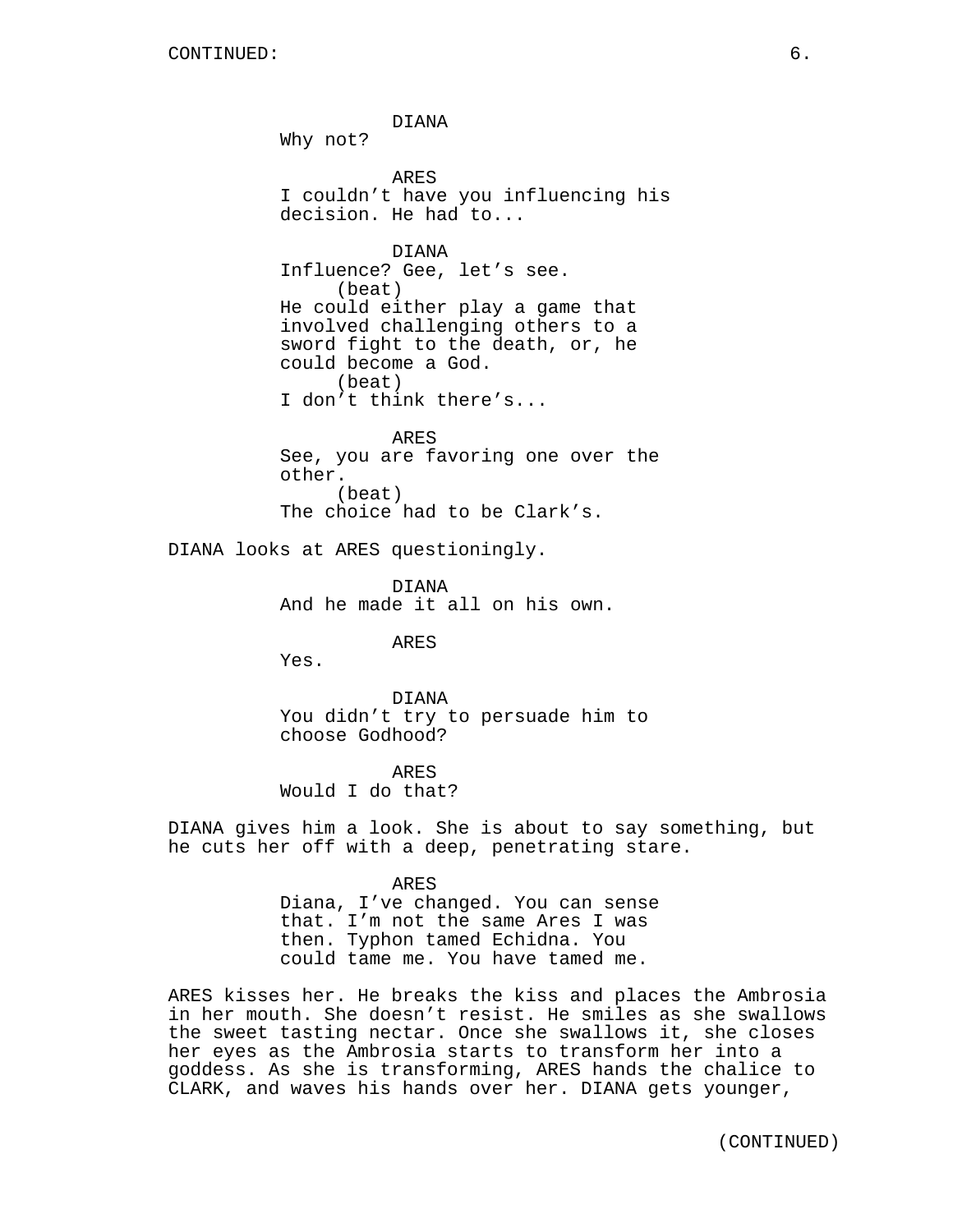reverting to the way she was at 25 when he first met and fell in love with her. After the transformation is complete, both ARES and CLARK stare at her. DIANA opens her eyes and breathes her first breath as an Immortal. She looks at her hands and realizes she has changed. She looks at ARES.

> DIANA Wow. I feel...

ARES Say you'll stay with me.

DIANA

I...

ARES I need you, D. I...

DIANA What about Mac? I can't just...

ARES Forget about MacLeod. We are meant to be together.

ARES looks at her.

ARES The fates keep bringing us together. Drawing us closer and closer. Now, with this...

ARES indicates the chalice of Ambrosia.

ARES ...we have finally connected. I love you Diana. Let me show you how much.

ARES kisses her. She doesn't resist. She can't resist him anymore. All the feelings she's been bottling up since the day they first met, are crying to be let out. With her new found godhood, she also knows he is not lying. He really does love her and always has. She explodes, erupting like a volcano. She wraps her arms around him, pulling him close, melting into his embrace. CLARK watches as his mother and his uncle start to explore their feelings for each other. ARES' tongue starts to explore DIANA's mouth. She opens her mouth wider, allowing his tongue in. She brings one of her legs up, and rests it on his hip. He takes the leg in his hand and strokes it. His hand explores, running up her leg. CLARK says the following line more to himself then to ARES and DIANA.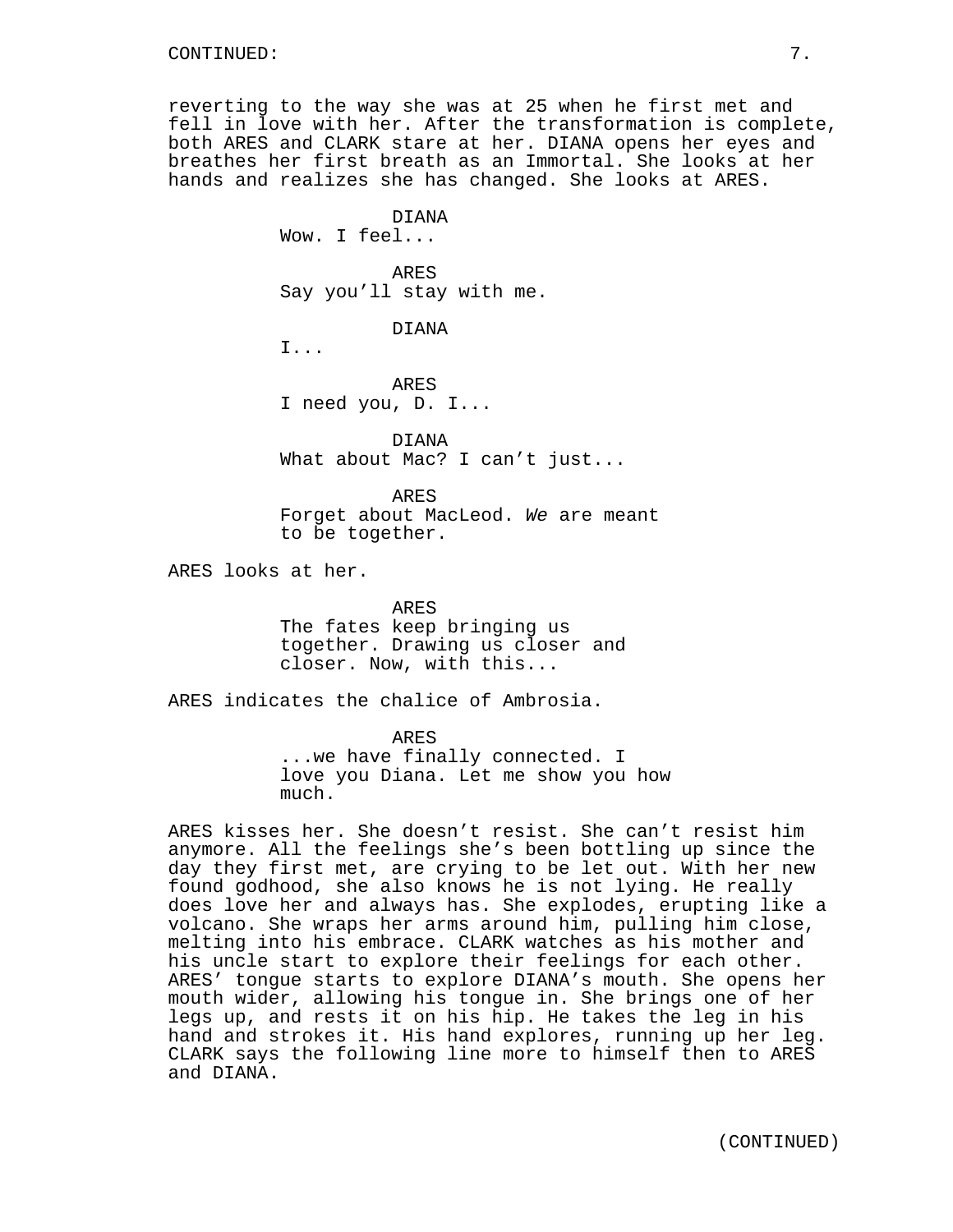CLARK I think I'll leave you two alone. (beat) Guess it's bye-bye Mac. (beat) I'll go tell him.

CLARK puts on the Helmet and vanishes. ARES and DIANA don't notice. They are too consumed in their hunger for each other. There is a flash, and they disappear. They reappear over by the wall, naked. He presses her up against the wall. He forces his tongue deeper into her mouth, as his hands roam down her body. Her leg is still resting on his hip. He strokes her leg. She presses herself closer to him, and pulls him closer to her. She breaks the kiss, and gasps. He kisses her neck. She nibbles his ear, then, she softly whispers the following.

#### DIANA

Ares, take me.

ARES looks at her and smiles.

ARES

I thought you'd never ask.

He kisses her again. His hands grab her breasts. As he thrusts himself inside of her, he squeezes her breasts. She tightens her grasp on him, and pulls him as close as she can. He releases her breasts and helps her wrap her legs around his waist. She tightens the grip, pulling him in. He pushes himself deeper and deeper into her. She gasps and moans.

> DIANA Oh, Ares. I... (beat) I... (beat) Ah. Yes. (beat) Ares, I... (beat) Oh. Oh.

He suckles her breast as he thrusts himself deeper and deeper into her. She is running her hands up and down his back, stroking it. Every time he pushes into her, she presses her hands into his back.

> DIANA Oh god. This... (beat) (MORE)

(CONTINUED)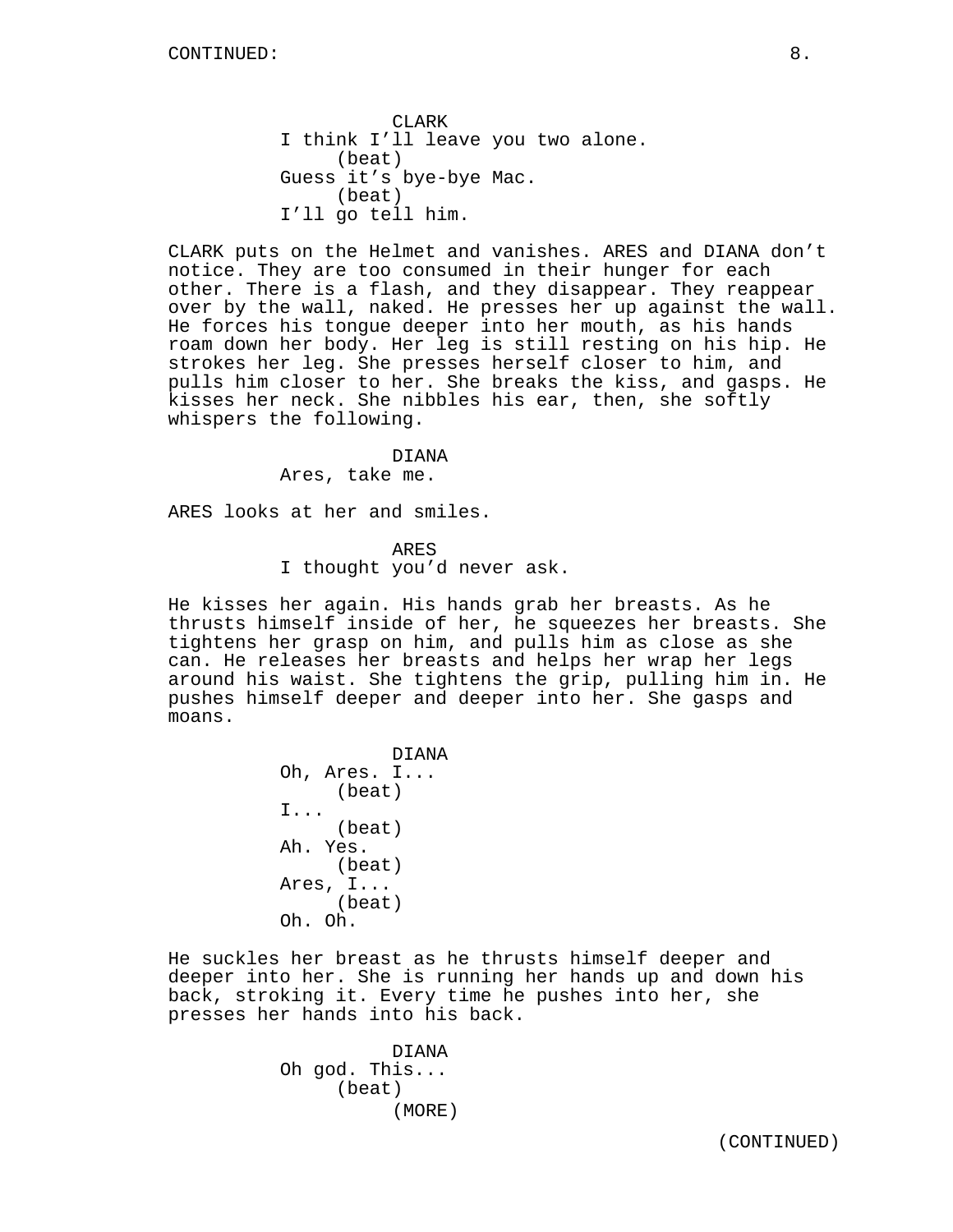DIANA (cont'd) ...feels... (beat) ...so good. (beat) I...

He brings his lips to her ear. He nibbles on it, then whispers seductively into it.

> ARES Oh, Diana. (beat) You don't know how long I've waited for this.

DIANA Yes. I... (beat) I...

ARES Hang on, D. I'm...

He brings his lips to hers and kisses her. She grabs him and holds on tight. He's about to come to his peak. He thrusts in and out of her a few more times, harder, and faster. He is about to erupt. She can sense he is about to explode. He breaks the kiss and looks at her. He grabs a breast in each hand. He squeezes them hard as he thrusts into her real hard and fast. He erupts, releasing his godly seed inside of her. She gasps when he squeezes her breast, and sighs as he releases himself inside of her.

CUT TO:

2 INT: THE LOFT (10:00PM) 2

DUNCAN is deep in thought. CLARK is sitting on the kitchen counter, observing DUNCAN. He is wearing the helmet, so he is invisible. He hasn't quite adjusted to all his new powers. He's not even sure what they all are. Which means, he doesn't know that he doesn't need the helmet to be invisible. As a god, he has the ability to be seen only when he wants to be seen. DUNCAN hasn't sensed CLARK at all. Now that CLARK is a god, he is out of the game, and therefore the Immortal Sense will not be activated when he is near another Immortal. After a few moments, CLARK removes the helmet and becomes visible. He says the following line as he jumps of the counter and heads to DUNCAN.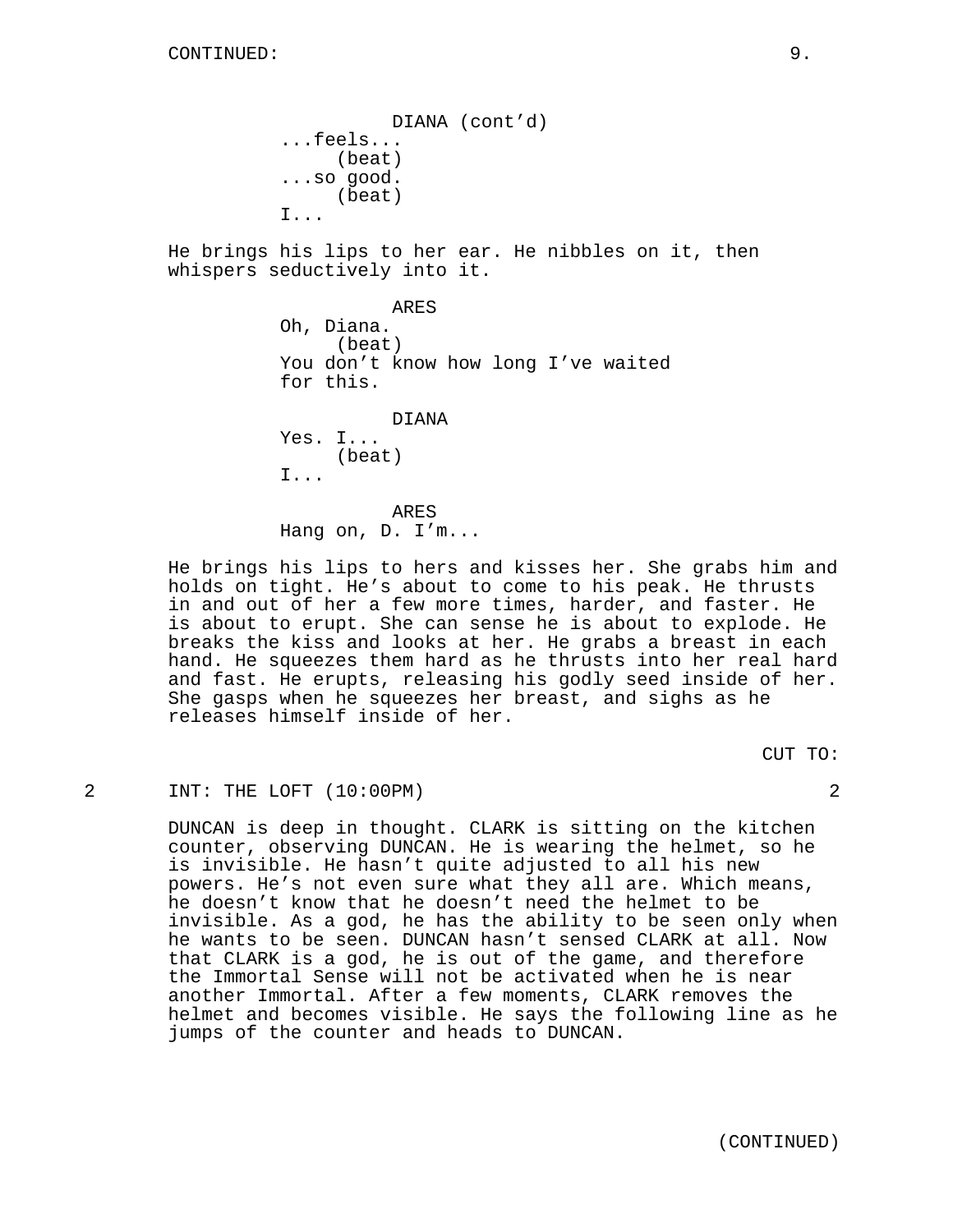CLARK Hey, uncle Mac.

DUNCAN is startled by CLARK's sudden, unexpected arrival.

DUNCAN

Clark!?

CLARK Sorry, did I startle you?

DUNCAN realizes that CLARK did indeed startle him.

DUNCAN Yes. But... How'd you manage to get this close without me sensing you? It's not possible.

## CLARK

(smile) It is if you're not playing the game anymore.

DUNCAN Not playing. What do you mean? You can't just...

DUNCAN notices the Helmet in CLARK's hand.

DUNCAN You opened the case.

CLARK

Yep. (beat) And guess what was hiding under the helmet? (beat) Ambrosia.

DUNCAN

Ambro...

CLARK

Yes. (beat) And you know what? (beat) The second it touched my lips, I felt alive. Ares told me that what I was feeling was my powers being activated for the first time. He told me I always had them, but that (MORE)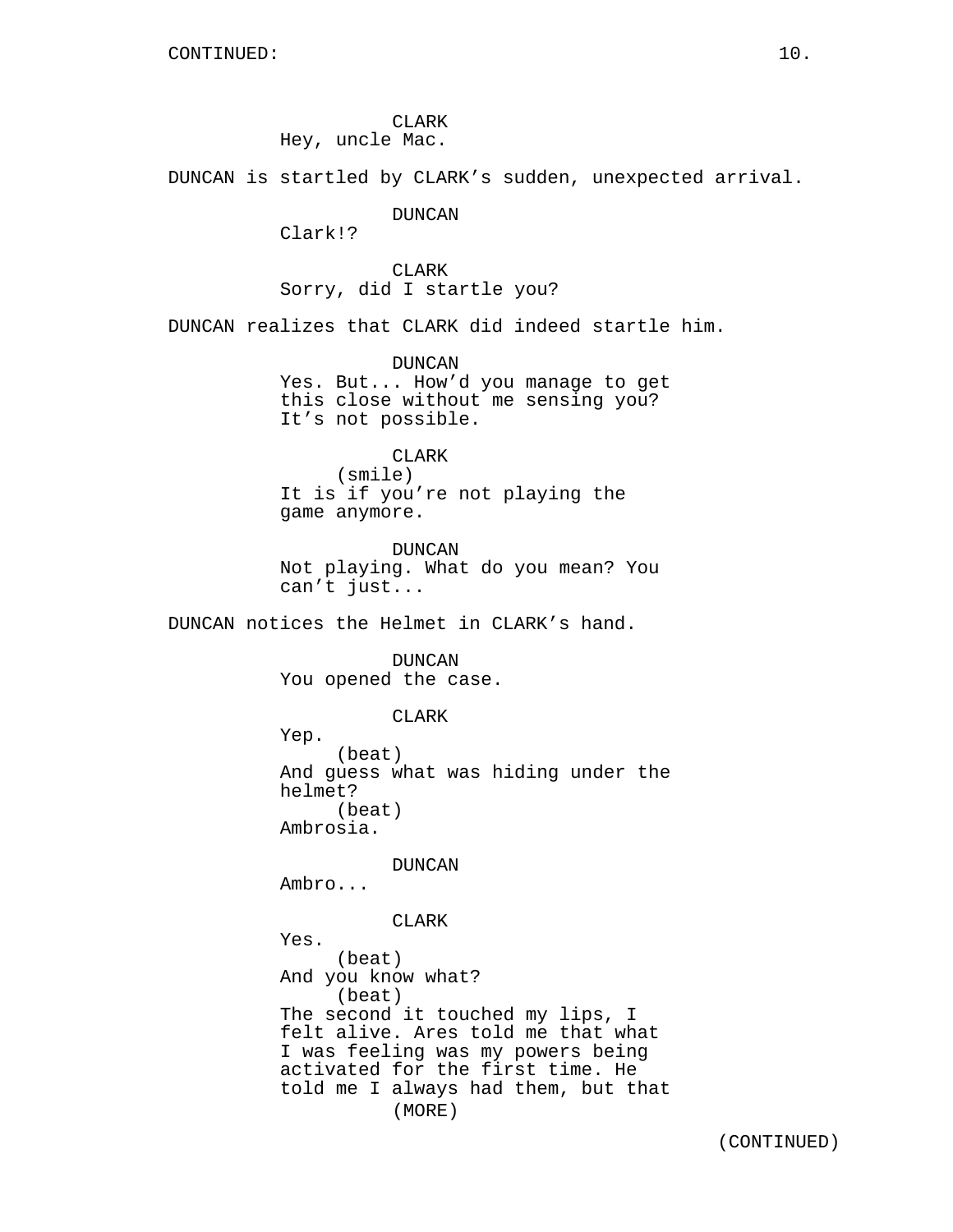CLARK (cont'd) without Ambrosia to fuel them, they lay dormant. DUNCAN (raise eyebrow) Ares? You... Clark, what have you done? Aligning yourself with Ares? Your mother's gonna... CLARK Speaking of mother. (beat) That's why I'm here. DUNCAN What? CLARK I wouldn't count on her coming home. DUNCAN What do you mean? CLARK Uncle Ares offered her something you couldn't. (beat) Immortality. An immortality that excludes the game. And, she took it. DUNCAN Are you telling me that Diana...

Momentary pause. CLARK nods.

DUNCAN No. I don't believe you. She...

## CLARK

You're too late this time, Mac. She's with him right now. And when I left, they were starting to fog up those windows real bad. By now they...

DUNCAN No. This can't be happening.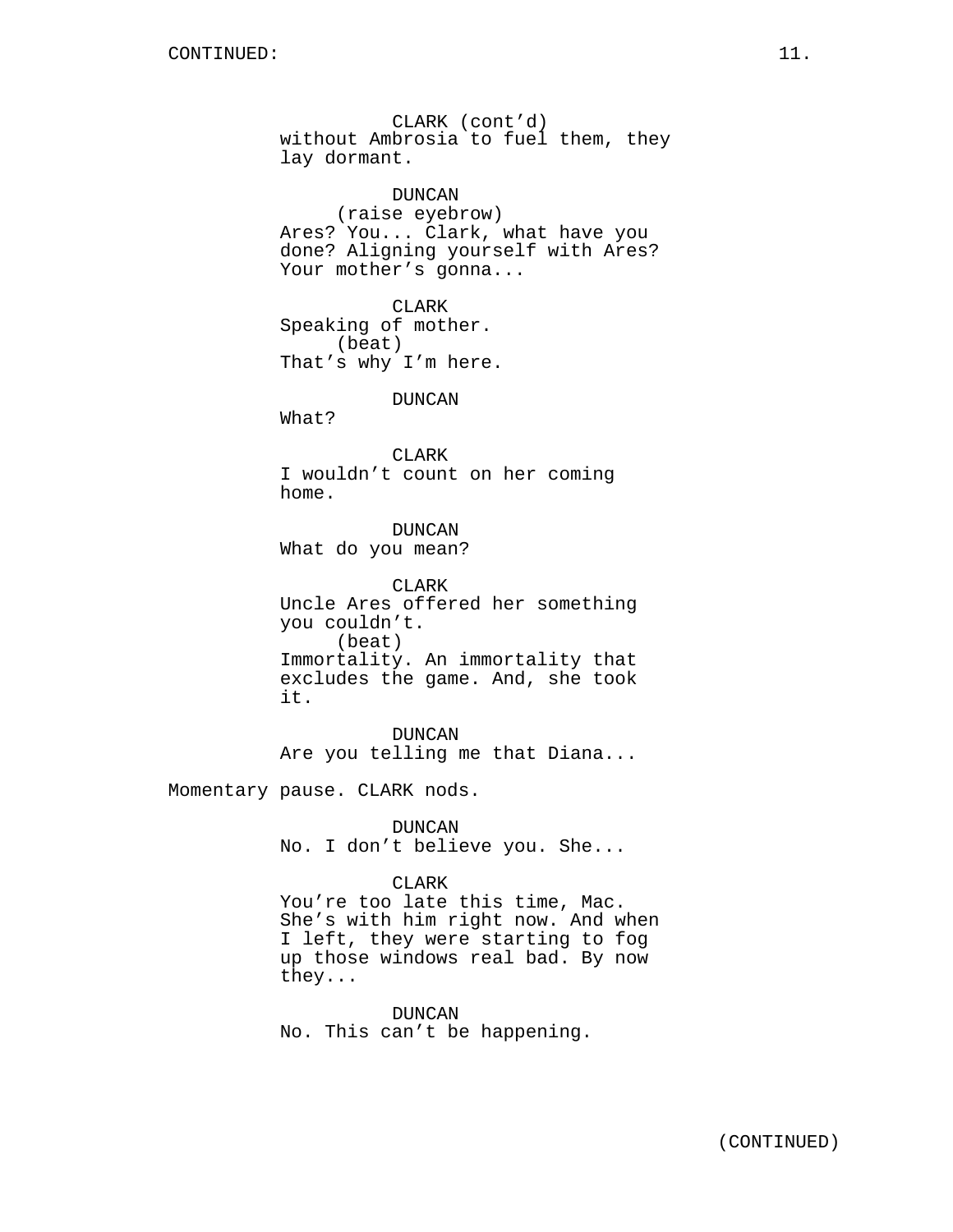CLARK Bye, Mac. See ya around.

With that said, CLARK puts on the helmet and disappears. He doesn't leave the loft yet. He stays and watches DUNCAN. He wants to see what he'll do.

> DUNCAN Clark! Clark!!!

DUNCAN sits on the couch.

DUNCAN No. This can't be happening. Not again.

DUNCAN hears DIANA's voice in his head.

### DIANA (VO)

I felt it when he kissed me. I believe what he says is true. That one day... we will be together. But that day is not today. And it is not in the foreseeable future. I love you, Duncan MacLeod of the Clan MacLeod. ... I love you Duncan MacLeod ... You Duncan MacLeod ... I love you... I love you ... I love...

DUNCAN rests his head in his hands. CLARK leaves. DUNCAN thinks of all the times he has spent with DIANA. The good times and the bad.

FADE TO:

## 3 FLASHBACK 3

Chapter 6 Scenes 03 (their first meeting), 14 (Diana witnesses a beheading), 16 (Duncan explains what he is), 25 (Duncan invites her to move in), 42 (Duncan takes her to the warehouse), 54 (play fighting with Clark)

Chapter 7 Scene 34 (waiting for her to come home from a date)

Chapter 8 Scenes 01, 03, 05 (learning that Ares thought her to use a sword), 29 (Joe telling him that he is in love with her), 37 (Reno telling him he is in love with Diana), 65 (Duncan telling her he loves her)

Chapter 9 Scenes 20 (fight about Ares), 39 (make-up).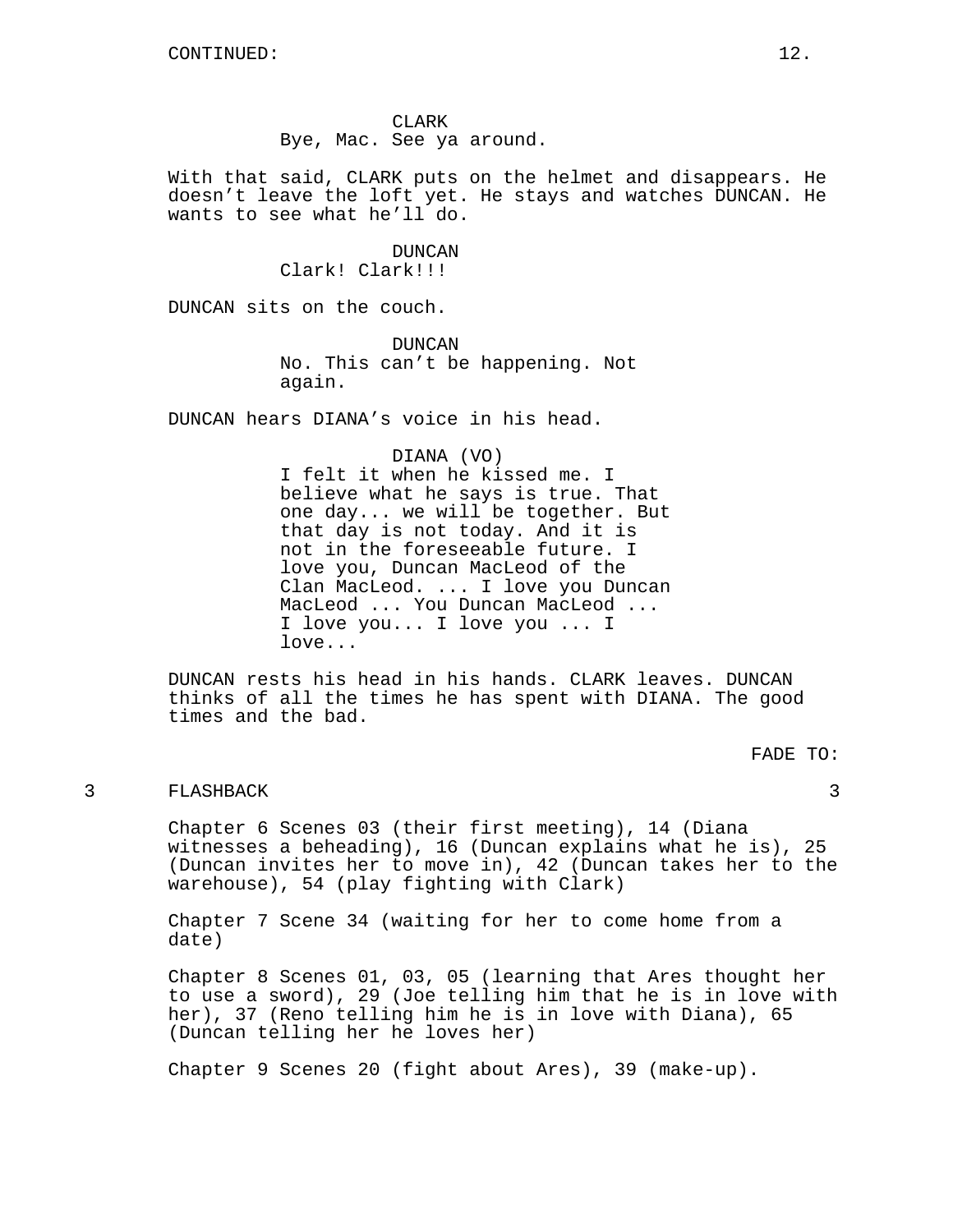4 INT: ARES' PLACE - BEDROOM (11:30PM) 4

DIANA and ARES are in bed, making love. He is riding her hard, real hard. He has her arms pinned to the bed.

> DIANA Oh. Oh. (beat) Ares... I... I...

He is pumping her really hard, and really fast. The bed is rocking so fast it looks like it will break. He rams himself in and out, in and out, over and over.

> DIANA Oh, Ares. I... ARES Ah. D. I... DIANA

Faster. Faster.

ARES goes faster. After a few moments he explodes inside of her. He sighs a sigh of pleasure.

ARES

Ah...

He lets himself empty inside of her, then collapses on to her.

DIANA

Ares, I...

He looks at her.

ARES I haven't had a ride like that in millennia. You are...

DIANA This is only the beginning, Ares. (smile) I get the feeling we will have many more great times.

ARES (smile) I know we will. There is so much I want us to do. So much I...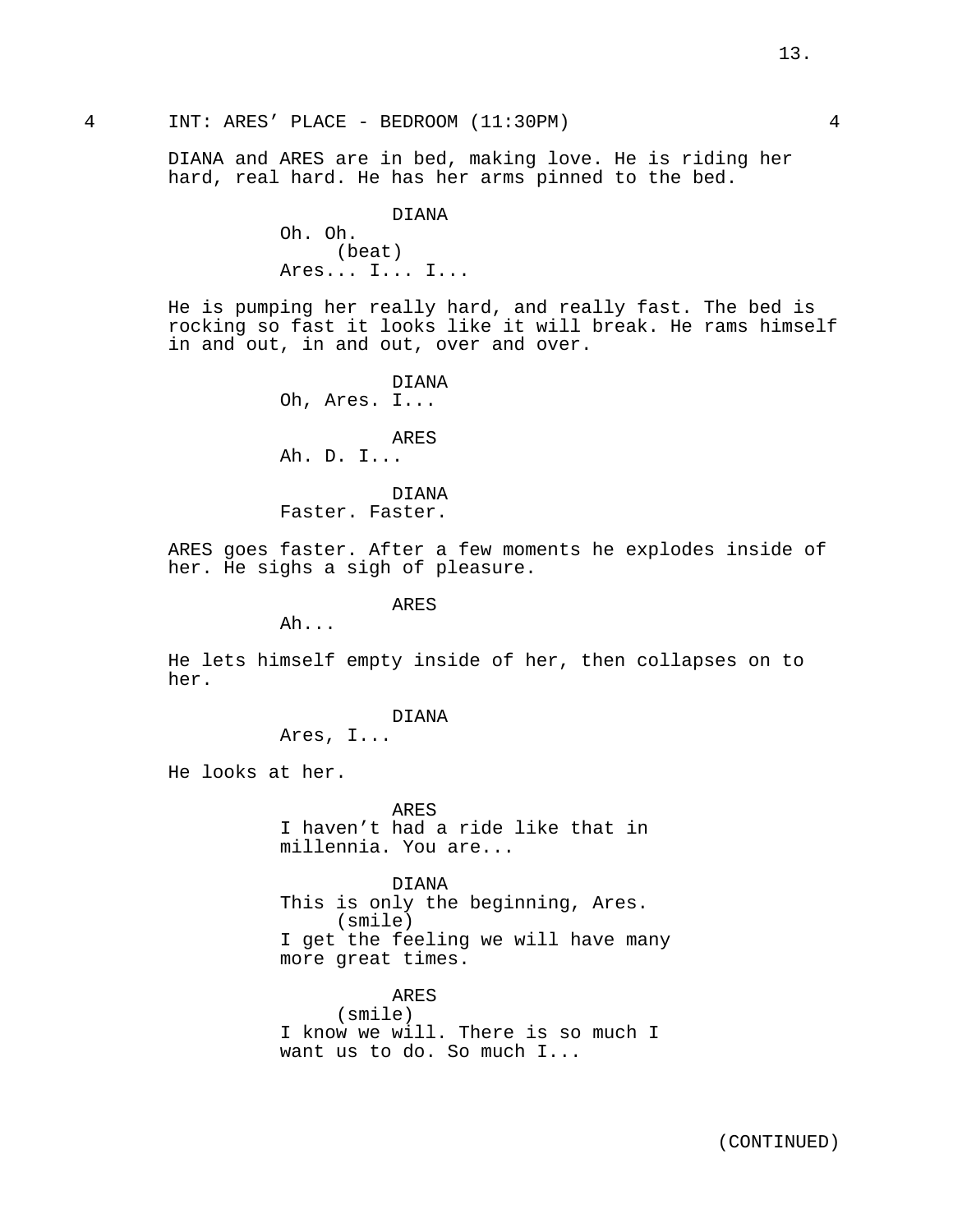DIANA In time we can do them all. We have forever.

ARES I love you.

DIANA

I know.

He rests his head on her chest. She runs her fingers through his hair and stares at the ceiling. She thinks of Duncan and a tear appears in her eye.

JUMP TO:

# **MONDAY FEBRUARY 22nd 2016**

5 INT: DOJO (10:00AM) 5

DUNCAN exits the elevator. RICHIE enters the DOJO.

RICHIE

Hey, Mac!!

RICHIE notices the bag.

RICHIE Where are you off to?

DUNCAN doesn't answer, he just stops and looks at the floor.

RICHIE Oh, I get it. You and Diana are planning to sneak off. A little romantic get-a-way, right?

DUNCAN is still silent.

RICHIE So where is she?

No answer.

RICHIE

Mac?

Mac?

Still no answer.

RICHIE (beat) Hell-o?

(CONTINUED)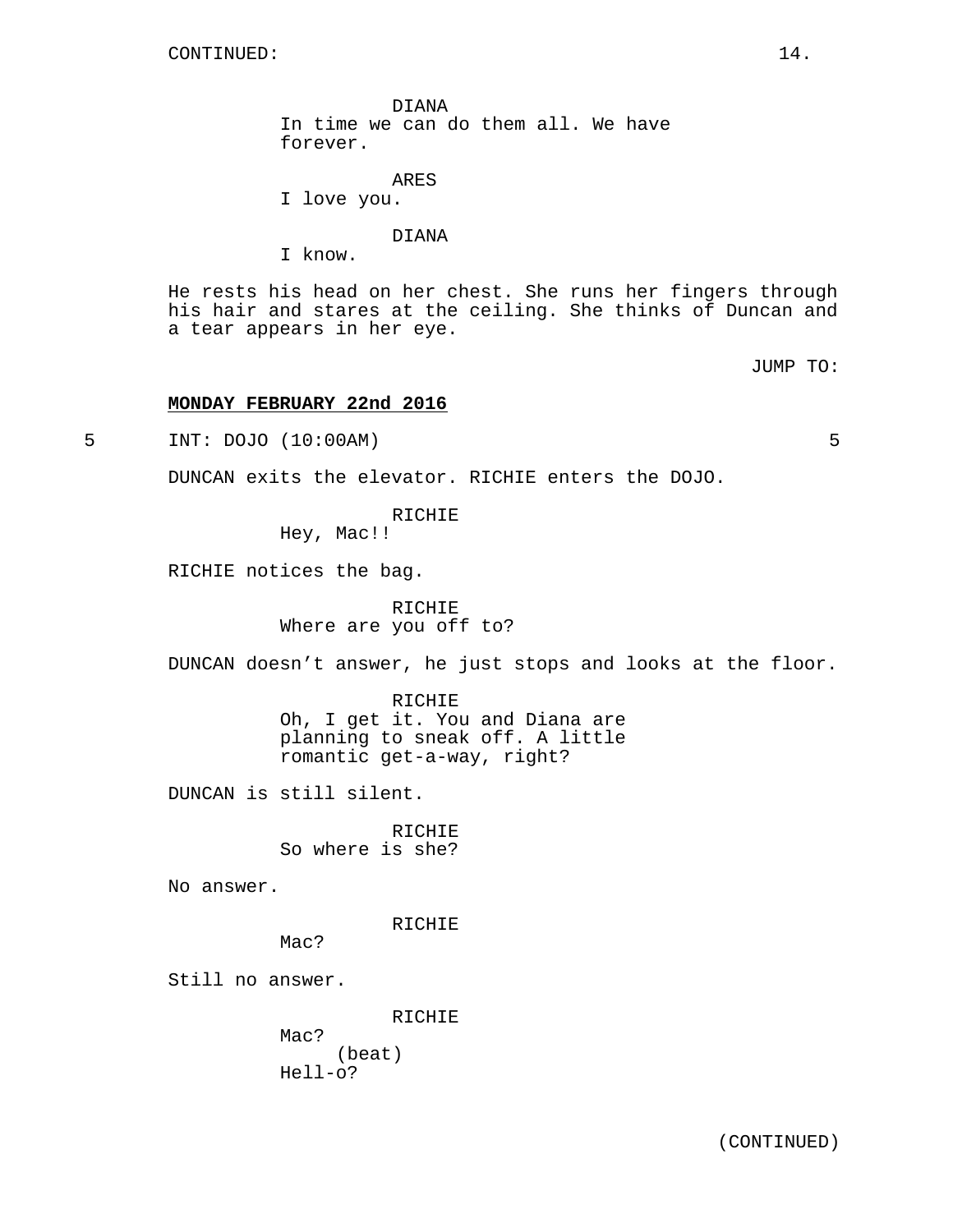DUNCAN Sorry, Rich.

DUNCAN walks past RICHIE.

DUNCAN I just need to be alone?

RICHIE is confused. DUNCAN keeps walking.

RICHIE Alone? As in, by yourself?

RICHIE goes after him and stops him.

RICHIE What about Diana? Won't she...

DUNCAN Diana's gone.

RICHIE

Gone?

DUNCAN She left. Last night.

RICHIE Left? Where'd she go?

DUNCAN Don't know.

RICHIE When will she be back?

DUNCAN I don't think she will.

Momentary pause. DUNCAN looks at RICHIE. RICHIE notices the look in his eyes.

> DUNCAN I've lost her Rich. I've really lost her.

RICHIE is confused.

RICHIE

You're not making sense, Mac. She loves you. She's always loved you. She's loved you since the first day she met you. Besides, who could you lose her to?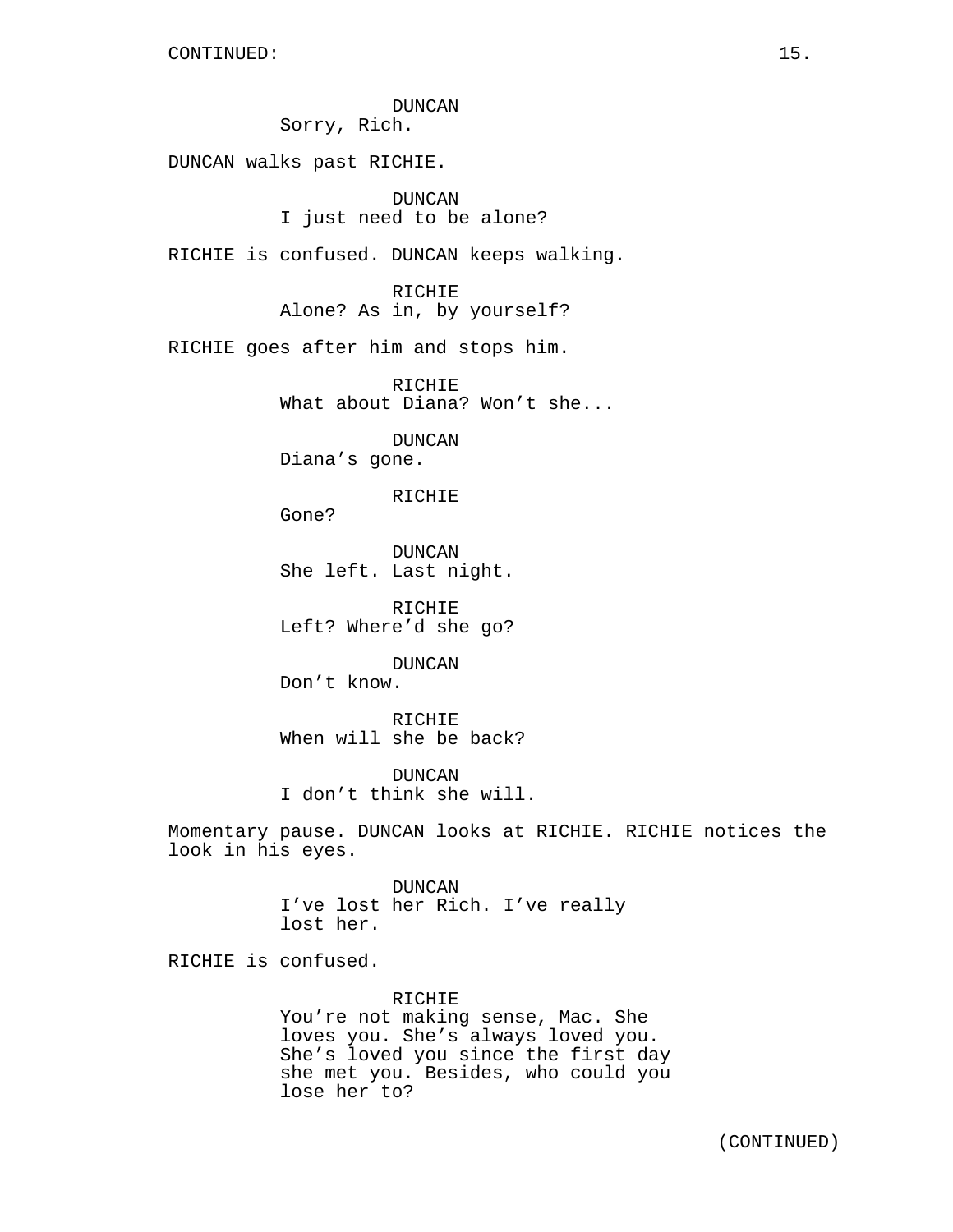DUNCAN Ares. RICHIE Ares? Who's Ares? (beat) Wait. I asked you that before. You sidestepped it then. Don't now. (beat) I've always felt like you and Diana, and Methos and Joe, were keeping something from me. No more secrets, Mac. I want to know who Ares is. And don't say The God of War.

DUNCAN heads to the office. RICHIE follows.

#### CONTINUE TO:

## 6 OFFICE 6

They enter the office. DUNCAN puts the bag down and sits at the desk. RICHIE sits in the chair in front of the desk.

> DUNCAN Where do I start?

RICHIE How about at the beginning.

DUNCAN The beginning. That was so long ago.

FADE TO:

7 TIME FLIES 7

DUNCAN tells RICHIE everything.

FADE BACK TO:

8 TIME RESUMES 8

RICHIE is trying to absorb everything.

RICHIE You mean Clark's father is Hercules, son of Zeus? The myths are real?

(CONTINUED)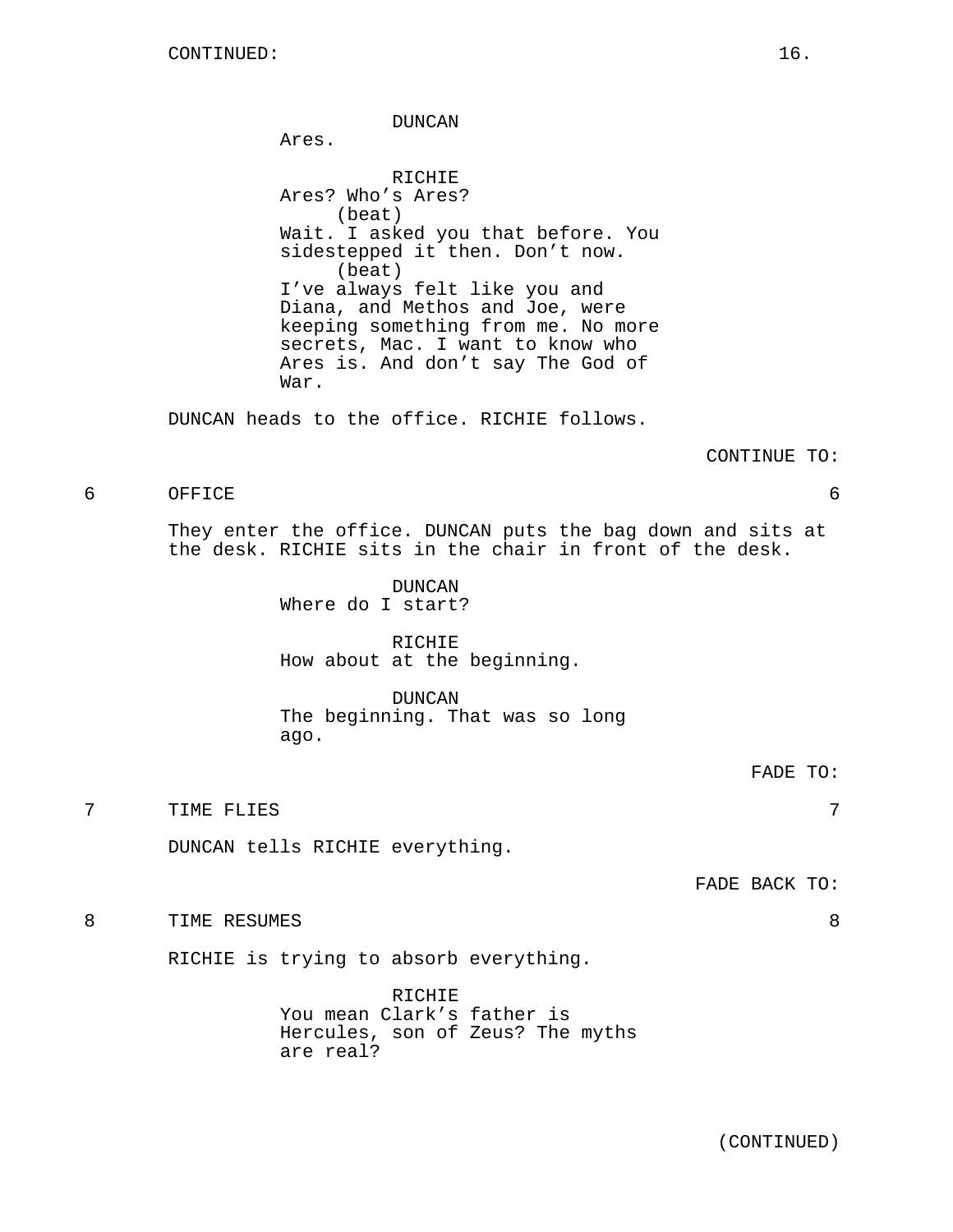DUNCAN

Yes.

RICHIE That means that Clark is the grandson of Zeus.

DUNCAN

Yes.

RICHIE And the warehouse belonged to Aphrodite?

DUNCAN

Yes.

RICHIE And this Ares that you think she's run off with, is thee Ares?

DUNCAN

Yes. And I don't just think she's gone to him. I know she has.

RICHIE

Wow. I...

Momentary pause. RICHIE thinks of something.

RICHIE

Wait, Methos said that singer guy, Roger, was Clark's uncle.

DUNCAN

He is.

RICHIE That means that Roger is really...

DUNCAN

Yes.

## RICHIE

I knew there was something about him that you guys were keeping from me. But I never thought...

RICHIE looks at DUNCAN. He can tell that DIANA's leaving has really gotten to him.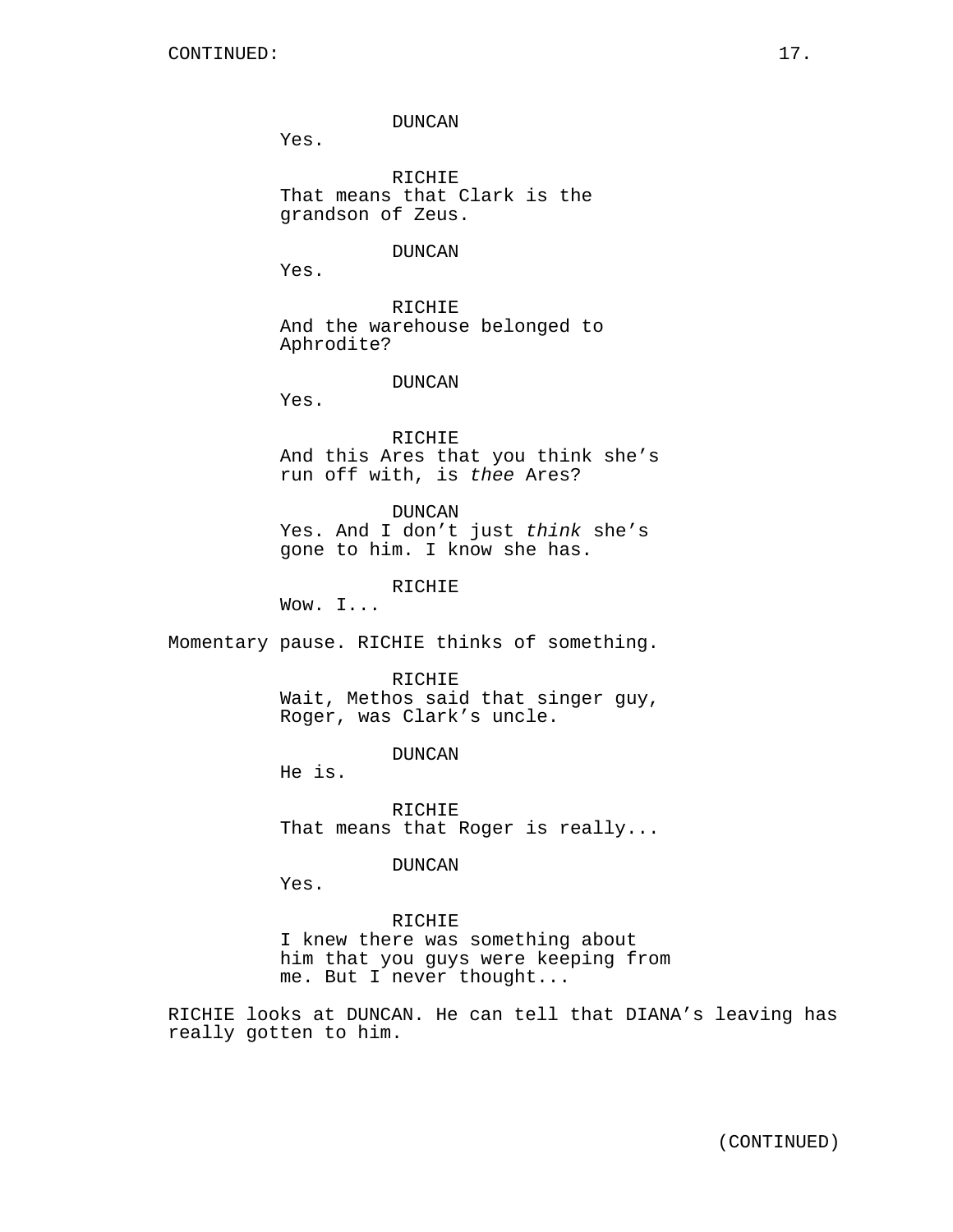RICHIE Why didn't you tell me before?

DUNCAN We didn't want you involved.

RICHIE Mac, I might have been able to help. If you'd've told me everything from the beginning, I never would have brought you to the bar when Roger was there. I...

DUNCAN What's done is done. We can't go back.

Momentary pause. RICHIE doesn't know what to say. DUNCAN really doesn't feel like talking about this now anyway.

> DUNCAN I'm beginning to think that 13 really is bad luck. (beat) At least for me.

RICHIE wonders where that came from.

RICHIE

13? What?

DUNCAN Diana and I had 13 years together before... before this happened.

BEAT And before D, there was Tessa. We also had 13 years together before...

RICHIE remembers all to well what happened.

RICHIE I... I don't know what to say.

DUNCAN There's nothing you can say. (beat) I'm going to the cabin.

RICHIE

I'll...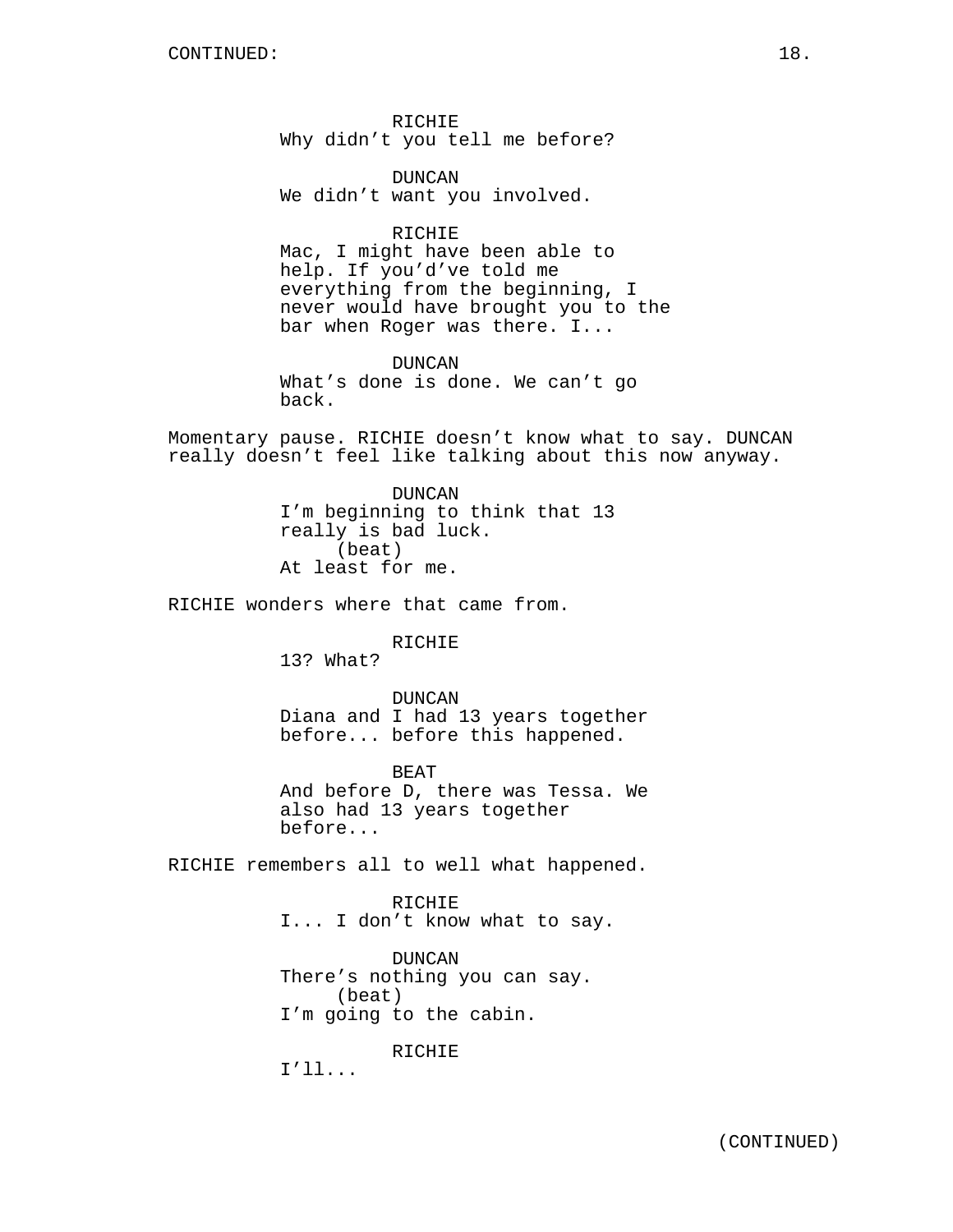### DUNCAN

Alone.

DUNCAN gets up from behind the desk, picks up his bag, and heads out. RICHIE watches DUNCAN exit the Dojo.

### 9 INT: METHOS' PLACE (11:00AM) 9

METHOS is translating a set of books from the warehouse. There are crates and boxes scattered throughout the room. There are books and papers on the bed and on the counters. DIANA materializes in the door frame. She looks around the room and leans against the door frame. The sound of her voice startles METHOS.

> DIANA You look awfully busy, Methos.

METHOS talks to her, without looking at her.

METHOS Diana, don't you know it's impolite to just...

DIANA Can you take your mind off of that for one moment?

METHOS continues what he is doing.

METHOS Diana, I'm at a critical spot in the trans...

DIANA At least look at me, dammit!

A little frustrated, METHOS looks at her. He is stunned. He puts down his pen and gets up from behind the desk. He heads over to her.

DIANA

You like?

Momentary pause. He likes. He likes a lot. There is something different about her. Something that is giving her this aura. Something that demands attention. He finds he is being to drawn to her in a way he never has before.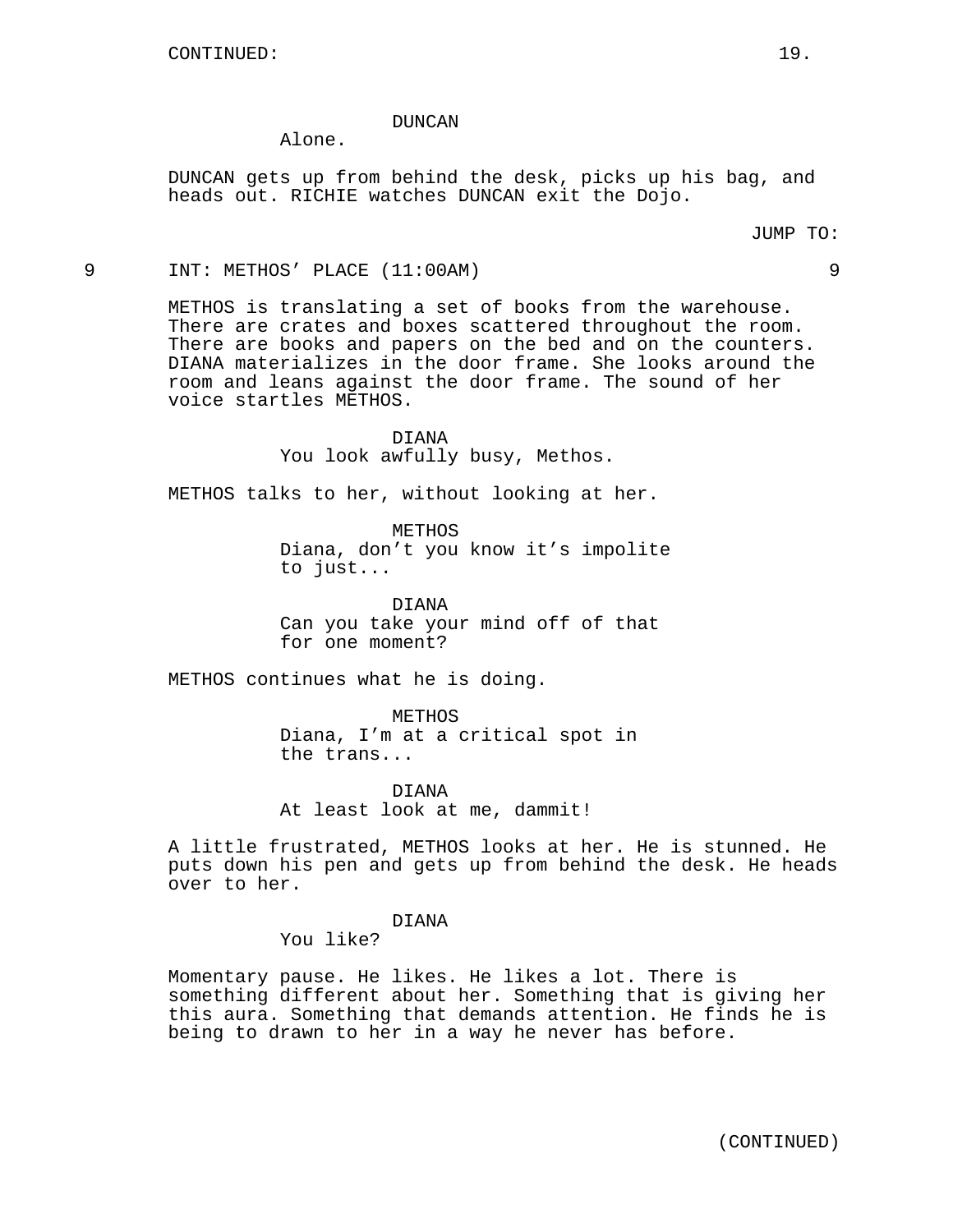DIANA Aren't you gonna say anything?

METHOS tries to speak.

METHOS I... You... What...

DIANA You'll never guess what was under Hades' helmet.

The mention of Hades brings him back to reality. He looks at her with a raised eyebrow.

METHOS

Hades?

## DIANA

Yes.

METHOS realizes the only way she could have gotten under the helmet was if the case was opened.

> METHOS He opened it. Clark opened the case. You let...

DIANA Actually, I think Ares talked him into opening it. It was the only way he could get back what was his.

METHOS You mean that Clark gave Ares back the sword?

DIANA

Yep.

METHOS That means...

DIANA Yes. Ares is back as the God of War. (beat) So, have you guessed what was under the helmet?

METHOS looks at her, and realizes it could only be one thing. The way she looks, the aura she is generating, the way she got into his locked house without making a sound.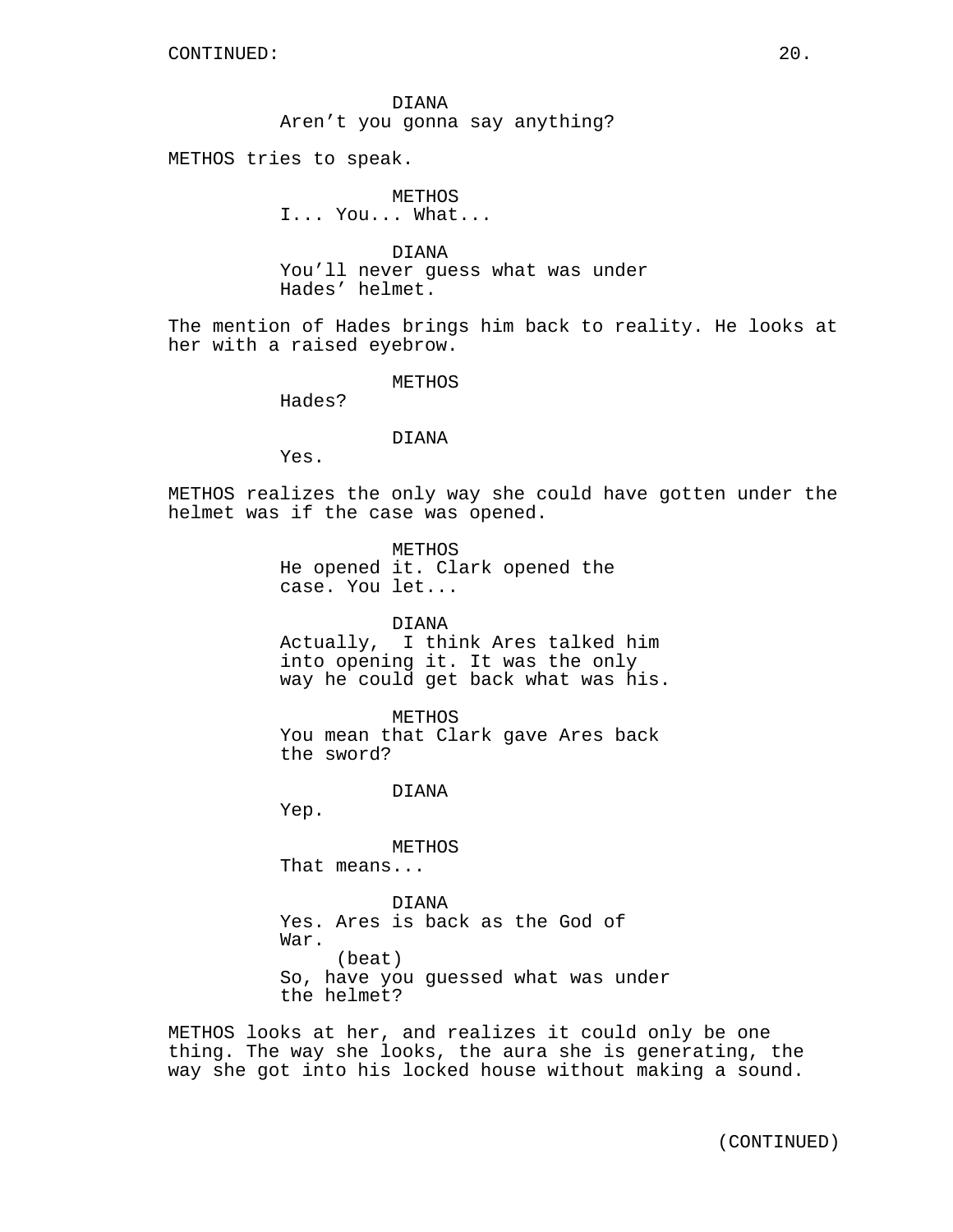METHOS

Ambrosia.

DIANA

Right.

METHOS

And you...

The phone rings. He ignores it.

DIANA Yes. So did Clark.

METHOS Clark? But what about...

DIANA

The Game?

Momentary pause. METHOS nods a "yes".

DIANA Well, thanks to you, and Mac, and Richie, he never really entered it, did he? He never took a head. (beat) So his leaving doesn't change anything. (beat) He never should've been in it to begin with. He has finally claimed his birthright.

The answering machine picks up.

RICHIE (VO) Adam, Richie. I need to see you. Mac is really upset. Seems that Diana has run off with Ares and well... Call me. Bye.

METHOS looks from the machine to DIANA.

METHOS Is that true?

DIANA

Yes.

METHOS What about Mac?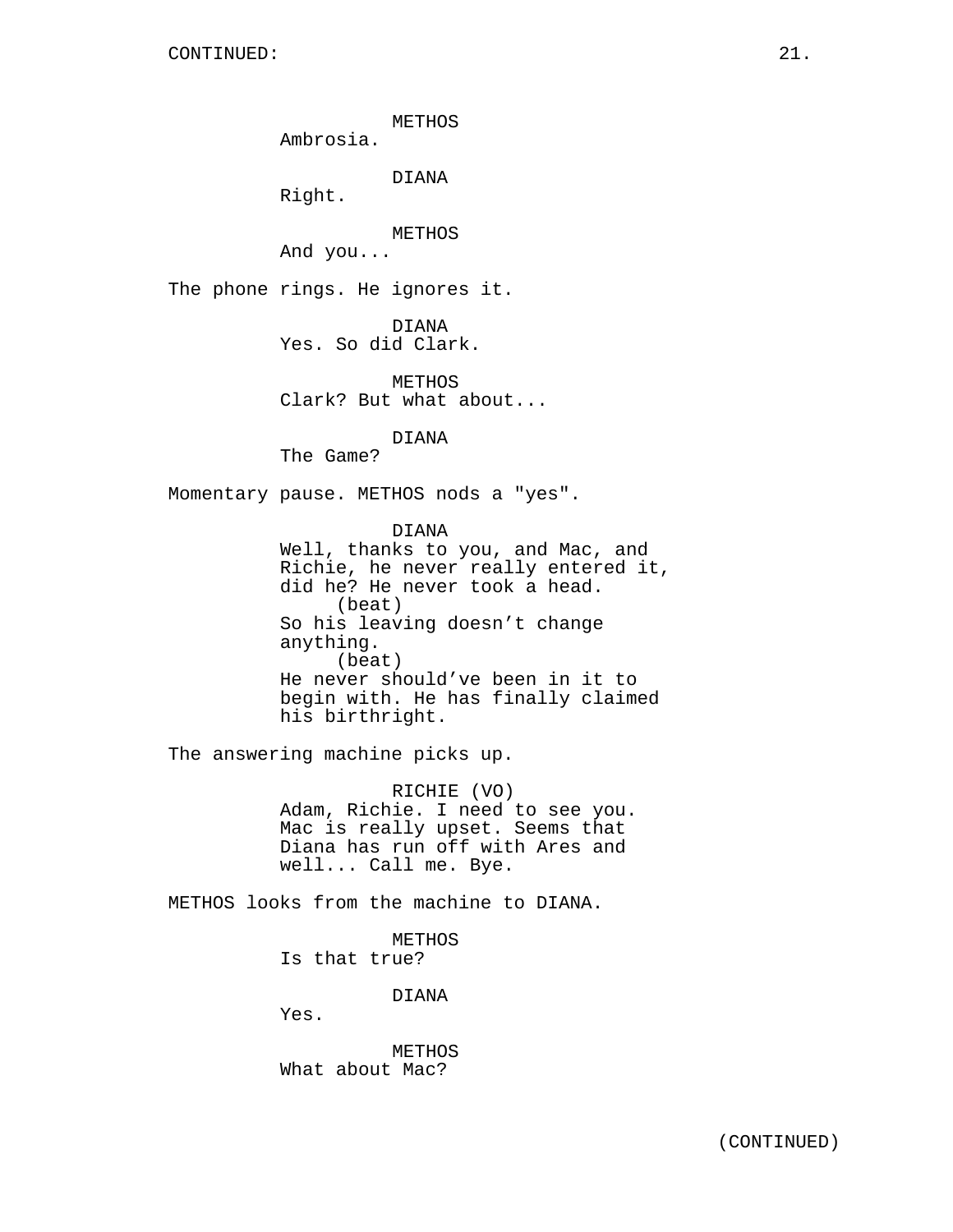DIANA What about him?

**METHOS** I thought you loved him?

DIANA I do. This... (beat) This is something I have to do. It has nothing to do with Mac.

METHOS gives her a look.

METHOS Okay, then. What about Hercules?

DIANA looks at METHOS with a raised eyebrow.

### METHOS

He despised Ares. Do you know what this would do to him? Do you?

DIANA That's not fair. Besides, Ares has changed. He's not...

METHOS Changed? He's Ares!

DIANA And you're Death!!

Momentary pause. Neither says anything for a few moments, they just stare at each other.

> DIANA You've changed Methos, why can't he? (beat) You rode with the Horsemen, while he was the God of War. That was a long time ago, Methos. (beat) Thousands of years ago. If you can change so can he.

METHOS Who are you trying to convince Diana? Me, or yourself?

Momentary pause.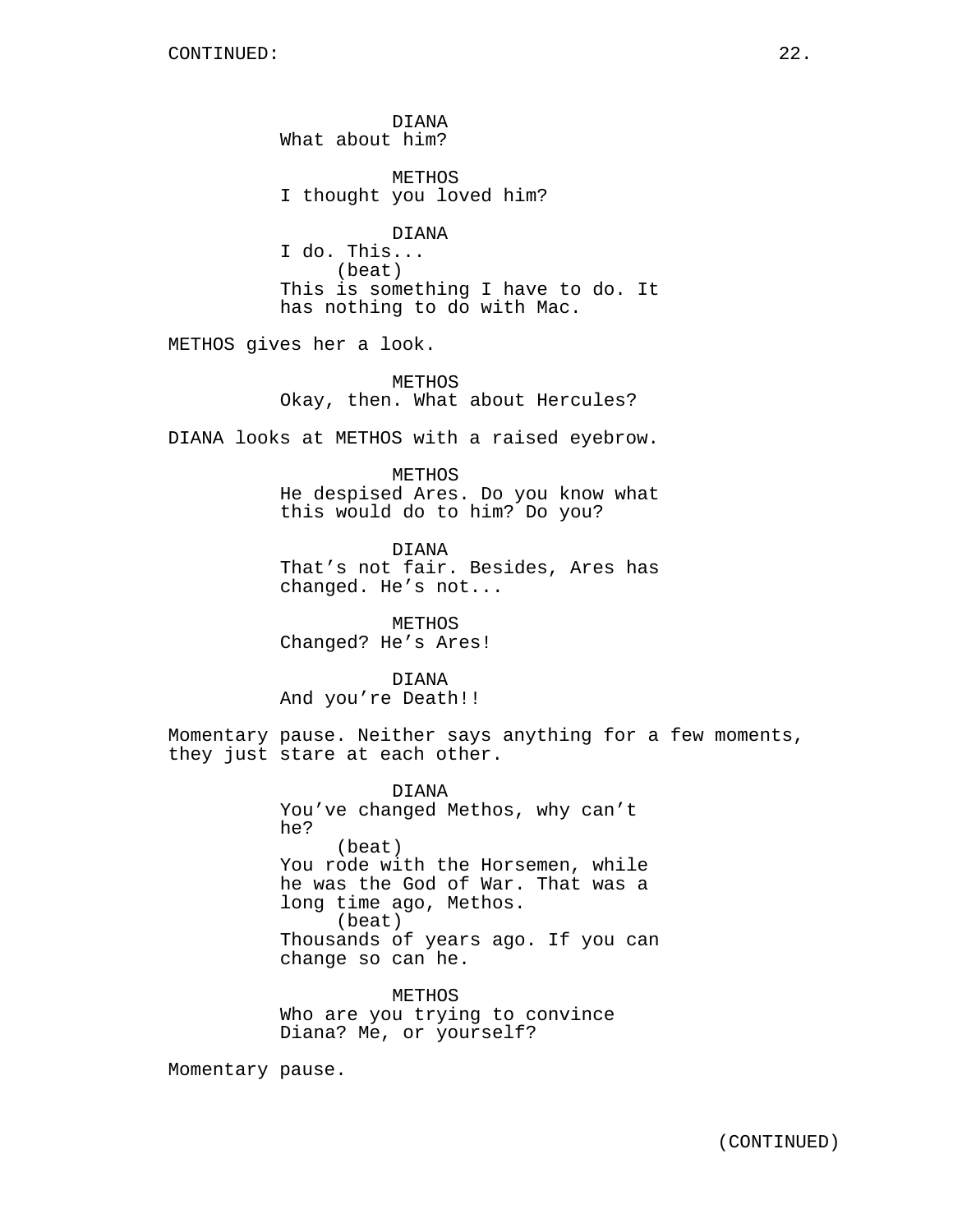DIANA Look, I didn't come here to start a fight. I came to ask you a favor. (beat) Could you please give this to Mac?

DIANA holds out her hand and a round CD like disk appears. It is a holo-letter. METHOS stares at it.

### DIANA

Please.

METHOS takes it. He looks at it in his hands, then looks up to say something.

METHOS

What shou...

DIANA is gone. METHOS looks back at the disk.

JUMP TO:

10 EXT: THE CABIN (2:00PM) 10

DUNCAN is alone, mediating, working out. He is in the middle of a routine, when he senses someone coming. Without looking, he addresses who he thinks is there.

> DUNCAN I told you I wanted to be alone, Richie. So...

METHOS, who is behind DUNCAN and off camera, cuts off DUNCAN's line.

> METHOS (VO) It's not Richie.

DUNCAN stops his routine and turns to face METHOS.

METHOS Richie told me what happened. And since he said Ares and not Roger, I guess you finally told him. (beat) I figured you needed someone to talk to, whether you like it or not. (beat) I'm a good sounding board.

DUNCAN heads for the cabin. METHOS follows.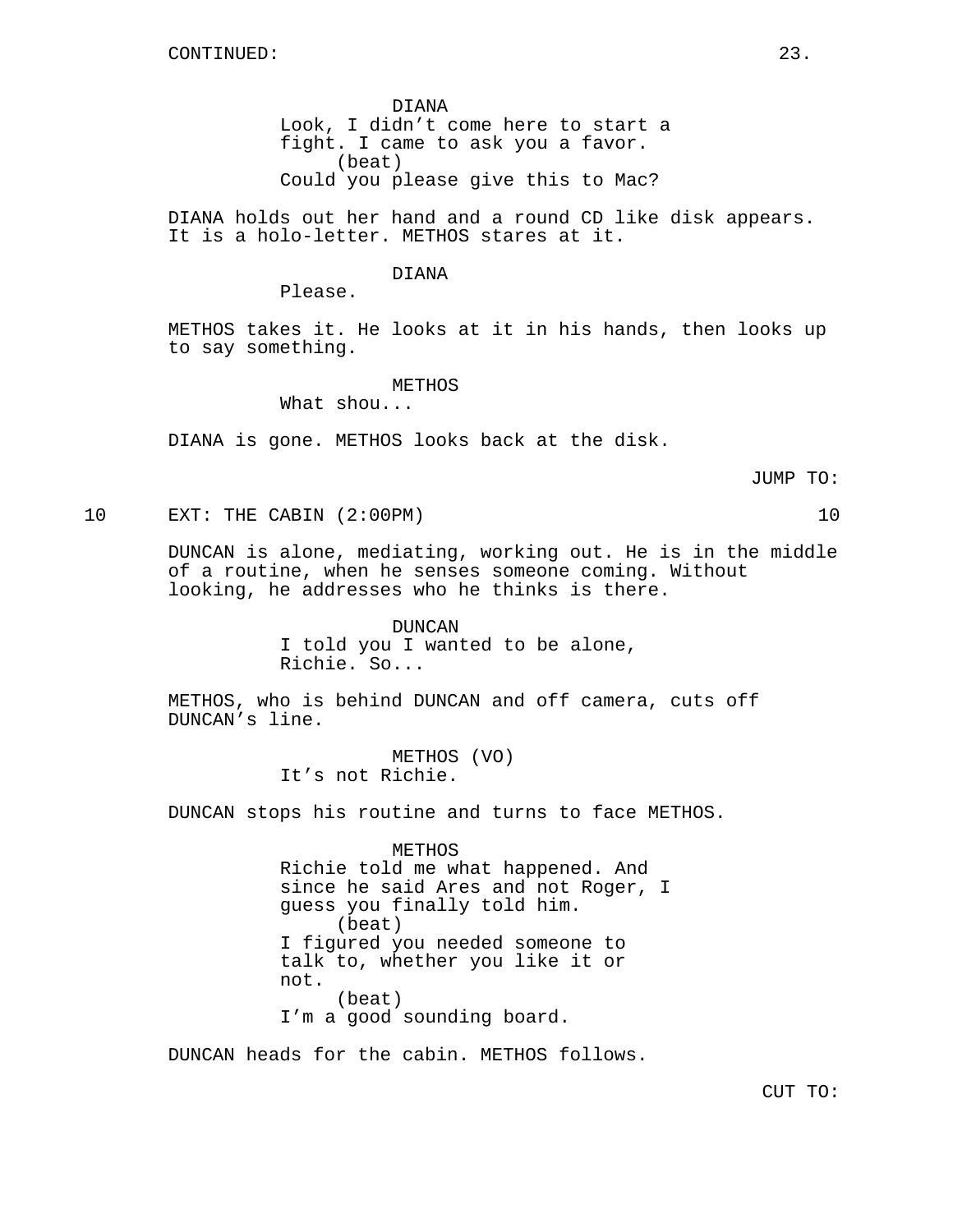## 11 INT: THE CABIN 11

DUNCAN is leaning on the fireplace mantle, with a drink in his hand. METHOS is sitting on the sofa, also with a drink in his hand.

> **METHOS** People do change, MacLeod.

DUNCAN looks at METHOS.

DUNCAN Not Ares. I don't trust him. I never did. But she... She... Dammit!

DUNCAN turns away from METHOS.

DUNCAN I knew this would happen one day.

METHOS takes out the holo-letter and stares at it. DUNCAN addresses him as he is about to say something.

> DUNCAN You knew him then. And you've seen him now. (beat) Do you think he's changed? Do you think he could change?

> > METHOS

I...

METHOS doesn't finish. He's not sure. After a few moments DUNCAN continues.

> DUNCAN I'll take that as a no.

METHOS Mac, I only barely knew him then. And I only barely know him now. I...

DUNCAN turns around to look at METHOS, who is staring at the holo-letter disk. He is about to ask what it is, when METHOS hold it out.

METHOS

Here.

DUNCAN looks at it in METHOS' hand.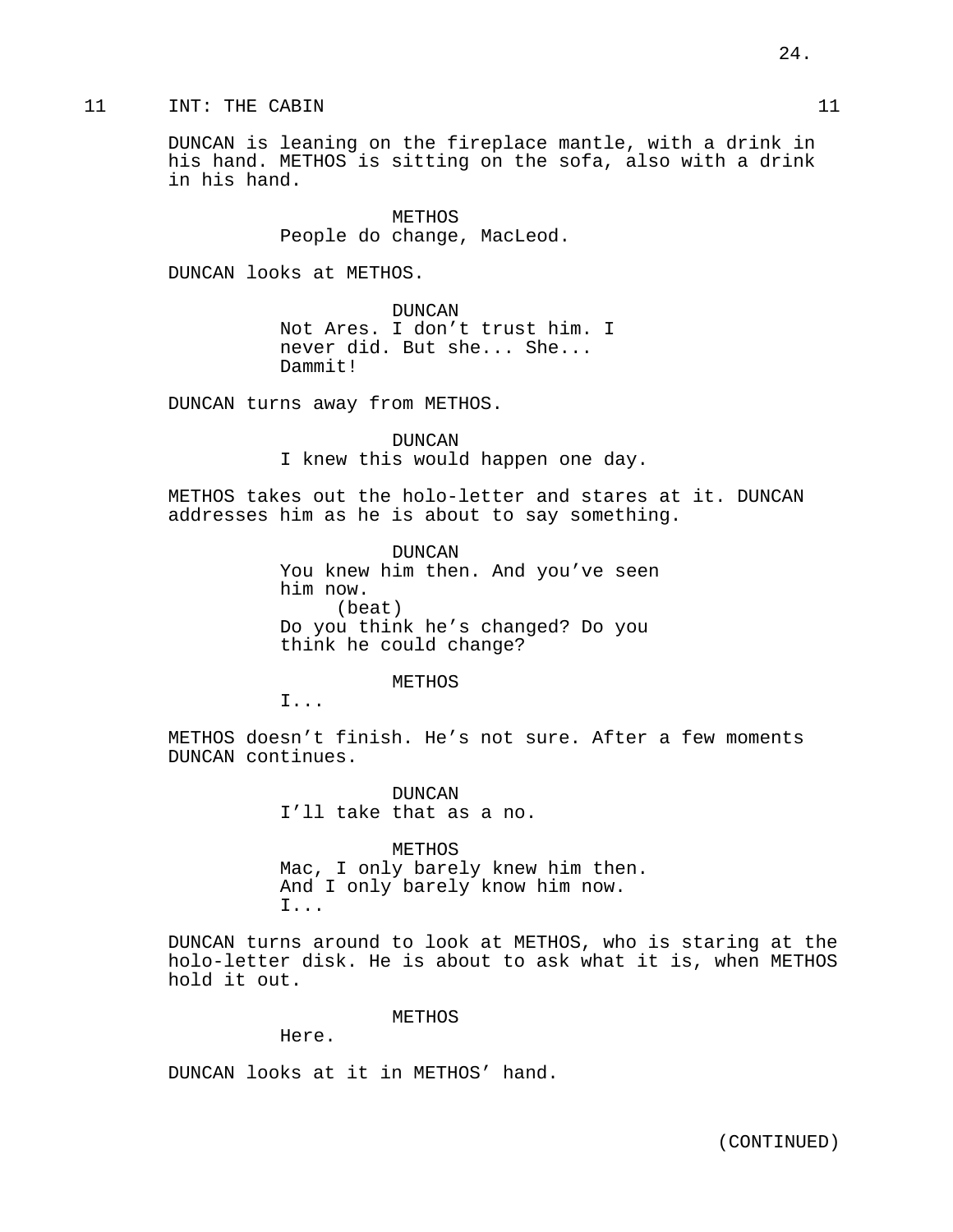DUNCAN What is it? METHOS It's um... (beat) ...from Diana.

DUNCAN is surprised.

DUNCAN You've seen her?

METHOS She paid me a visit. (beat) She wanted you to have this.

DUNCAN takes it and stares at it. After a few moments METHOS rises off of the sofa.

> METHOS I'll leave you alone.

METHOS turns to leave.

DUNCAN No. Stay. Please.

METHOS turns back. DUNCAN heads to the holo-projector. He pauses, stares at the disk, and contemplates whether or not to view it. After a few moments, he inserts the disk. A hologram of DIANA appears. She looks amazing. DUNCAN is surprised at how young and beautiful she looks.

> DUNCAN She looks so...

METHOS is also drawn to her again.

METHOS

I know.

They sit on the sofa.

HOLO-DIANA Mac, I know this must be hard on you, and I know how much you must have debated about whether or not to play this, but...

DUNCAN is beginning to think this is a bad idea, and he is about to shut off the projector.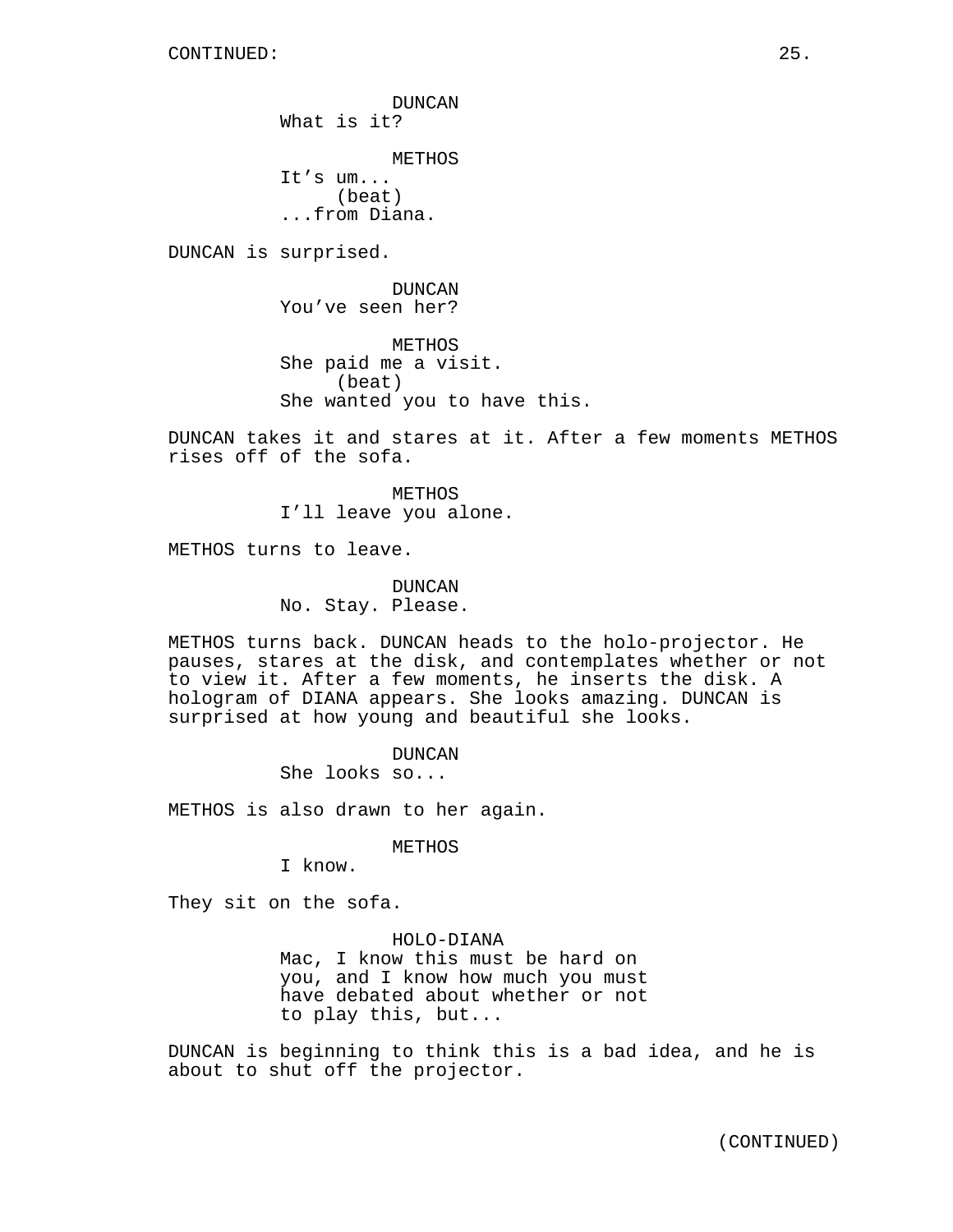HOLO-DIANA No, Mac, please. Don't turn this off. Hear me out.

DUNCAN wonders how she knew he was going to turn it off. METHOS mutters the next line to himself.

> **METHOS** (mutter) She knows you real well.

DUNCAN decides to hear the message out.

HOLO-DIANA Thank you. (beat) I really don't know what to say. Words don't seem enough. I... (beat) I never meant to hurt you, Mac. And I do love you. Whatever happens, don't ever doubt that. You were always there for me. And for Clark. And I hope... (beat) I hope you always will. (beat) Ares was right. He knew it then, in Greece. I just... (beat) It wasn't until I'd taken the Ambrosia that I realized it. (beat) He says he loves me. That he always has, and will till the end of time. The end of time. That is so far away. (beat) I don't know what our future holds, Mac, but... (beat) But now that I am immortal and have forever, maybe it will change. Maybe his feelings for me will change in the years to come. (beat) Who knows, in 50, 75 years, I might appear on your doorstep. I'll always know where you are, and I will always love you. (beat) I don't want to say good-bye, so I'll close this with a word of (MORE)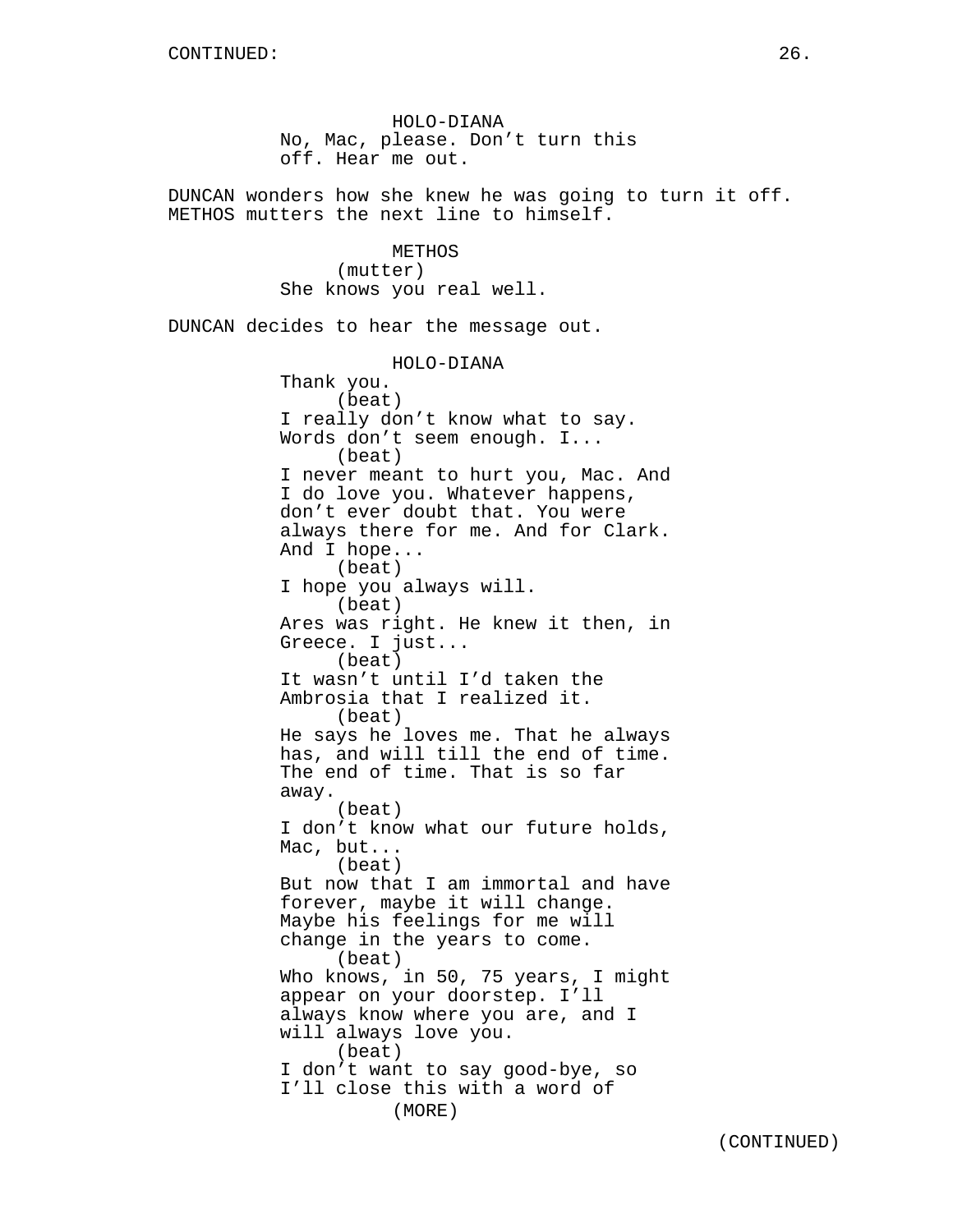HOLO-DIANA (cont'd) advice. Don't lose your head, Highlander, because you never know when I might show up.

The image disappears. DUNCAN rises and removes the disk.

METHOS What are you gonna do with that?

DUNCAN I don't now. Part of me wants to smash it, and part of me...

METHOS Hey, Mac. Give it time. It...

DUNCAN Time. That's one thing we have a whole lot of, isn't it?

Momentary pause.

METHOS Look at the bright side. Ares has made her immortal. (beat) An immortal that is outside of the game. If he's wrong, and they're not meant to be together, she'll come back to you.

DUNCAN looks at METHOS.

DUNCAN You think so?

METHOS I've known her a long time.

DUNCAN

So have I.

METHOS I seen her with Hercules, and I've seen her with you. (beat) She loves you. She will be back. (beat) Just give it time. You'll see. (beat) It's you she's meant to be with now. Not Ares. She will be back.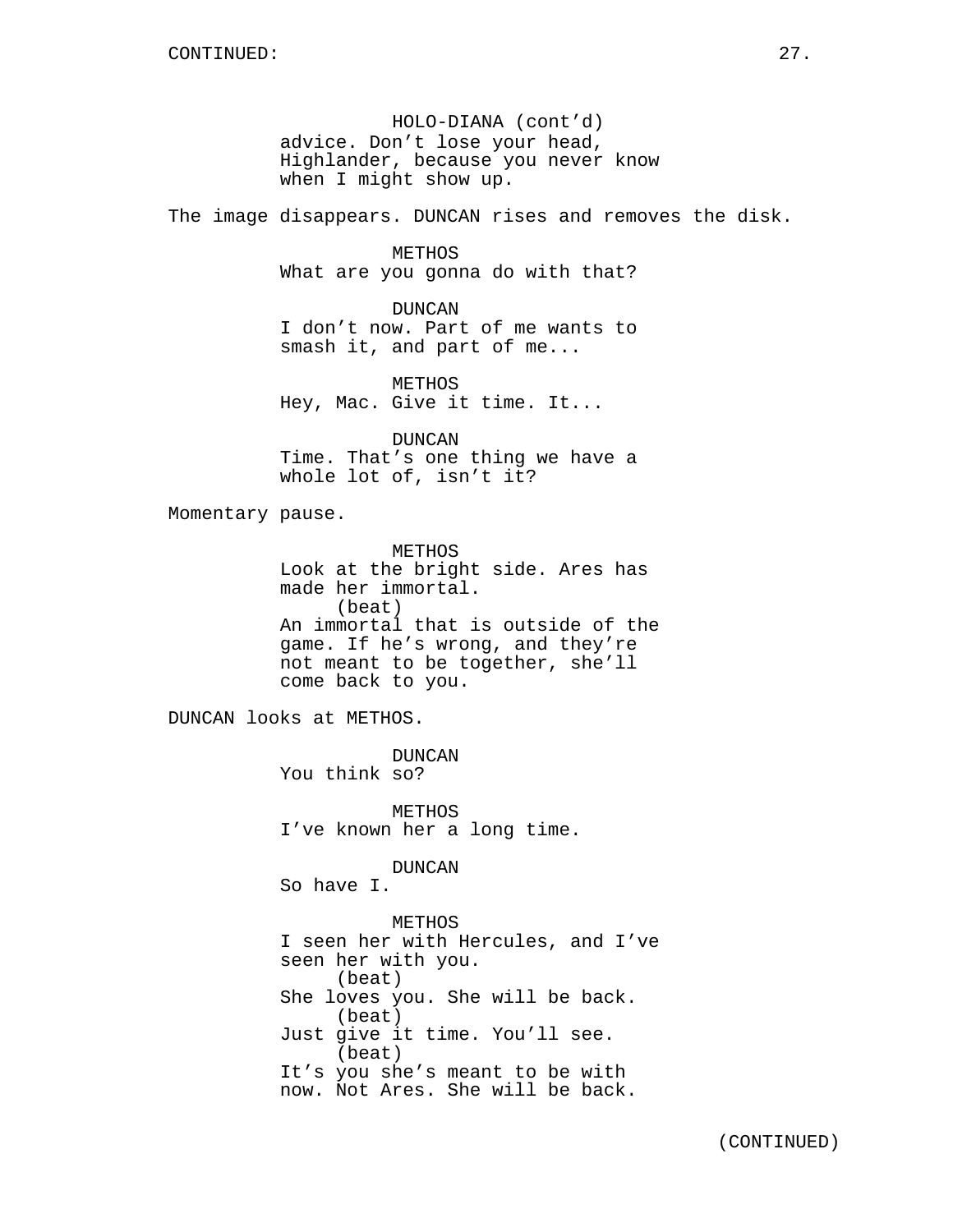DUNCAN exits the room, and METHOS watches him leave.

## **TUESDAY FEBRUARY 23rd 2016**

12 EXT: HILLSIDE / CLIFF (6:00PM) 12

ARES and CLARK are standing on a hill. When standing at the edge of the hill/cliff, you can see the ocean and the beach below. On the beach below are a group of young women. The women are sitting around talking, laughing, etc. The hill/cliff that ARES and CLARK are on, is at the end of the beach. On the left hand side base of the hill/cliff, there are a few trees. There is a girl under one of those trees. She is reading a book. ARES and CLARK are observing the women from atop.

> CLARK Are you sure they can't see us?

ARES Not unless you want them to.

CLARK I could say or do anything and they'd...

ARES Yeah. You could.

CLARK This is cool. I wish I'd've had this ability before. I mean...

ARES looks at CLARK.

ARES So, are you ready for the first test?

CLARK looks at ARES.

CLARK Test? I thought...

ARES See that young girl over there?

ARES points to the girl who is sitting alone under the tree, reading. CLARK looks to where ARES is pointing.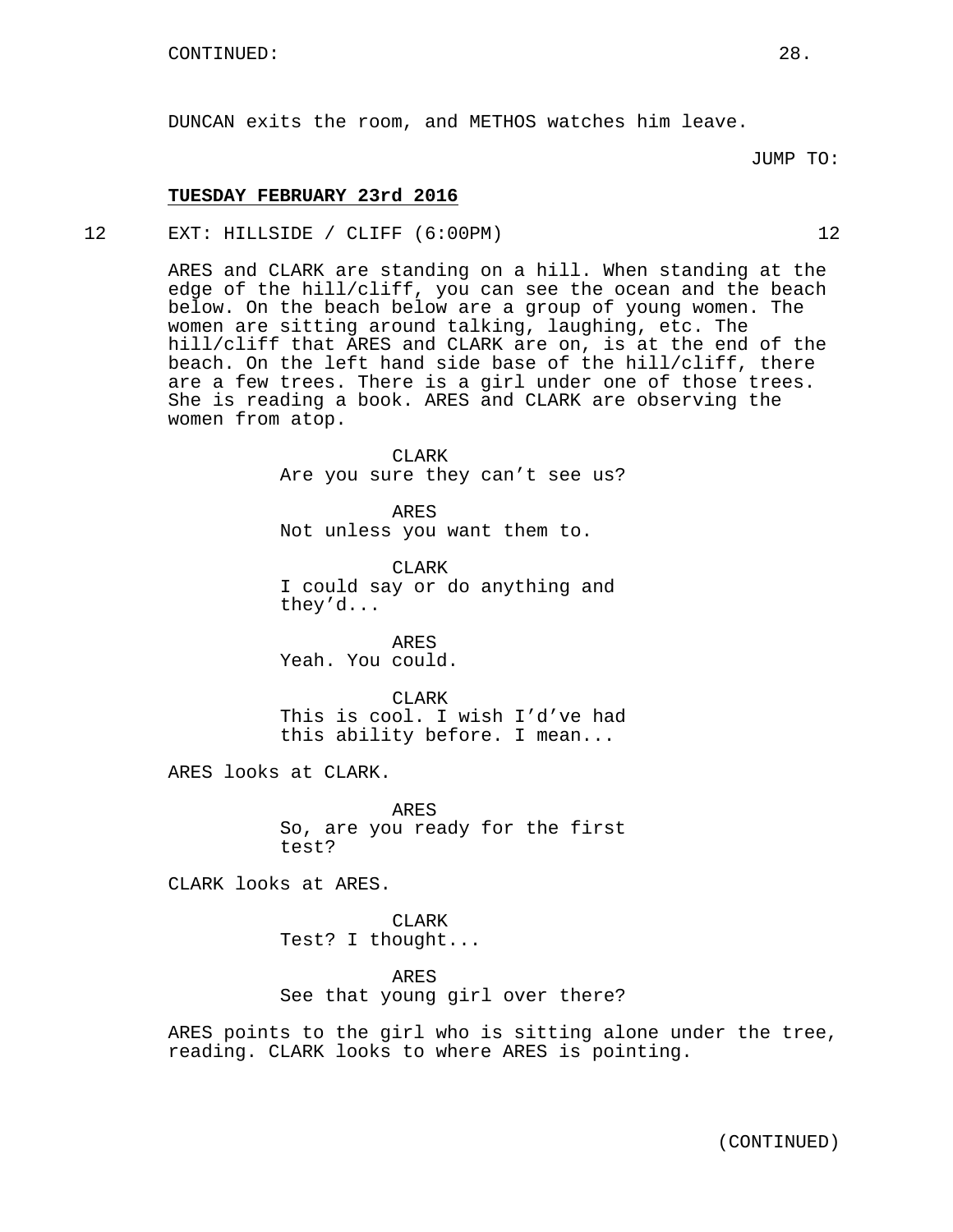CLARK

Yeah.

The girl puts down the book and looks over at the other girls.

> ARES Her name is Kristine Jones. She longs to part of the in crowd, but feels like she doesn't have what it takes to fit in.

CLARK looks at ARES with a raised eyebrow.

CLARK How'd you know that?

ARES I read her mind. Probed her thoughts.

CLARK You can do that?

ARES (smile) We can do that.

CLARK You mean I can read...

ARES

Yes. (beat) Want to try?

CLARK nods a "yes".

ARES

Okay. (beat) Pick a girl.

CLARK looks at the girls below and tries to find one he'd like to probe.

> ARES Found one yet?

CLARK spots a girl he'd like to know better.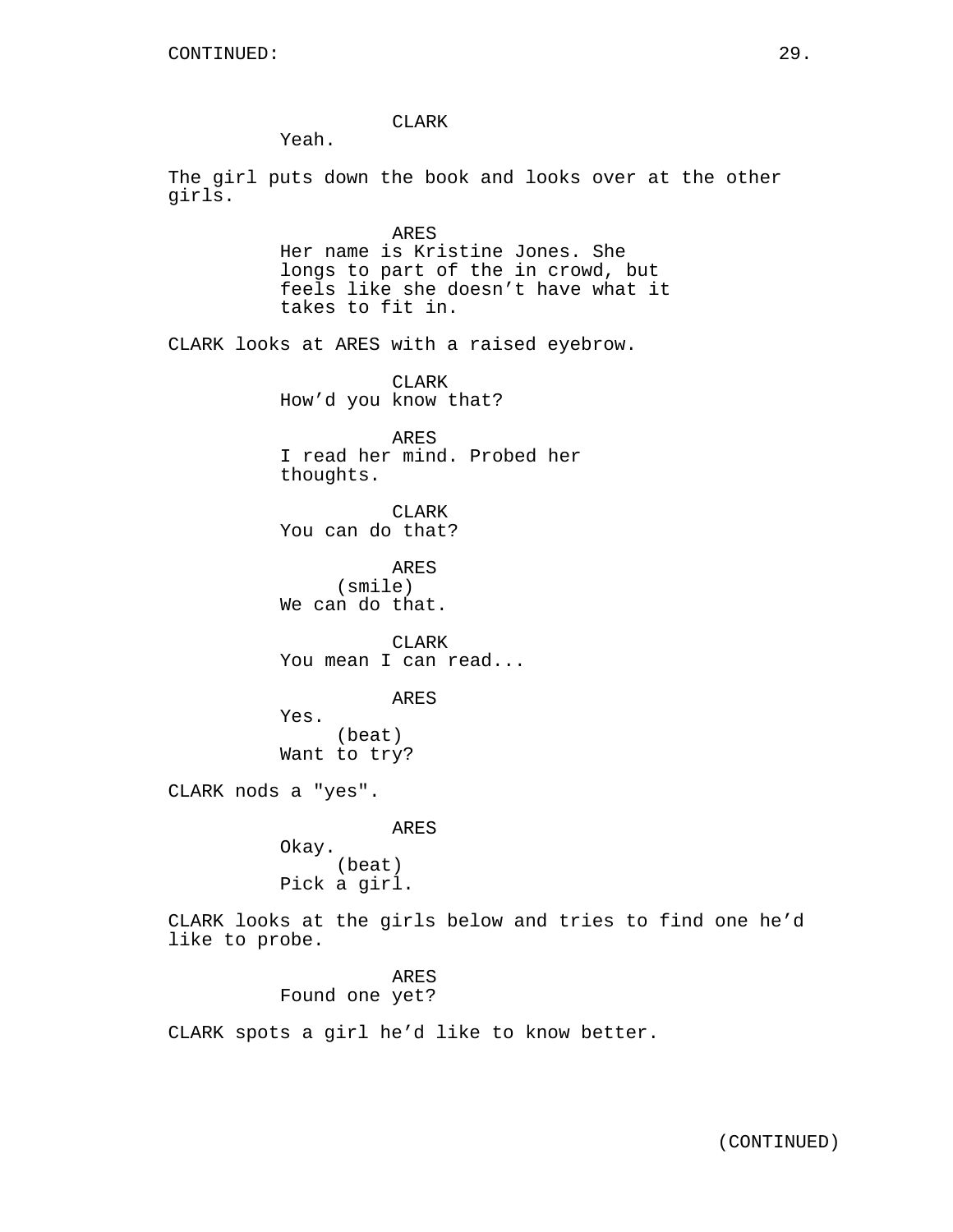CLARK

Yes.

ARES Are you ready?

CLARK

Ready.

ARES I want you to concentrate. (beat) Look at her, and picture yourself inside her head.

Momentary pause. CLARK tries to picture himself inside the girl's head.

CLARK

Ok. I'm...

CLARK's mind is flooded with her thoughts.

CLARK

Whoa.

ARES

What?

CLARK This is amazing! I can hear her thoughts. I...

ARES

Focus. (beat) What is her name?

CLARK Karen. Karen Larson.

ARES

Good. (beat) What is she thinking?

Momentary pause.

CLARK She's wondering if her boyfriend, Steve, really loves her.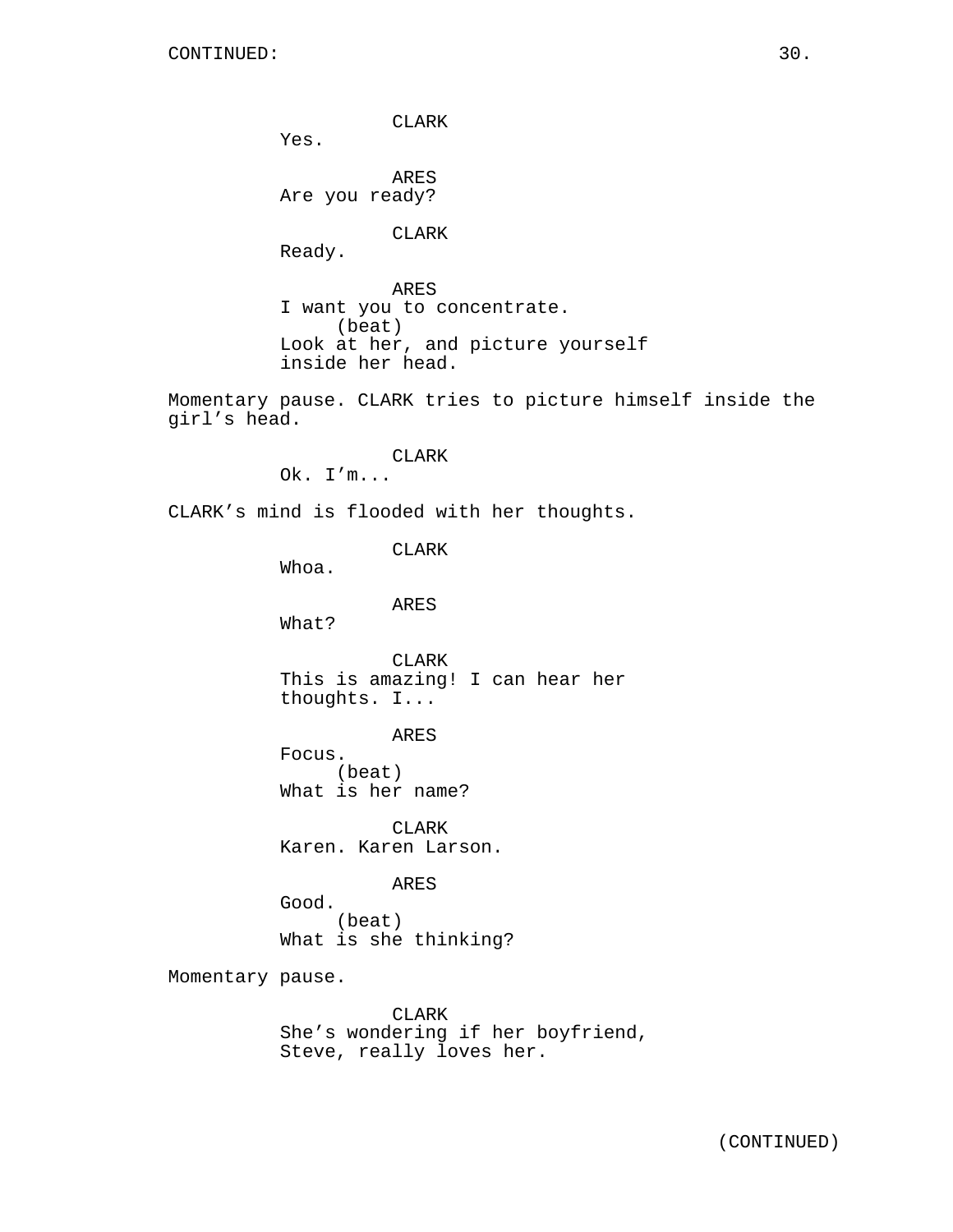ARES Is that all?

CLARK No. She... She's debating whether or not she should sleep with him. Today is his birthday, and she wants to give him a very special present.

ARES

Herself.

CLARK

Yes.

ARES How long have they been seeing each other?

Momentary pause.

CLARK 2, no, 3, months.

ARES 3 months? And they haven't... (beat) Has she ever been with anyone before?

CLARK No. That's why she is debating this. She loves him, or at least she thinks she does, and she wants him to be the one. She's just not sure how he feels.

Momentary pause. CLARK is looking at KAREN.

ARES

Pick another.

Momentary pause.

ARES

Clark?

CLARK Right. Sorry.

CLARK looks around for another girl. He finds one. This time he doesn't have to concentrate so hard. ARES notices the look on CLARK's face.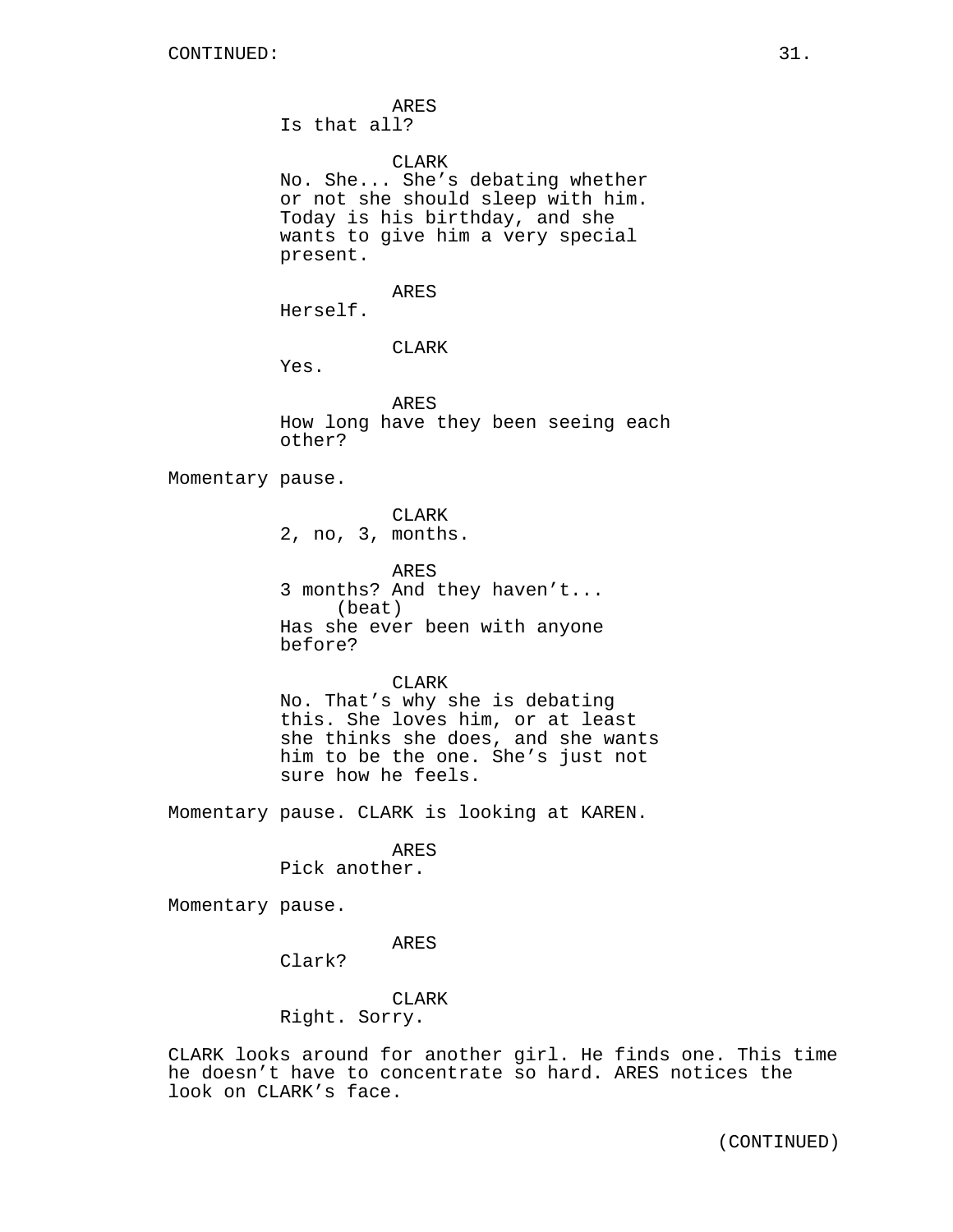ARES

Easier?

# CLARK

Yeah.

ARES The more you practice, the less thought it will take. Soon it will be instantaneous.

Momentary pause.

CLARK Her name is Lisa Sutter. She's...

CLARK gets a strange look on his face. ARES notices.

ARES What is it? What's wrong?

CLARK I don't believe this. She...

Momentary pause.

ARES What? She's what?

Momentary pause. ARES is about to say something, but CLARK speaks.

> CLARK She's sleeping with Steve!

Momentary pause. ARES raises an eyebrow in curiosity.

ARES Karen's Steve?

CLARK

Yes.

ARES is intrigued. CLARK sure knows how to pick them. This could be fun.

> ARES Hmmm. The plot thickens.

CLARK She's been sleeping with him for over a month. And...

Momentary pause.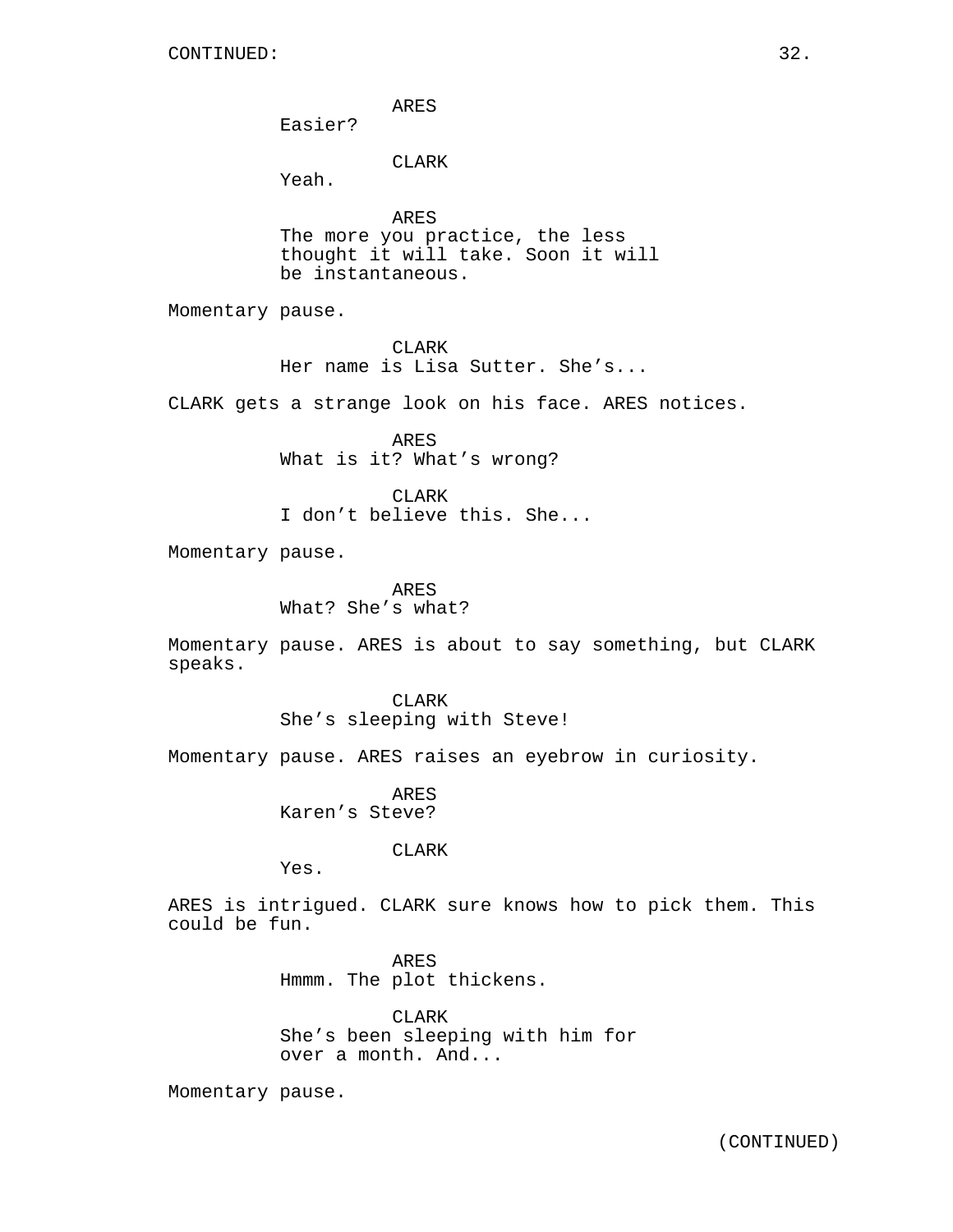ARES And what? **CLARK** She's meeting him in about an hour for... Momentary pause. CLARK is shocked at what LISA is thinking. ARES For what? CLARK In her words... "A full blown, banging session". ARES Looks like this Steve guy is in for a wild birthday. Momentary pause. CLARK looks at ARES. CLARK We can't let Karen do what she's planning. We have to stop her. Warn her. ARES grabs CLARK's arm. ARES Whoa. CLARK looks at ARES. ARES What do you think you're doing? CLARK I'm going to warn Karen that... ARES Why? CLARK Because she's innocent. She's about to make the biggest mistake of her life. If she... ARES She is a mere mortal. They...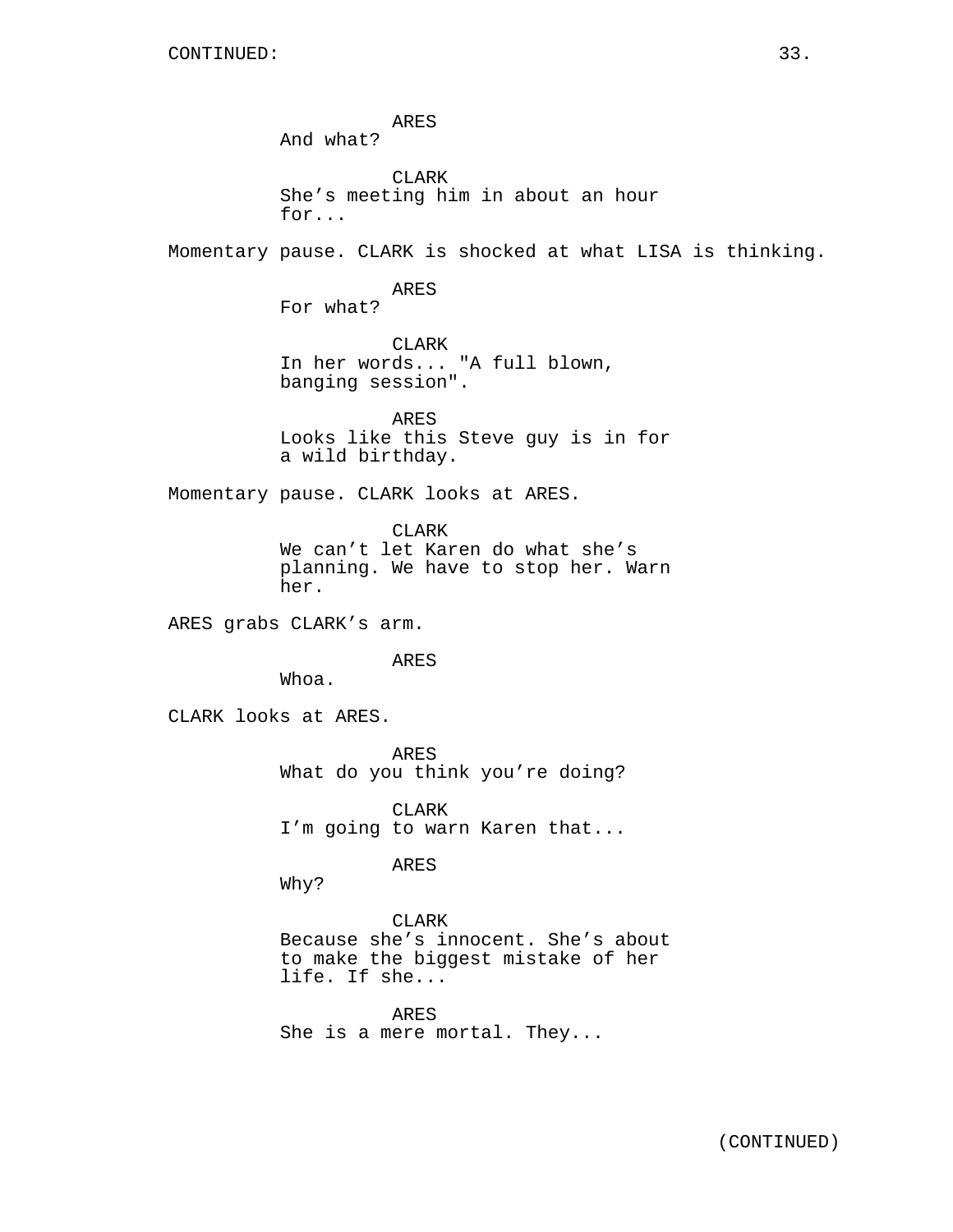### CLARK

Unc, isn't there something we could do? I mean shouldn't we...

Momentary pause. ARES seems to be thinking. CLARK is giving him a "puppy dog" look. ARES gives in.

> ARES Where is Lisa meeting Steve?

CLARK looks back at LISA.

CLARK

The Sunset Motel around the corner.

LISA looks at her watch, says something to the girls, and walks off.

CLARK

She's on her way there now. To prepare herself and the room. She...

ARES

Okay. I have a plan.

CLARK looks at ARES. ARES makes a cell phone appear in his hand out of thin air. CLARK looks back at KAREN. CLARK's not sure what his uncle's plan is yet. ARES dials a number. Karen's phone rings. KAREN takes the phone out of her bag, and answers it.

KAREN (VO)

Hello?

ARES

Karen?

CLARK looks at ARES, then back at KAREN

KAREN (VO) Yes. Who is this?

ARES I'm a friend of Steve's.

KAREN immediately thinks something is wrong. CLARK can tell from the look on her face.

> KAREN (VO) Is he okay? Did something...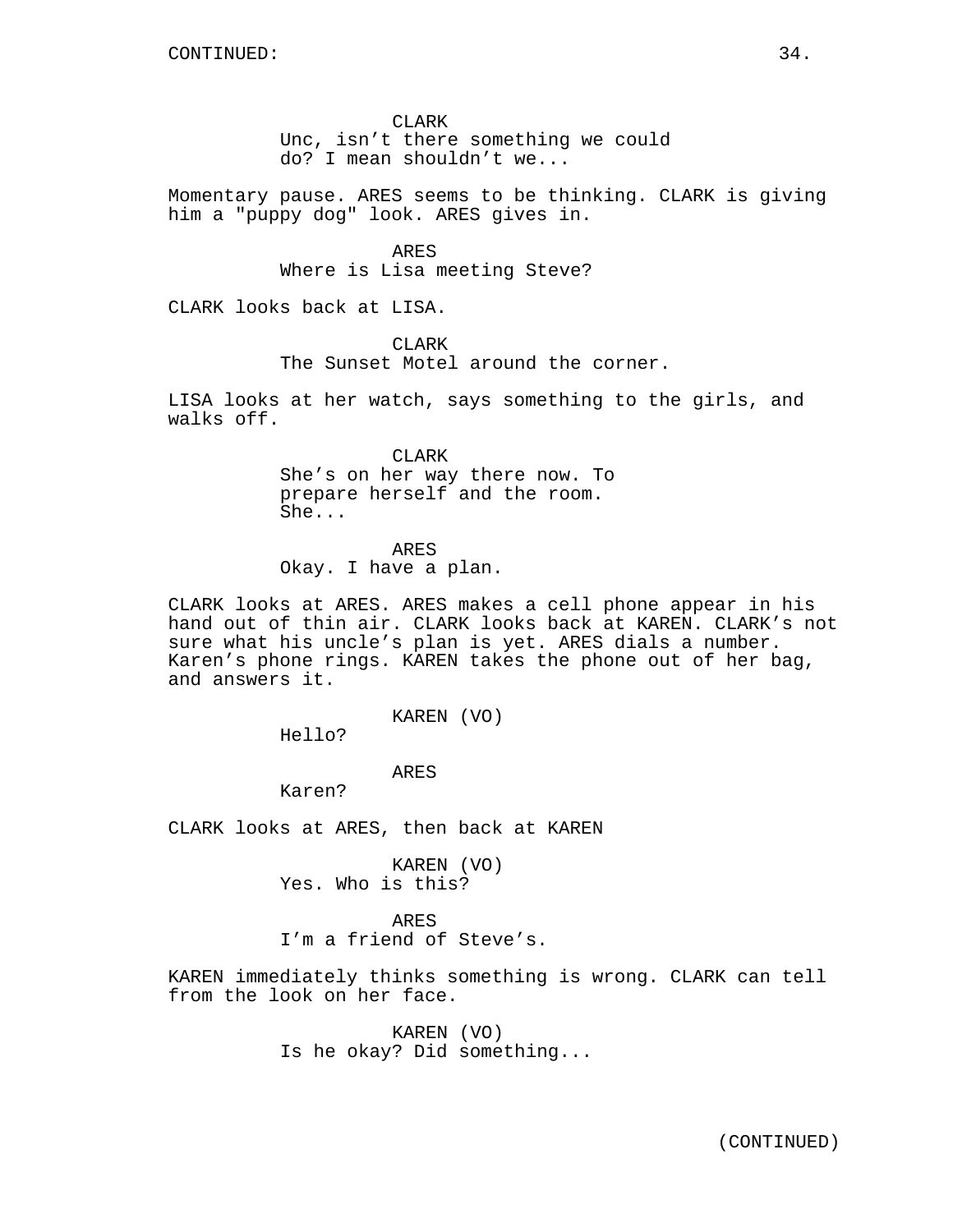ARES He's fine. KAREN relaxes, and breathes a sigh of relief. ARES The reason I'm calling, is that the guys and I are throwing him a surprise party tonight. KAREN (VO) Really? ARES Yeah. And, we were wondering, if you could join us? KAREN (VO) I'd love too. When and where? ARES The Sunset Motel in 1 hour. KAREN is curious. KAREN (VO) The Sunset Motel? ARES Yeah. KAREN (VO) What room? ARES looks at CLARK. CLARK mouths 13. ARES Room 13. KAREN (VO) Okay. I'll be there. ARES Great. See ya. KAREN (VO) See ya. ARES hangs up. CLARK looks at him. CLARK Now what?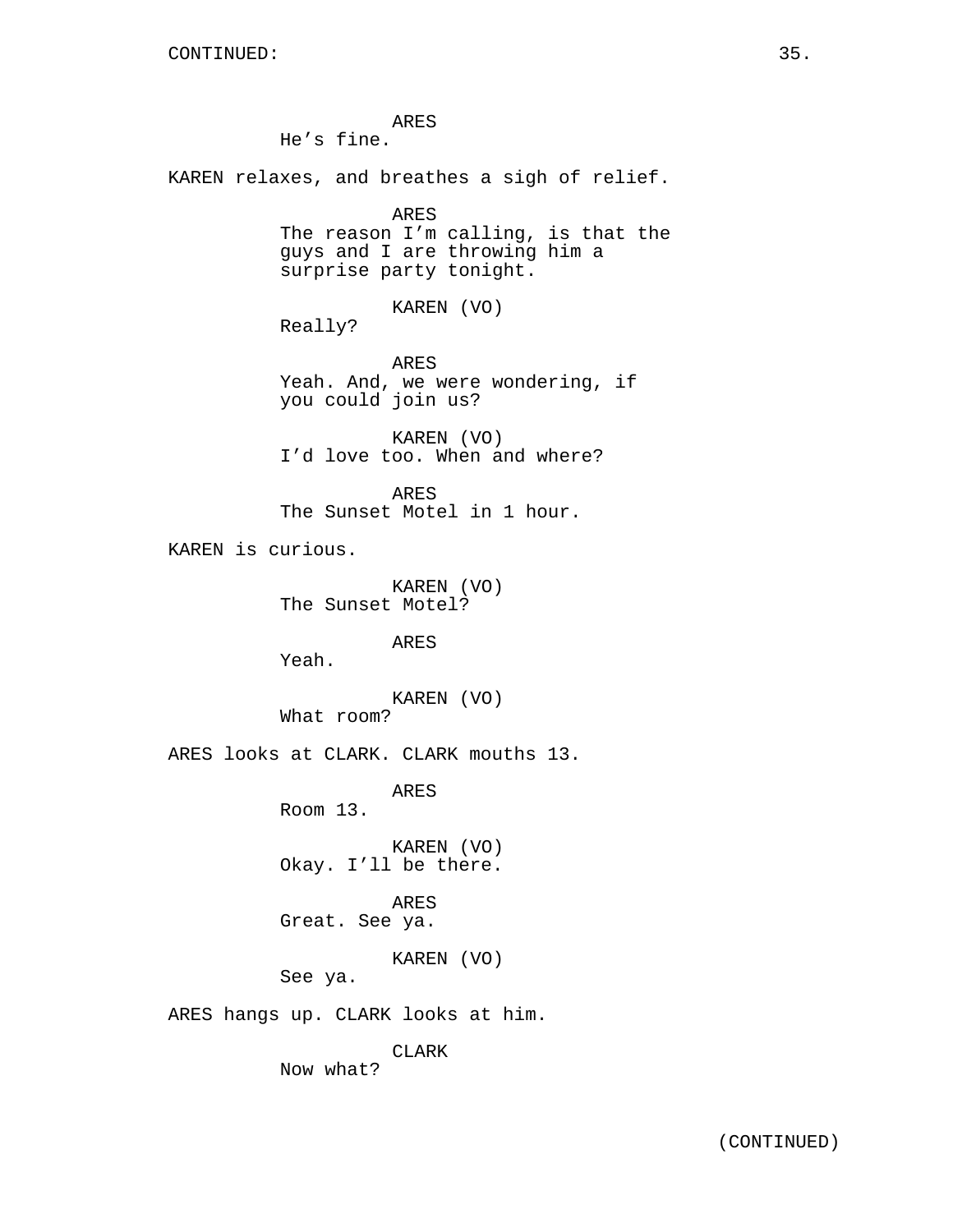ARES Now we go to room 13 and watch the show.

ARES smiles a wicked smile.

ARES And make sure that Karen walks in on Steve & Lisa banging each other.

CLARK Isn't there an easier way to do this? I mean, can't we just...

ARES puts an arm around CLARK.

ARES Clark, there is no easy way to break someone's heart.

Momentary pause.

**CLARK** Okay. Let's go.

CLARK and ARES vanish.

JUMP TO:

13 INT: SUNSET MOTEL - ROOM 13 (6:45PM) 13

LISA is in the room. She has a few electric candles lit. She also has a bottle of champagne in an ice bucket beside the bed. She is wearing a sexy black negligee. One that she has modified for easy accessibility. (She has cut out the crotch, and the breasts.) LISA looks at the clock.

> LISA Okay, Steve should be here in...

LISA hears a car outside.

LISA That must be him.

LISA lays down on the bed in a sexy pose. Camera pans to the window. CLARK and ARES materialize on the dresser beside the window. They sit on the dresser. They are invisible to everyone but each other. The door opens. STEVE enters. He looks at LISA as he closes the door behind himself.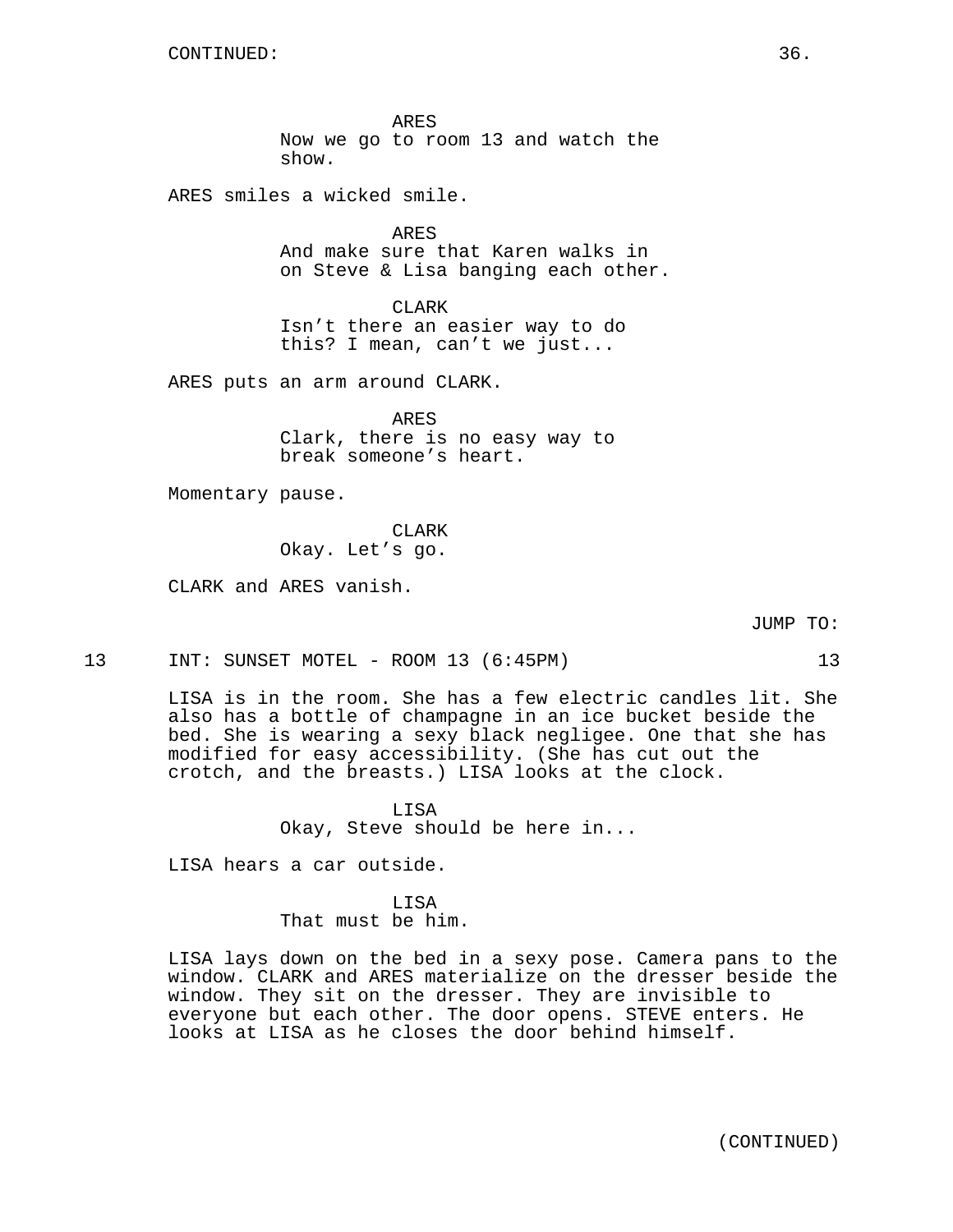LISA Happy birthday, Stevie.

**STEVE** Wow. You look good enough to eat.

LISA flashes him a smile and pats the bed.

LISA Then come on over here and enjoy your present.

STEVE flashes her a smile. He removes his jacket and tosses it on the floor. He kicks off his shoes. He walks over to the bed, pulling his shirt over his head. When he reaches the bed, he looks at her.

> STEVE I do believe this is going to be the best birthday present I've ever gotten.

LISA And you can play with it all night long.

STEVE undoes the buckle on his pants. She smiles at him, and licks her lips. As he removes his pants, she breathlessly says her line.

> LISA Come on big boy, I'm waiting.

STEVE smiles and removes his pants and underwear at the same time. He gets on the bed and goes to her. He kisses her, hungrily, as he crawls onto her. She wraps her arms around his neck, and her legs around his waist. She pulls him close to her. His hands roam down her body, and rest between her thighs. She knows what he is about to do, so she removes her legs from his waist. She keeps her legs bent at the knee, and places her feet flat on the bed. She spreads her legs apart letting him freely do what he wants. She moans as he inserts his fingers into her and starts to work her up. ARES looks at CLARK.

> ARES These two don't waste any time, do they?

CLARK Nothing like getting right to the task.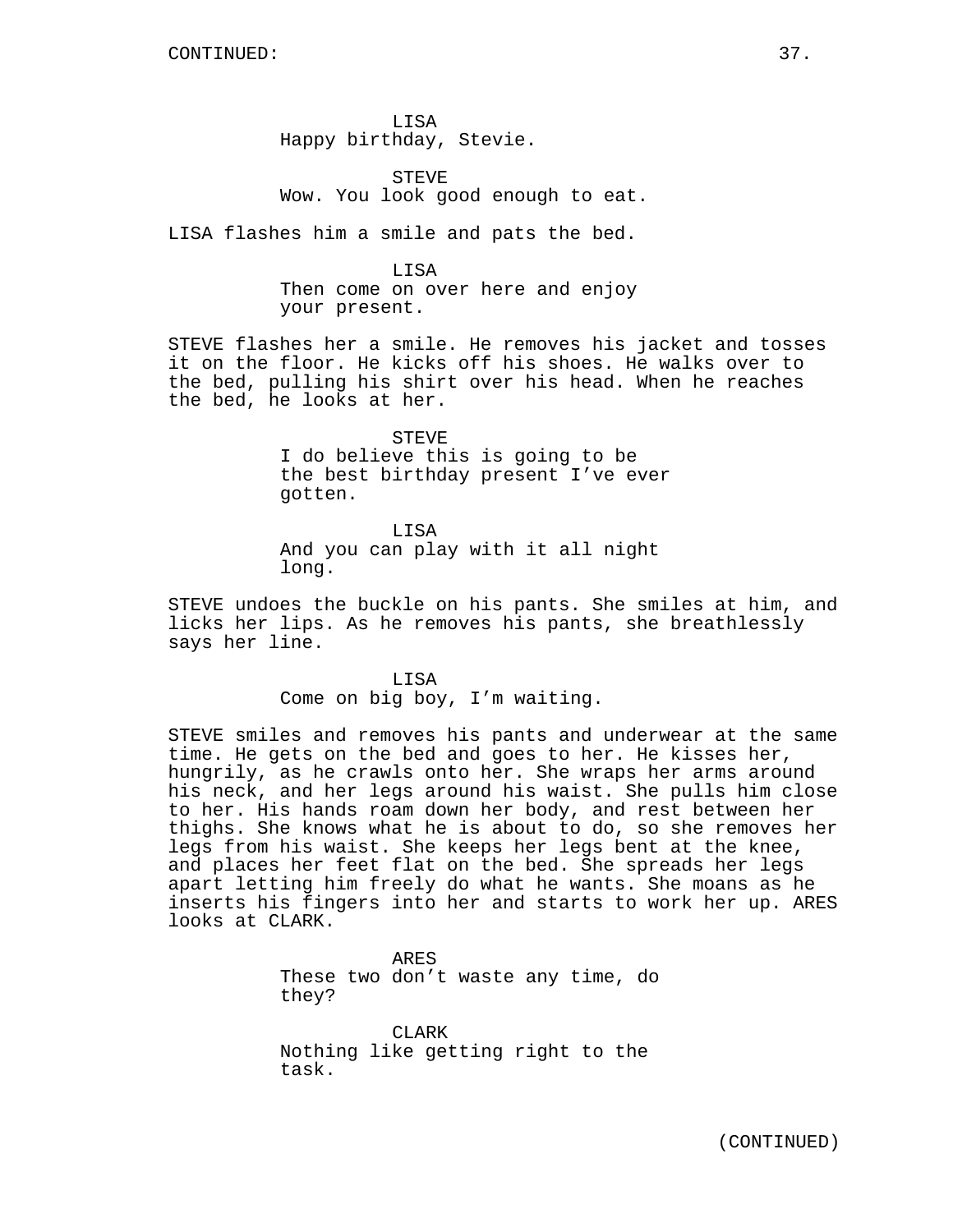ARES Always been my approach.

CLARK I hope Karen doesn't arrive too late.

ARES Don't worry. She won't.

CLARK How can you be so sure of that? These two...

ARES

Trust me.

LISA moans as STEVE pushes his fingers into her. LISA breaks the kiss.

> LISA Oh, Steve. (beat) Take me. (beat) I want you. (beat) I want you inside me. (beat) I want you to ride me. I...

STEVE pulls her walls open with his fingers, and thrusts himself into her. He trusts in hard. He pushes into her.

STEVE

Ah.

LISA Ah... Ah... oh...

STEVE starts to pump her real good. Good, and hard, and fast. CLARK and ARES watch as STEVE rides her really hard. The bed starts rocking. LISA is gasping, and moaning, and sighing. STEVE is pumping her faster and harder than he has ever pumped her before. He is getting to the point of release. ARES looks out the window. He sees Karen.

### ARES

Here she comes.

He turns back and looks at STEVE and LISA, and then at CLARK.

(CONTINUED)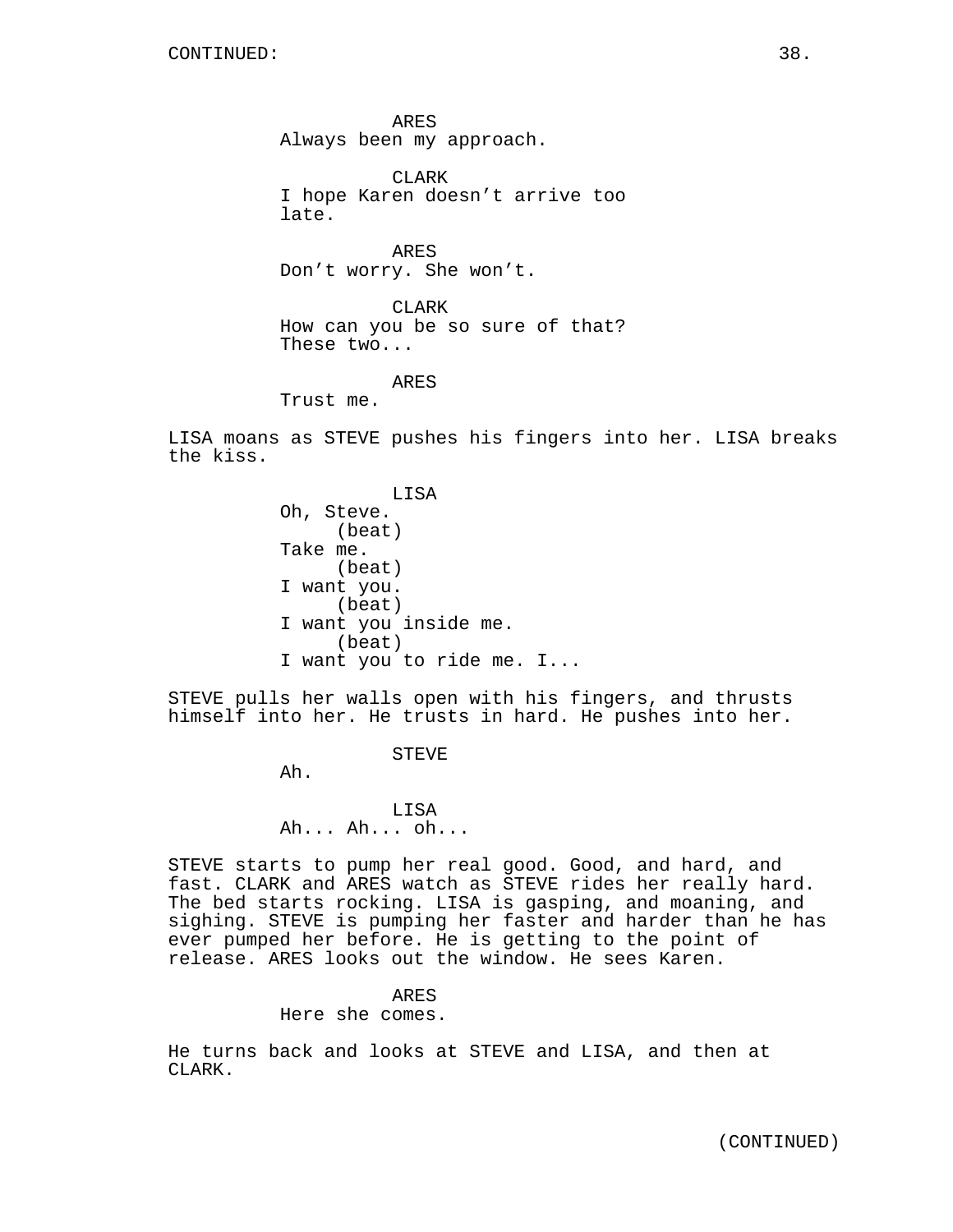ARES No pun intended.

ARES looks back at STEVE and LISA.

LISA Oh... oh... (beat) Yes... yes... (beat) Steve, I... (beat) Oh... STEVE Oh, I'm ready. Are you ready for me?

LISA

Yes.

STEVE I want to erupt inside of you. Would you like that?

LISA Yes. Do it. Steve. Do it.

STEVE continues banging her. Harder faster. The door opens, and KAREN walks in. STEVE and LISA don't notice, because they are both so far gone and into each other, KAREN sees them, and three things happen simultaneously. (1) LISA screams out as she hits an orgasmic high, (2) STEVE sighs as he erupts inside of LISA, (3) KAREN drops the bag in her hands, causing the contents to shatter. The sound of something breaking, gets LISA's attention. LISA looks toward the door, and sees KAREN. STEVE is still oblivious to KAREN's presence. He has just finished emptying himself into LISA, and is resting his head on her chest.

LISA

Karen, I...

KAREN runs out. STEVE looks at LISA.

STEVE That was the best...

STEVE notices that LISA is looking towards the door.

**STEVE** What is it?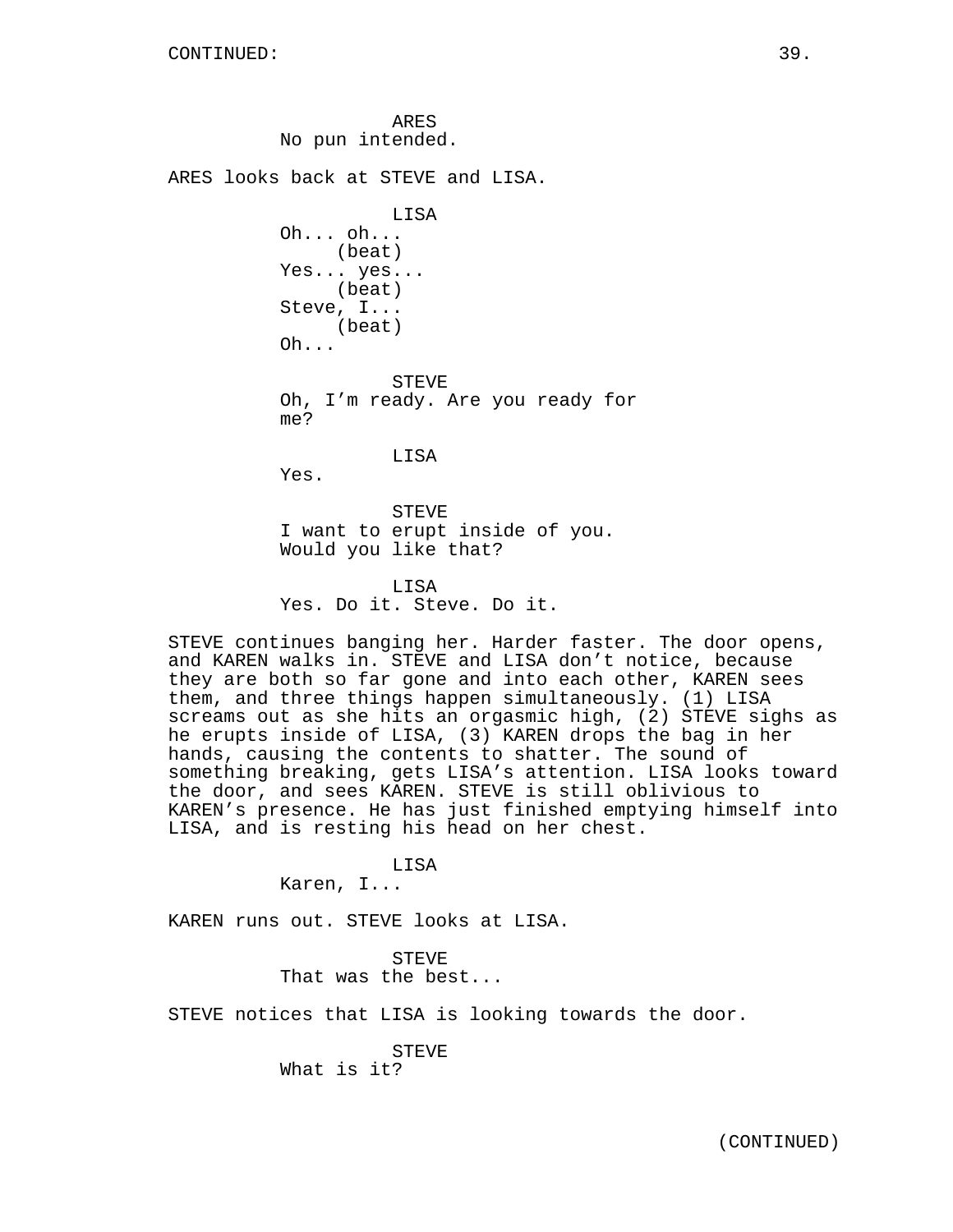LISA Karen. She was... STEVE No way. She... STEVE notices the open door and the mess on the floor. STEVE Damn!!! STEVE starts to get up. LISA looks at him. LISA Hey, where are you going? STEVE I have to... LISA Let her go. We aren't finished yet. STEVE You're one helluva ride. And tonight you were at your best, but... LISA Fine. Go. Momentary pause. STEVE Look, hon, it's not that I don't want to stay with you. LISA I know. I know. You love her. I'm just your sex kitten. She won't give you... **STEVE** You knew that going in. LISA Yeah. (beat) Well, you better go then. STEVE Right. STEVE kisses her.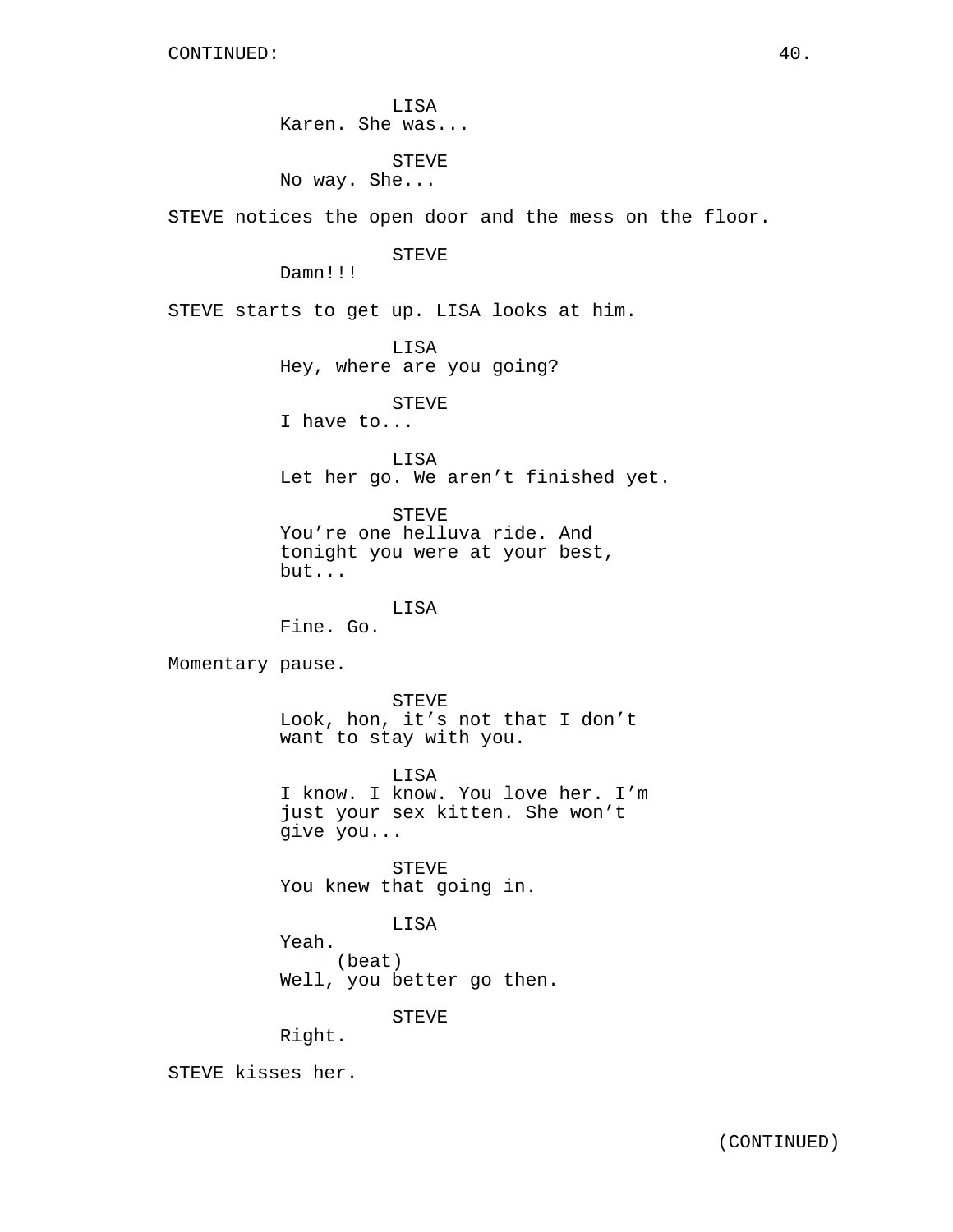STEVE I'll be back.

LISA I know. And I'll be waiting tiger.

LISA purrs at him as he grabs a bed sheet, wraps it around himself, and runs after KAREN.

ARES

Can't wait to see him explain this.

ARES and CLARK vanish.

CUT TO:

14 EXT: PARKING LOT 14

KAREN is almost completely across the parking lot. STEVE is running after her.

> STEVE Karen, wait!!!

STEVE keeps running. ARES and CLARK materialize (visible only to each other) just in front and off to the side of KAREN.

## STEVE

Karen!!!!

KAREN stops. STEVE runs to her.

ARES This should be interesting.

STEVE reaches KAREN. She has tears in her eyes. He is almost out of breath.

> STEVE Kare, honey, let me explain.

KAREN slaps him.

KAREN I hate you. How could you?

STEVE

I...

KAREN And to think I was considering giving myself to you tonight.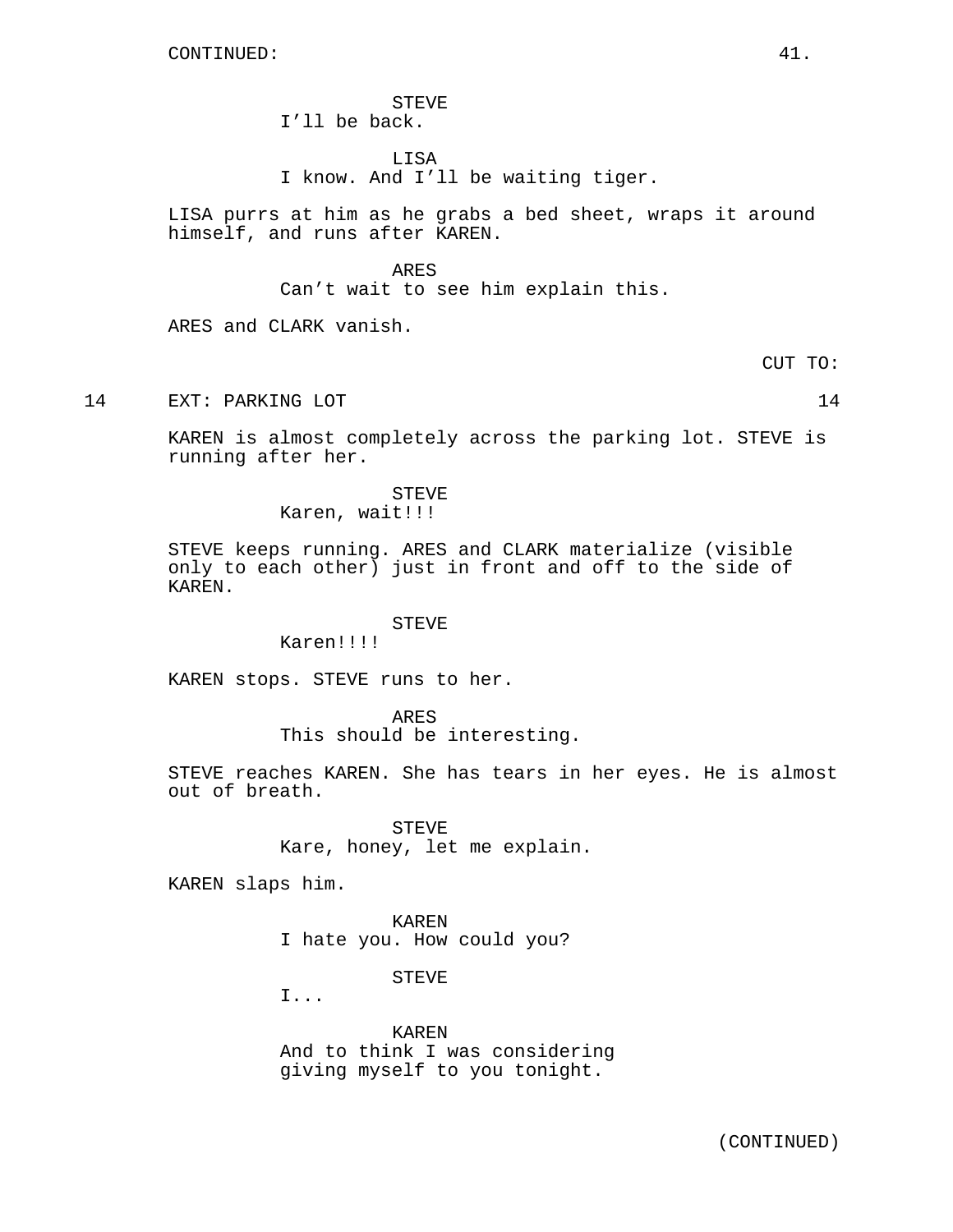STEVE You were? KAREN You are such a jerk Steve Carter. A real class-A jerk. STEVE I'm sorry, I... KAREN Sorry? I... How long have you and Lisa been doing it? Momentary pause. STEVE doesn't answer. KAREN That long. (beat) If you didn't want to see me anymore, there were easier ways to end it. STEVE Not see you anymore? Where would you get that idea? KAREN You knew I'd be here tonight! STEVE What? I... KAREN I got a call from one of your friends. They invited me to a party they were throwing for you. STEVE Here? At a motel? I... STEVE realizes he's been set up. He's just not sure by who. KAREN I never want to see you again. Ever. STEVE But I love you. KAREN Why don't you just go back to Lisa.

I'm sure she still wants you.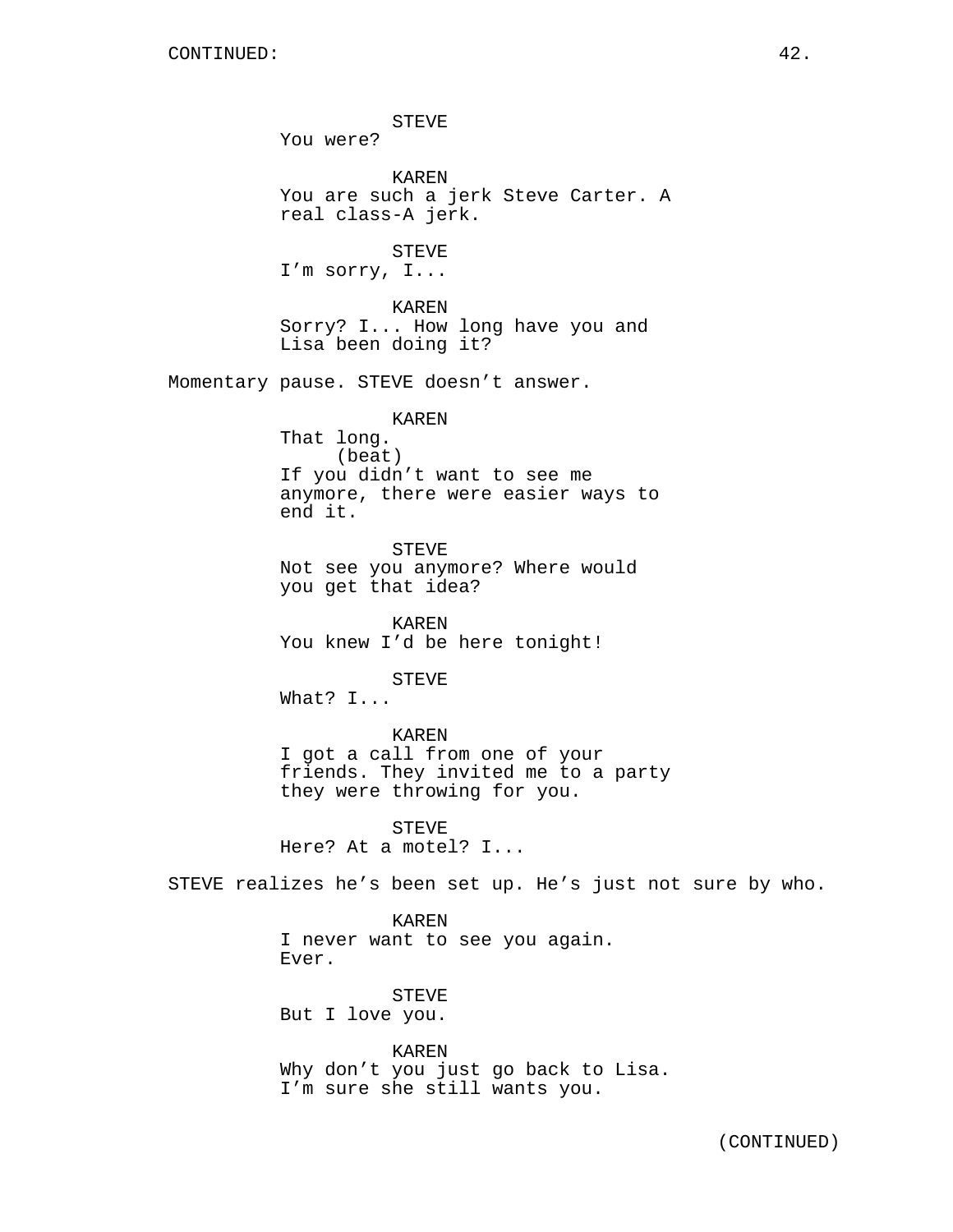KAREN storms off.

STEVE Karen, honey, I...

STEVE watches her go. ARES and CLARK look from the retreating KAREN to the sulking STEVE. ARES addresses STEVE, even though STEVE cannot see him.

> ARES Well, looks like you blew it, Stevie ole boy.

#### STEVE

Damn!

Momentary pause. CLARK looks back to the retreating KAREN. ARES "plays" with STEVE. (Steve cannot see or hear Ares.)

> STEVE I wonder who called her. No one knew I was meeting Lisa here. No one.

ARES Look at the bright side, kid. You have a hot chick back in the room waiting for you. Why are you standing around out here when you could be back in bed riding that girl til you're worn out? If I were you, I'd go back to her now.

STEVE finds himself looking back at the open motel room door.

#### STEVE

Well, no reason to let the night be a total waste. I can deal with Karen in the morning. Tonight I'm gonna show Lisa the time of her life. Maybe she'll forgive me and...

### ARES

That's it boy. Go get her. Or should I say go get into her.

STEVE heads back to the room. ARES yells after him.

ARES

Make the bed rock. Do her real good, Stevie. Take her all the way.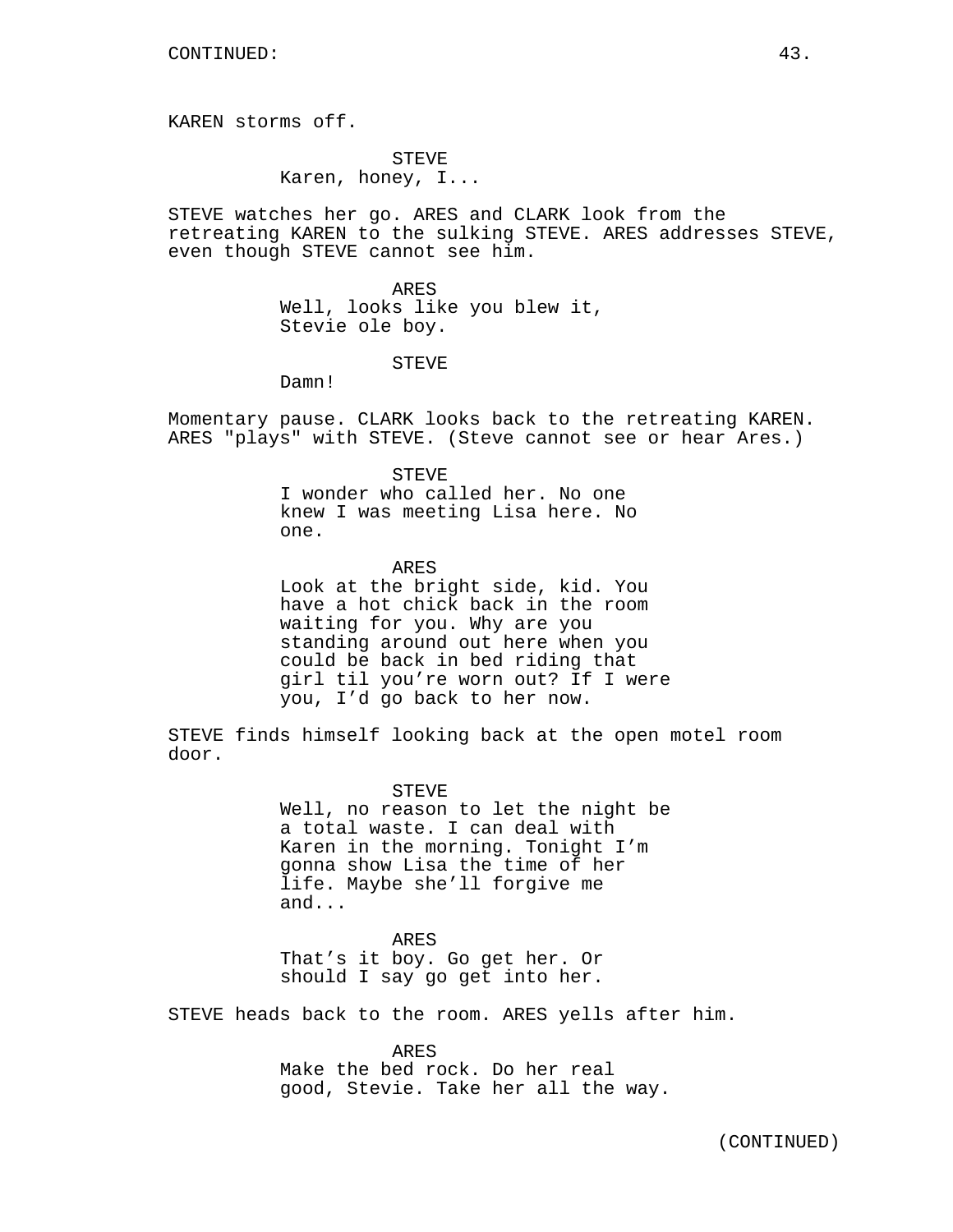ARES watches as STEVE goes back to the room. CLARK is watching KAREN walk away. ARES talks to CLARK without looking at him.

> ARES Wonder how long it will take him to get back into her? We could watch them you know!

As STEVE enters the room and closes the door, ARES makes a view screen appear out of thin air. On the screen, is the inside of the room. LISA has cleaned up the mess on the floor, and is lying on the bed with her back to the door. She turns as the door closes. STEVE drops the sheet and goes to her. He gets on her, pins her arms to the bed and rams himself into her. No foreplay, no preparation, nothing. He just holds her arms on the bed and bangs her really hard and fast. She lets him do as he pleases. After all, she is his present, and she said he could play with her all night. ARES is amazed at how rough STEVE is being. He didn't think STEVE had it in him to just take her like that.

> ARES Well, they're having fun. Maybe I...

On the word "fun", ARES turns to CLARK. He notices that CLARK is staring after KAREN.

ARES

Clark?

CLARK We did the right thing, didn't we?

ARES puts a hand on CLARK's shoulder.

ARES She'll get over it. In time.

Momentary pause. ARES looks back at the view screen, entranced.

> ARES Look, Steve's over it. He's banging Lisa like there's no tomorrow. And she's taking it. She's taking it really good. I bet he...

ARES turns to CLARK and can tell his mind is elsewhere. ARES decides to leave him alone. Besides, watching Steve and Lisa go at it like that, is making him so hot. Maybe he'll go home and see if Diana is there.

(CONTINUED)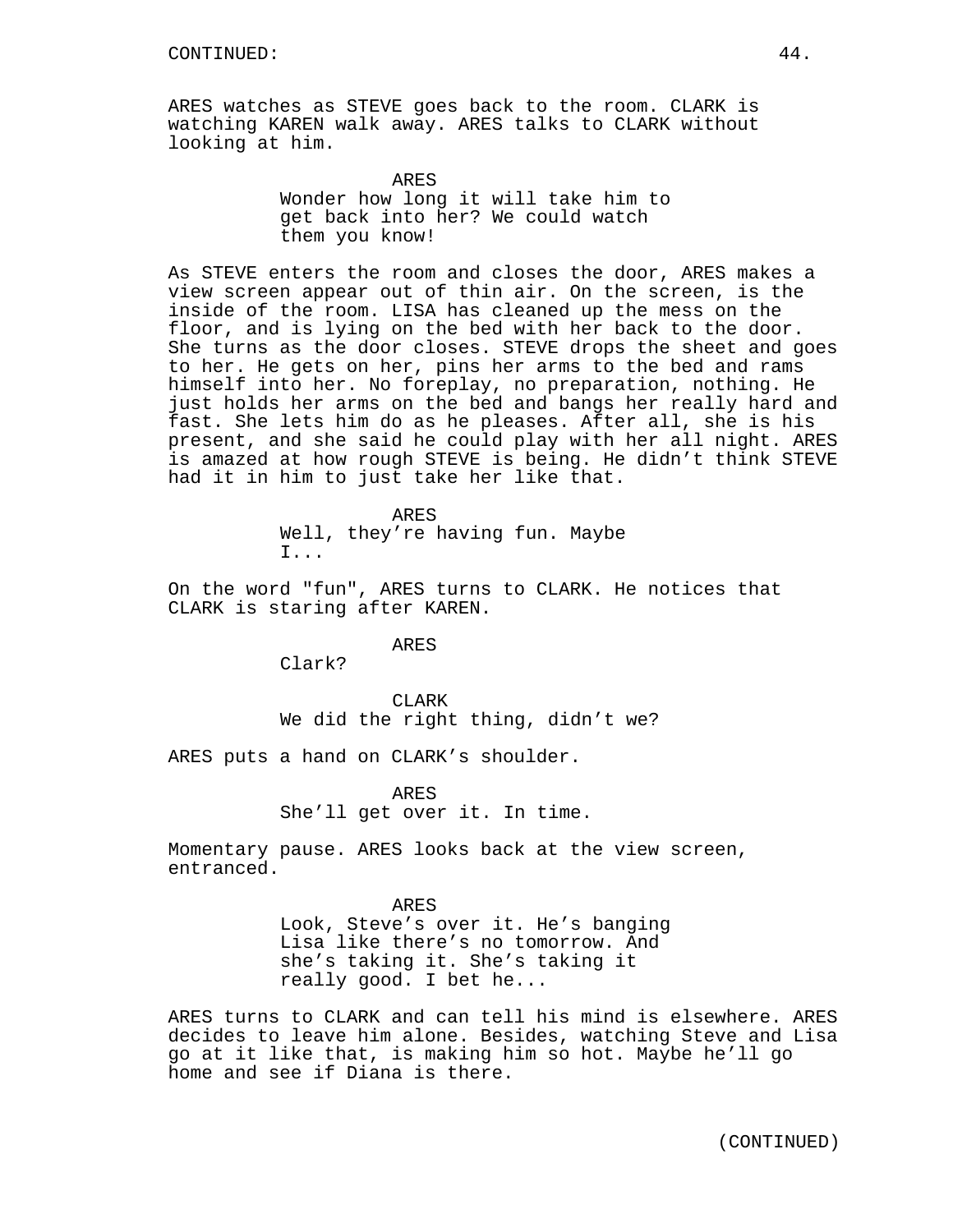ARES I'll see ya at home, okay?

CLARK

Sure.

ARES Don't do anything stupid.

With that said, ARES vanishes. CLARK turns and sees the view screen that ARES left.

> CLARK You really are slime, Steve. I would love to squash you like the bug you are. But... Ugh!!!

CLARK waves his hand and makes the screen disappear. CLARK looks back at KAREN, who is now sitting under a tree in the park across the street. CLARK vanishes.

PAN TO:

15 EXT: PARK 15

KAREN is crying. CLARK materializes beside her - invisible. He sits beside her. He knows she can't see him.

> CLARK This was for the best, Karen. It really was. In time you will see that...

> > KAREN

I am such a fool. (beat) I should have known better. I should have realized that the reason the Steve wasn't pressuring me for sex was because he was getting it elsewhere. But...

CLARK wraps his invisible arms around her and holds her.

CLARK I wish I could make it all go away. I...

CLARK thinks of something.

CLARK

Wait. (beat) (MORE)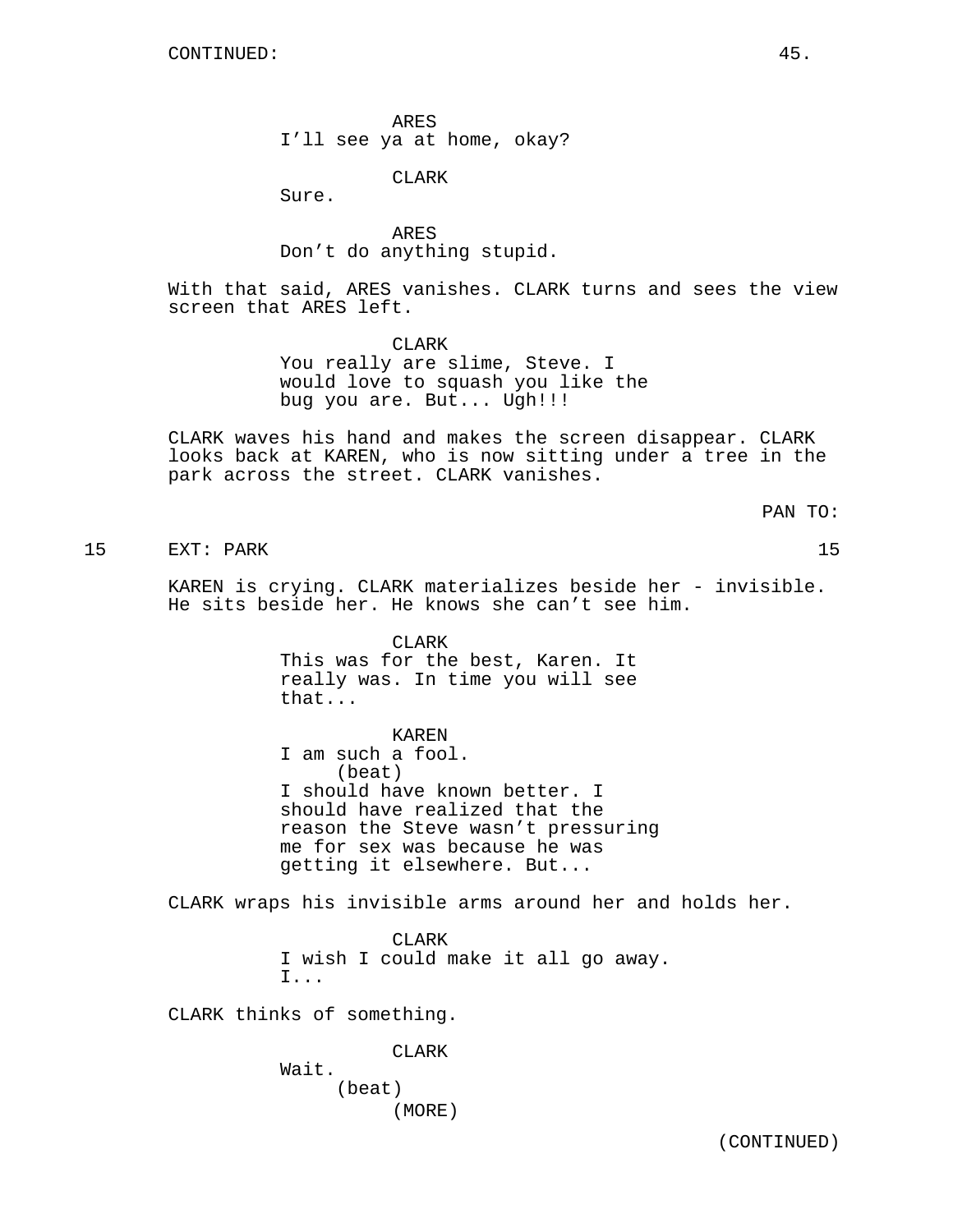CLARK (cont'd)

I can.

CLARK places a hand on her forehead and a hand on her heart.

CLARK I'd like to tell you to forget him all together, but that would be a bad idea. So... (beat) You are over him, Karen. Completely. He means nothing to you. Nothing.

KAREN stops crying. CLARK smiles and vanishes. KAREN gets a shiver.

> KAREN That was weird. I...

KAREN rises from the ground. She starts to walk off. She stops and looks back at the motel for a moment.

> KAREN I wonder who that guy who called was?

Momentary pause. KAREN turns and heads home.

JUMP TO:

16 INT: ARES & DIANA'S PLACE - LIVING ROOM (7:45PM) 16

CLARK materializes in the room. ARES is sitting on the couch.

> ARES Hey, you get lost or something?

CLARK There was something I had to do.

ARES Oh, like what?

CLARK I couldn't just leave her like that. I just couldn't. She...

ARES gets the feeling that he shouldn't have left CLARK alone.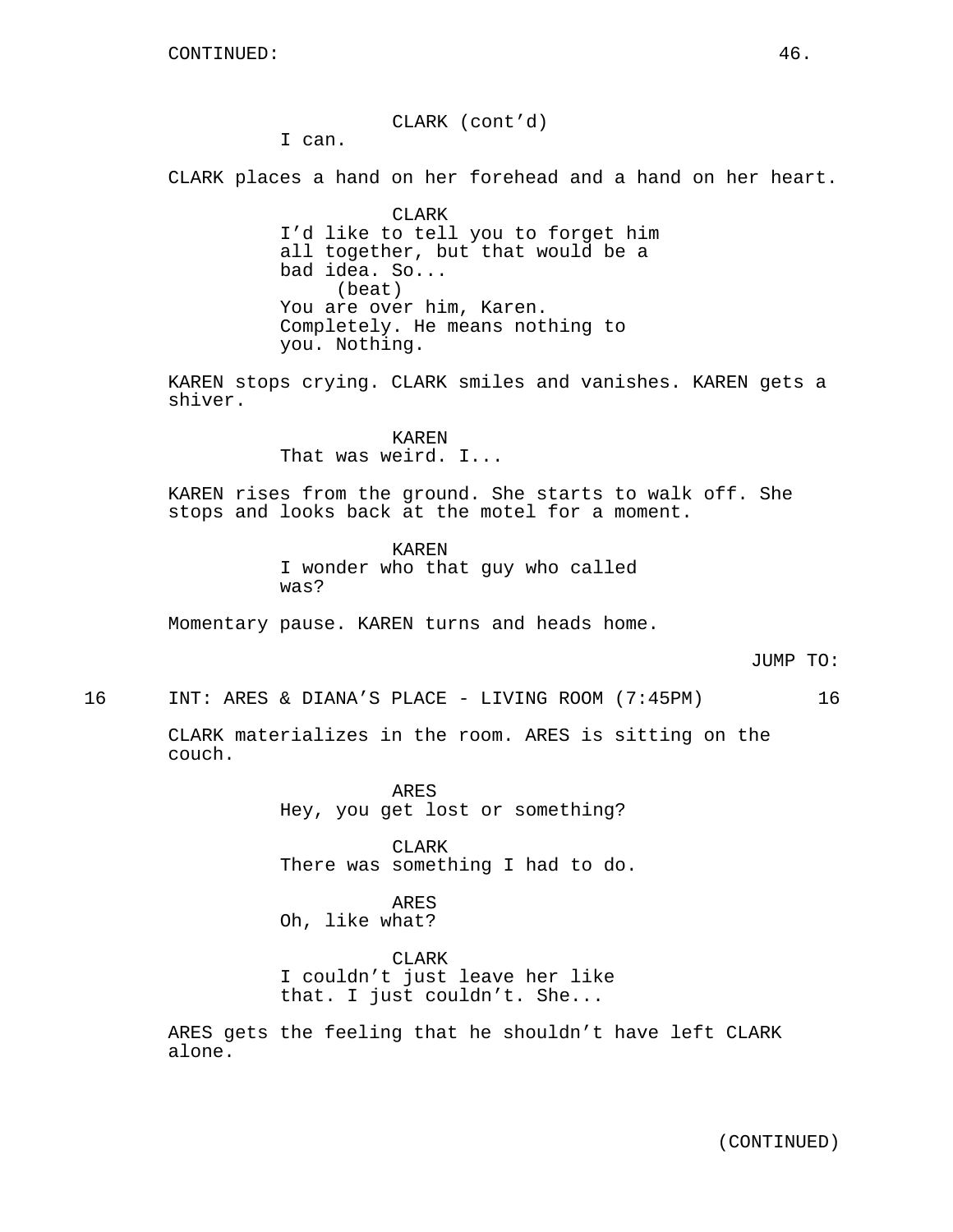ARES What did you do?

Momentary pause. CLARK doesn't answer.

```
ARES
```
Clark? I asked you a question.

Momentary pause. ARES starts to get angry.

ARES What did you...

CLARK

Nothing.

ARES Nothing? Nothing doesn't take 45 minutes, Clark. I'll ask you again. What did...

CLARK Okay. (beat) I helped her get over him.

ARES raises an eyebrow in both curiosity and concern.

ARES

How?

Momentary pause.

CLARK

I told her she was over him.

ARES is both relived that was all, and surprised at the same time.

> ARES And it worked?

CLARK I think so. At least she seemed fine when I left her.

ARES (smile) Well, looks like you taught yourself the rest of the lesson.

CLARK is confused. "The rest?" what did ARES mean.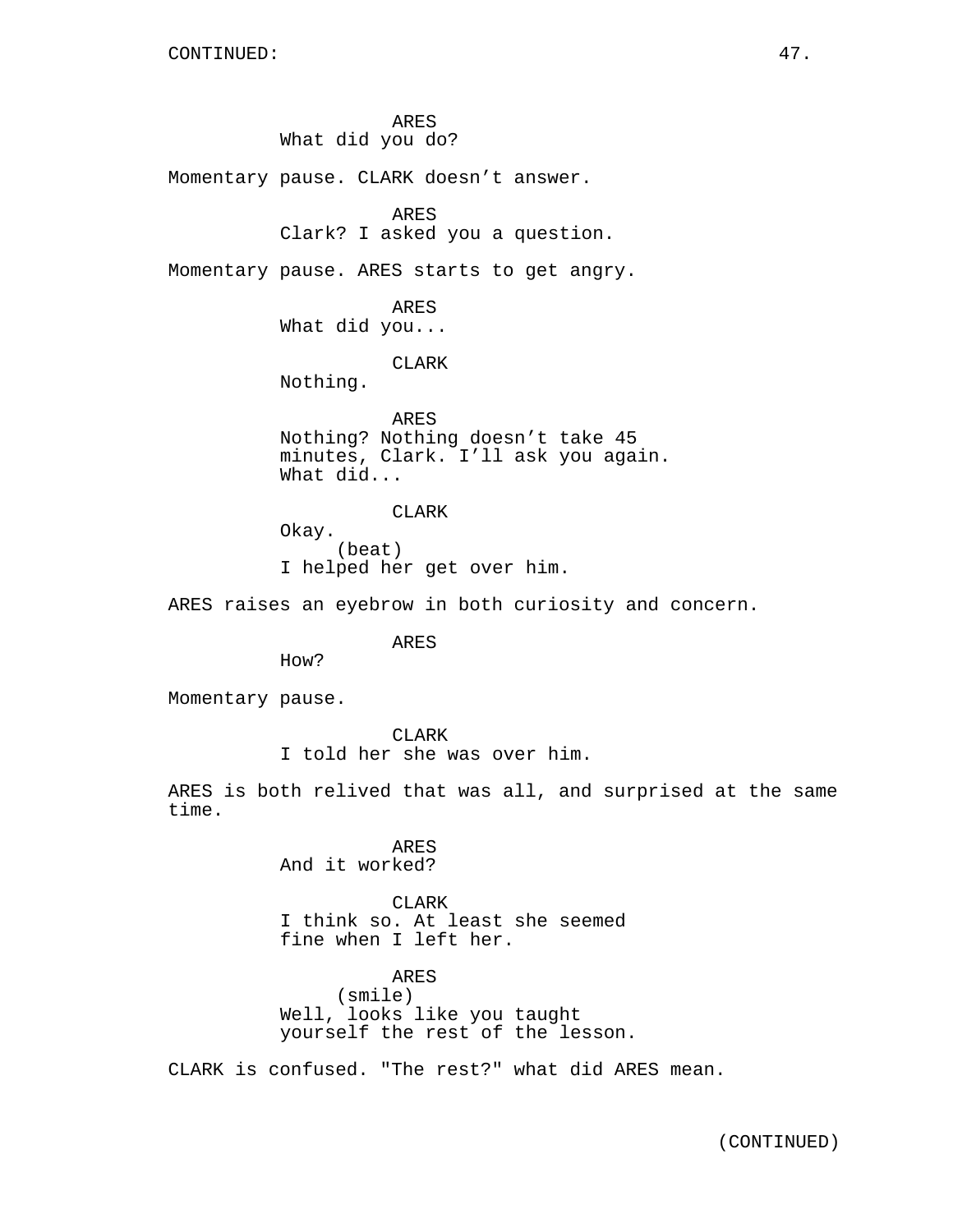CLARK I did? ARES If it worked, yeah. (beat) The first part of the lesson was to learn to probe their thoughts. The second part's learning how to manipulate them. How to make them say, do, or think, whatever you want. CLARK I didn't manipulate her. I... ARES You planted a suggestion. Just like I did earlier. Momentary pause. CLARK looks at him, confused. ARES Remember how fast Stevie-boy went back to Lisa after I told him to? CLARK Yeah. He couldn't get back fast enough. I wanted to squash him. I... ARES You told her she was over him. You made her get over him. You manipulated her. CLARK I... ARES You are a fast learner. (beat) Can't wait to see how fast you pick-up the next lesson. CLARK Which is? ARES Molecular Transformation. Momentary pause. CLARK gives ARES a "what?" look.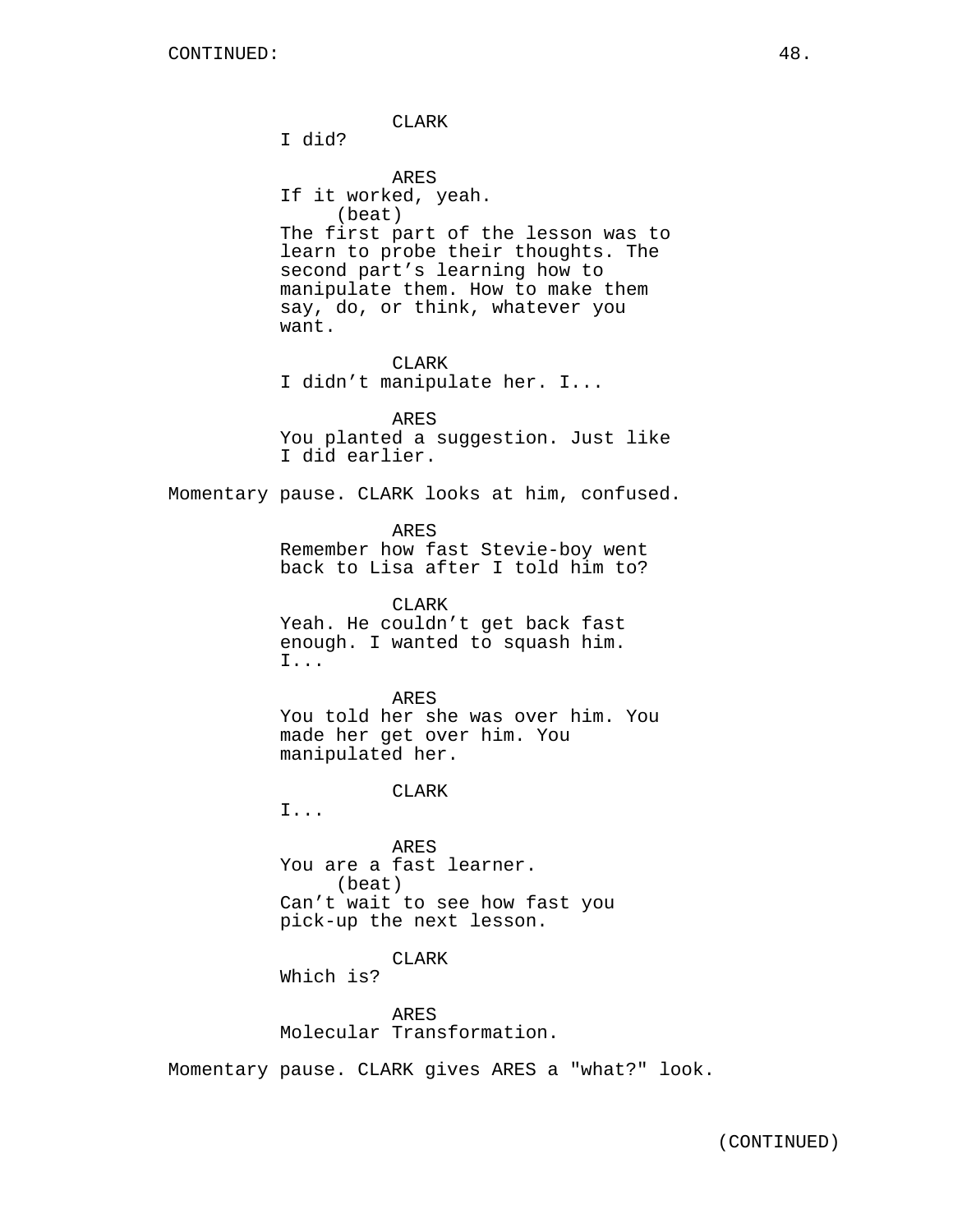ARES The ability to change form. To appear as someone else.

CLARK You mean shape shifting?

ARES You've read your mythology, right?

Momentary pause.

CLARK

Of course. I...

ARES Then you know that certain gods took pleasure in appearing to mortals as beings other than themselves.

CLARK Yes. Zeus was notorious for it.

ARES

Exactly.

Momentary pause.

**CLARK** Is it hard?

ARES smiles and transforms into Hades.

ARES-HADES This is your great-uncle Hades.

CLARK God of the underworld.

ARES transforms into Apollo.

ARES-APOLLO This is your uncle Apollo.

CLARK God of the Sun.

ARES transforms back into himself.

ARES Just like today's lesson, it becomes easier with time.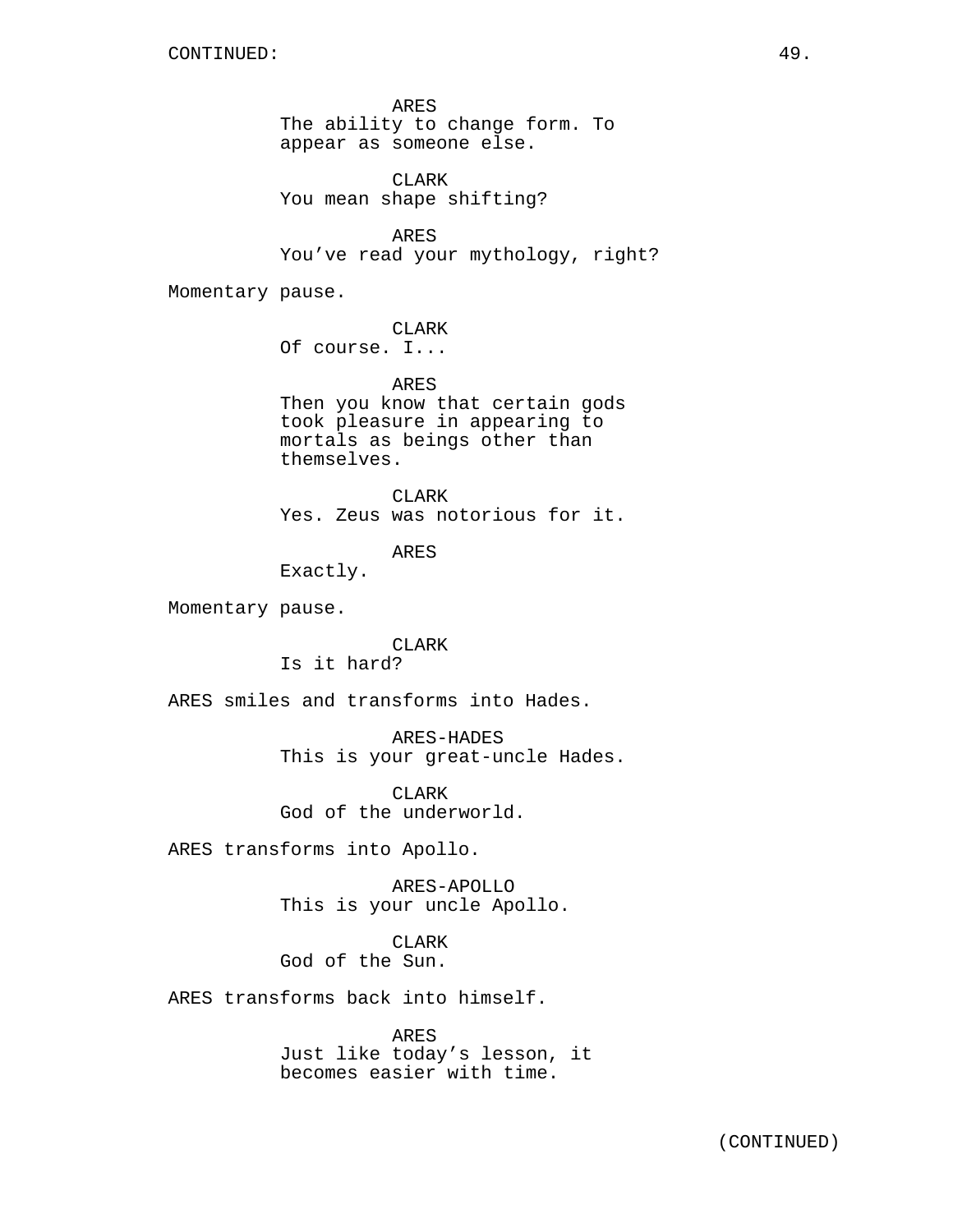CLARK Now that is one lesson I can't wait to learn. ARES (smile) Well, you'll have to wait till tomorrow. DIANA materializes in the room as ARES is saying "wait". DIANA For what? ARES and CLARK turn to DIANA. ARES transports to her and kisses her. She kisses him back, then breaks the kiss. DIANA Nice try, Ares. But... DIANA gets out of his grasp. DIANA What are you two up to? CLARK Nothing, mother. DIANA looks at CLARK. ARES gives CLARK a "leave" signal. CLARK I have to go see someone, so... (beat) I'll be back later. DIANA Clark, I... CLARK vanishes. DIANA turns to ARES. As she is turning, ARES transforms the room into a very romantic setting. She looks at him. DIANA What are you doing? He puts his arm around her, and pulls her to him.

ARES

I want you.

DIANA

I...

(CONTINUED)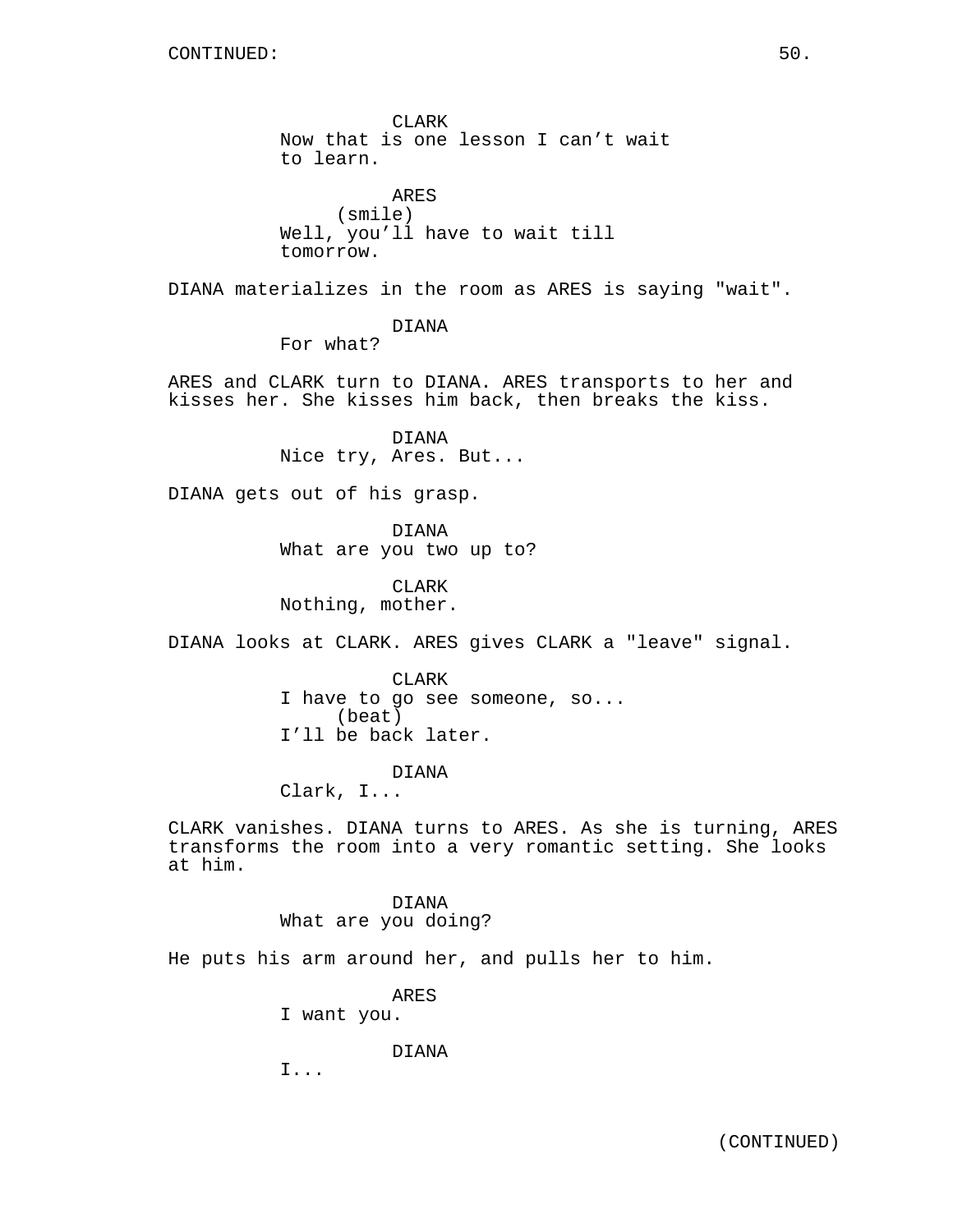He kisses her. She kisses back. She wraps her arms around his neck and presses up against him. ARES transports them to the big bed in the corner. They appear on the bed completely naked. He is on top of her. He breaks the kiss and kisses her neck. She sighs. He whispers into her ear.

# ARES Tell me you want me.

#### DIANA

I want you.

He runs his hands along her sides and rests them between her thighs. She sighs as his hands touch her mound. He kisses her and forces his tongue into her mouth as his fingers probe into her. She grabs his tongue and sucks it into her mouth as his fingers press into her. After a few moments, she breaks the kiss and looks at him. His fingers are working her real good.

```
DIANA
Ares, I...
     (beat)
Take me.
     (beat)
Ride me.
     (beat)
I...
```
ARES smiles at her. He lets his fingers pull her walls open so that he can insert himself into her. She sighs as he pulls her open, and gasps as he thrusts into her.

## DIANA

Oh.

ARES You make me so hot. (beat) I want to... (beat) ...take you.

DIANA Then do it. (beat) Do me. (beat) Ares. Take me.

ARES starts riding her hard and fast.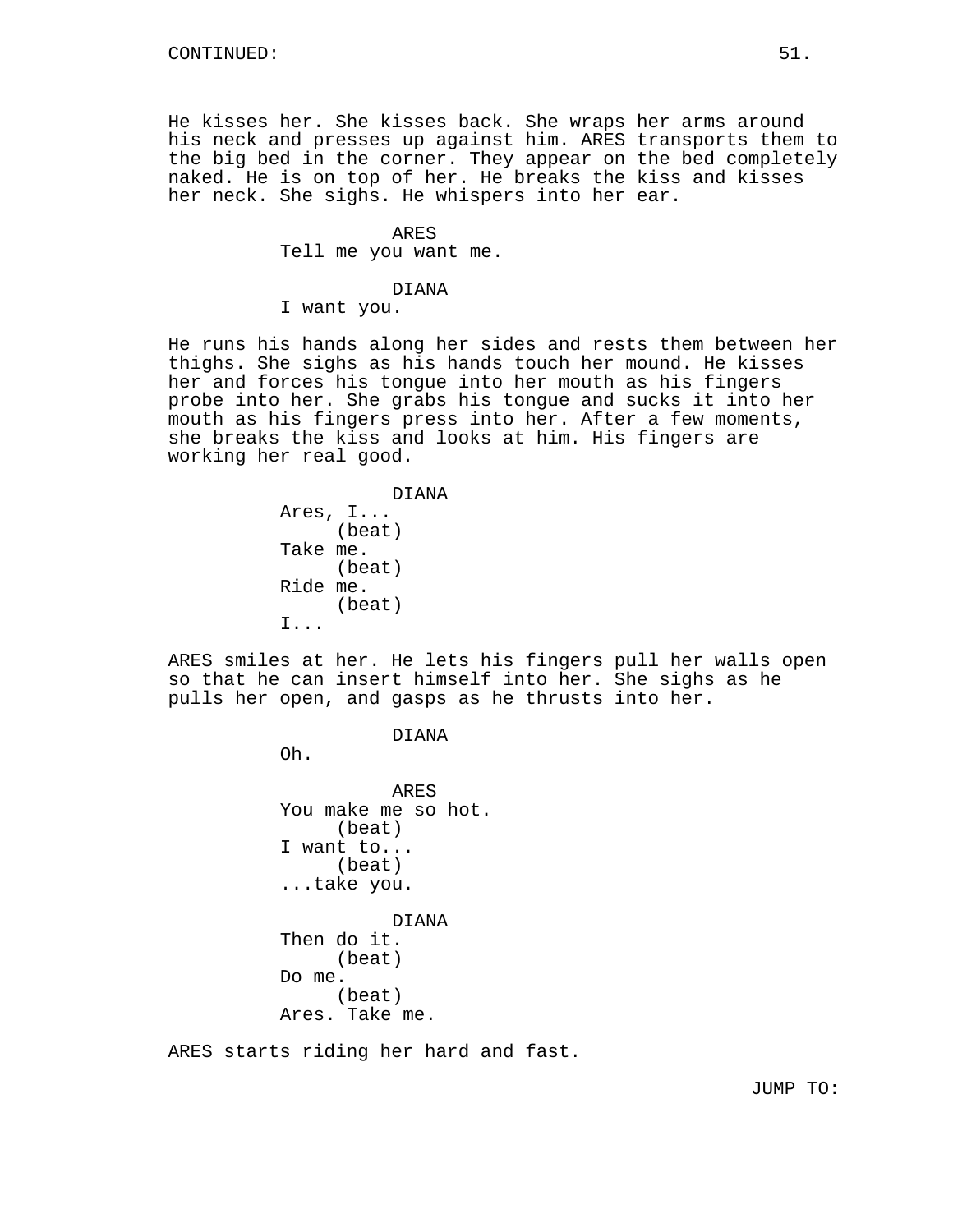KAREN is laying in bed, asleep. CLARK is standing at the side of the bed, looking at her. He is in his "no mortal can see me" state.

> CLARK You are so beautiful. I wish I could...

CLARK runs a hand through her hair.

CLARK I wish I could take you away from all this. You deserve so much more than...

Momentary pause. CLARK kisses her on the lips. She responds to the kiss. He breaks the kiss after a few moments. She opens her eyes and sees no one. She brings a hand to her lips and touches them.

> KAREN That's weird. I... I could have sworn that someone was...

CLARK remembers that she can't see him.

CLARK She can't see me. I...

CLARK makes himself visible, only to her. If anyone enters the room they will not see him. She jumps as he becomes visible.

> KAREN Who are you? How'd you...

CLARK It's okay. Don't be afraid.

KAREN Where did you...

CLARK I'm a friend. I...

KAREN You appeared out of nowhere. You...

CLARK looks at her. He gives her that deep penetrating look as he sits on the side of the bed.

52.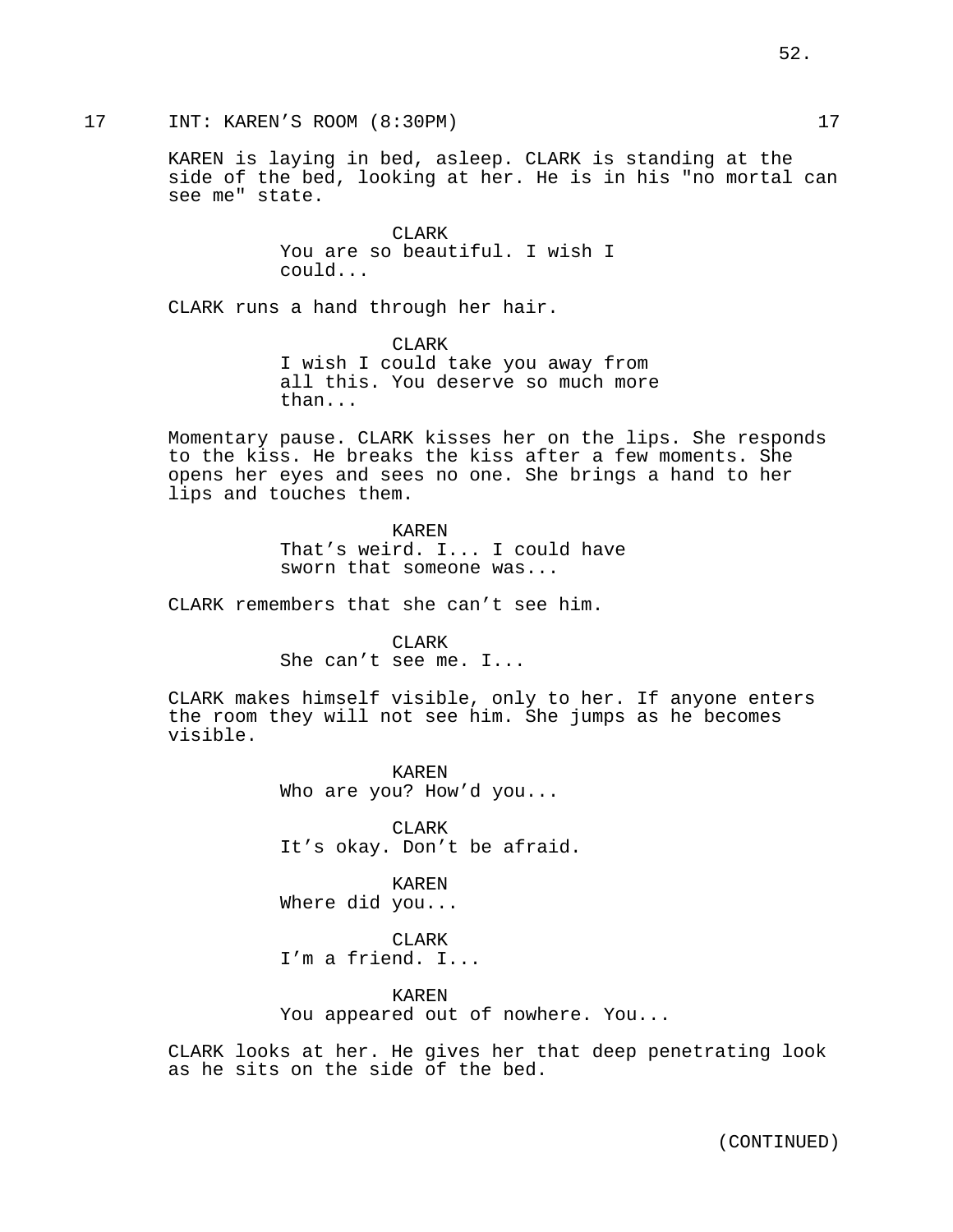CLARK I won't hurt you. I...

KAREN relaxes.

KAREN I'm dreaming, right. You're just...

CLARK Karen, I...

KAREN kisses him, really kisses him. CLARK kisses back.

JUMP TO:

18 INT: ARES & DIANA'S PLACE (9:00PM) 18

DIANA and ARES are reaching the end of their love making session.

> DIANA Yes. Yes. (beat) Oh gods yes. (beat) Ares...

ARES D... (beat) I'm cuming. (beat) Oh I'm cuming. (beat) I...

ARES pushes into her, really hard. He goes deep. She moans. He grunts. He pushes really hard and erupts inside her. He pumps himself dry, then collapses on her.

DIANA Oh. That was great. ARES You were so... DIANA What got you so worked up, anyway?

ARES looks at her.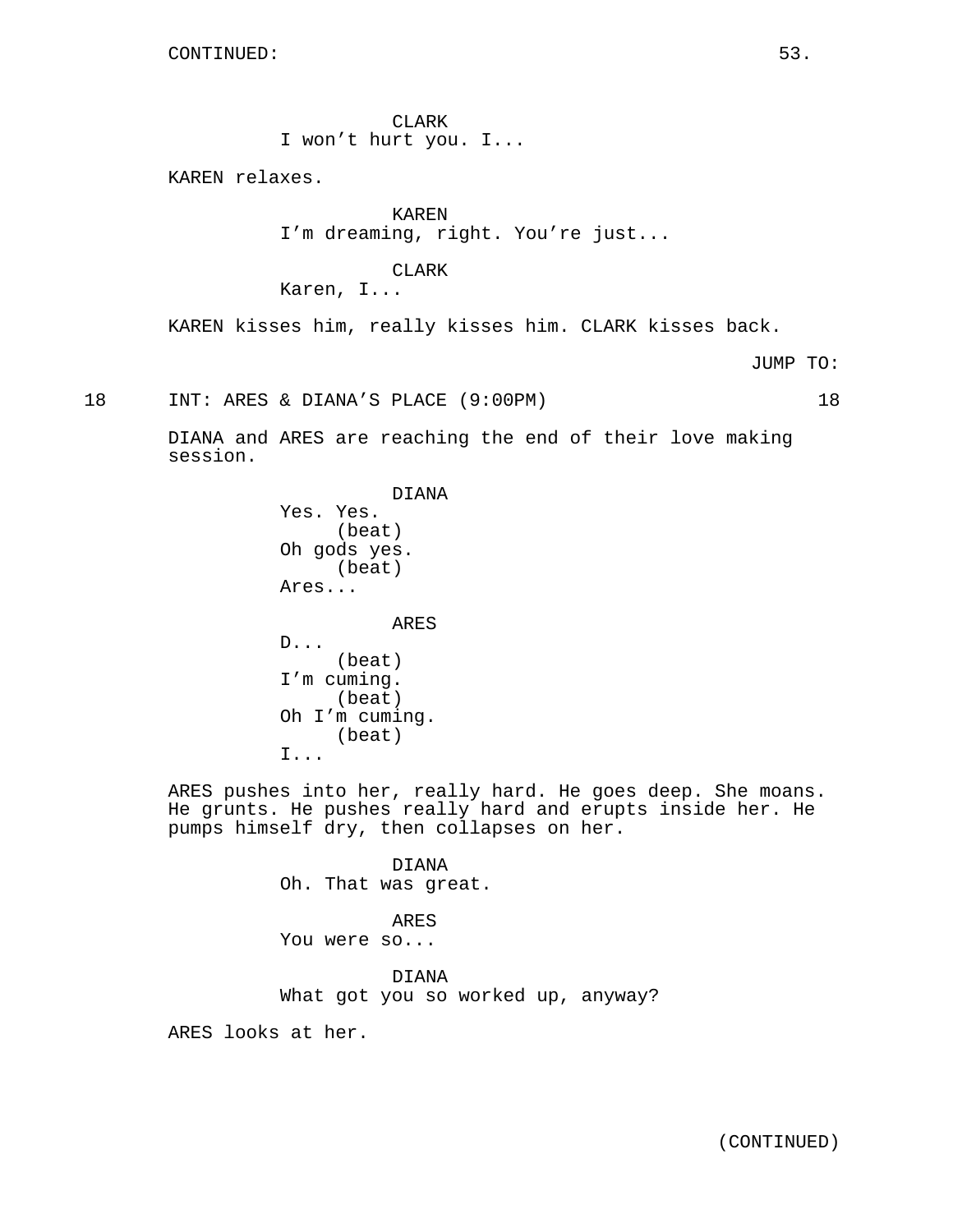#### DIANA

From the moment I appeared in the room, you were like a lion ready to pounce. You just couldn't wait to get Clark out of the house. You practically ordered him to leave. I...

ARES

Nothing put me in the mood. Just being near you puts me in the mood.

DIANA

Oh really?

ARES Yeah, really.

DIANA

Well, in that case, I hope you're not through because...

ARES smiles and kisses her.

CUT TO:

19 INT: KAREN'S ROOM (9:30PM) 19

CLARK is laying on top of KAREN. Both are naked. He is suckling a breast, and fingering her. She is sighing in pleasure.

KAREN

Oh. Oh.

CLARK wants her. He really wants her. And he can tell she wants him. He is probing her thoughts, and knows exactly what she wants him to do, and how she wants him to do it. He works her good with his fingers, preparing her for his entry. He makes her cum all over his fingers numerous times. When he can't hold back any longer, he gently pulls her walls open, making her entry wider. She gasps. He holds her open for a few moments, and readiness himself. He then gently inserts himself into her. She moans as he slips into her. He gently starts to pump her up. His hands massaging her breasts. He pushes into her. He stops, resting himself inside of her. He wants her to enjoy this.

KAREN

Oh...

CLARK softly whispers to her.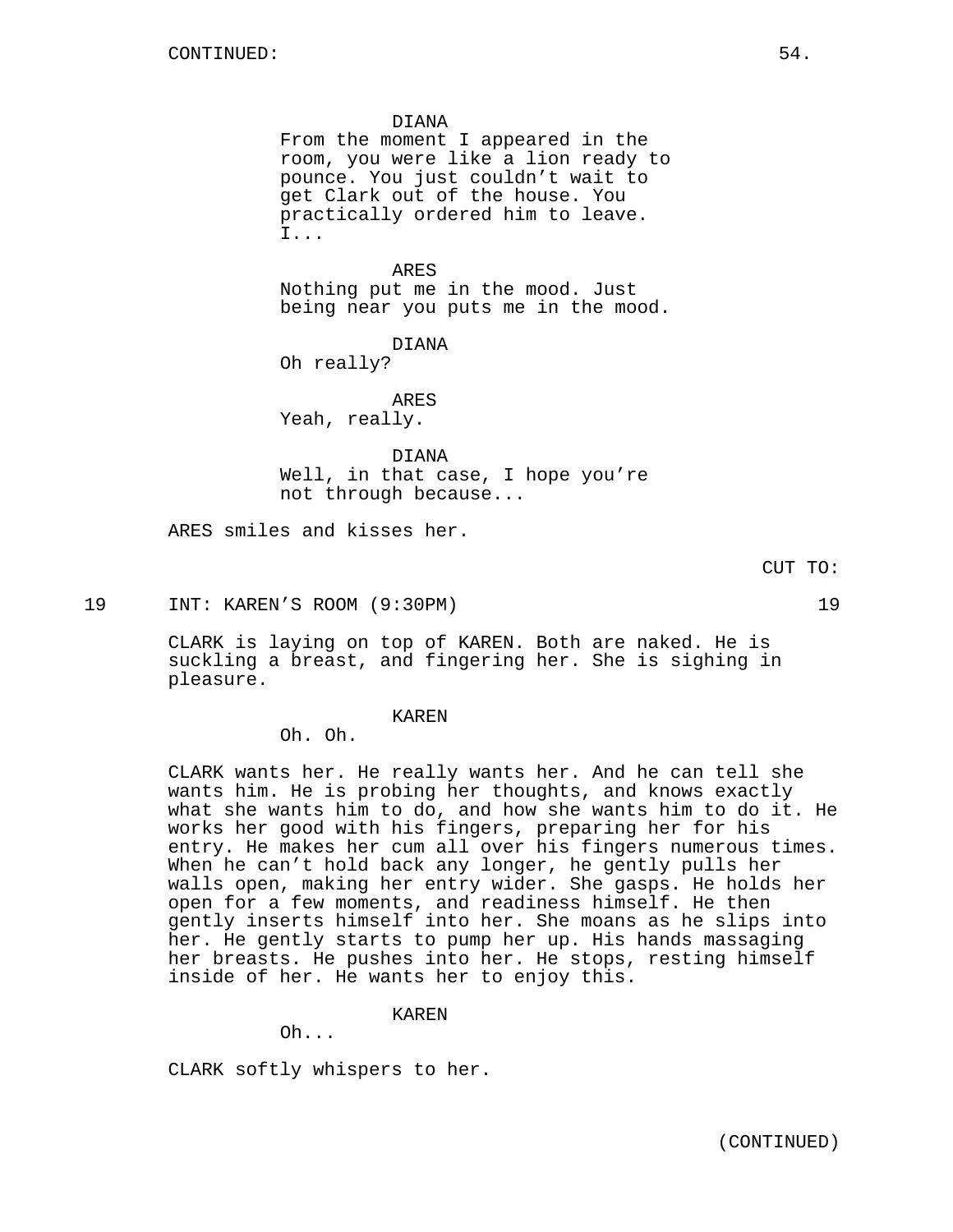CLARK Are you okay?

KAREN Never better. I... Aw...

CLARK Does it hurt?

KAREN No. I... Oh...

CLARK You want more?

Momentary pause.

KAREN

Yes.

CLARK

Okay.

CLARK partly withdraws and pushes into her again. This time he pushes a little harder, and goes deeper. She sighs. He probes her mind to make sure she is really okay. Her mind is screaming "faster, faster". He obeys. He starts to pump her up, faster and faster. Each push is harder and deeper.

KAREN

Oh yes. (beat) Yes.

CLARK starts to completely lose himself in her. He takes her to an orgasmic high. Her first orgasmic high. She is moaning and sighing as he pushes himself deeper and deeper into her. His thrusts are getting harder and harder. His pumping actions are going faster and faster. She is cuming all over him. She is so wet, that he is sliding in and out so easily. He can push into her with no problem.

KAREN

Oh yes. (beat) I... Oh... Oh...

CLARK is completely lost now. His only thought is on his own pleasure. He wants to erupt inside of her. He wants to feel himself release inside of her, flow into her. He wants to take her where no other has ever taken her, and will probably never take her again. He wants her. He makes himself larger, expanding her entry so that he can thrust in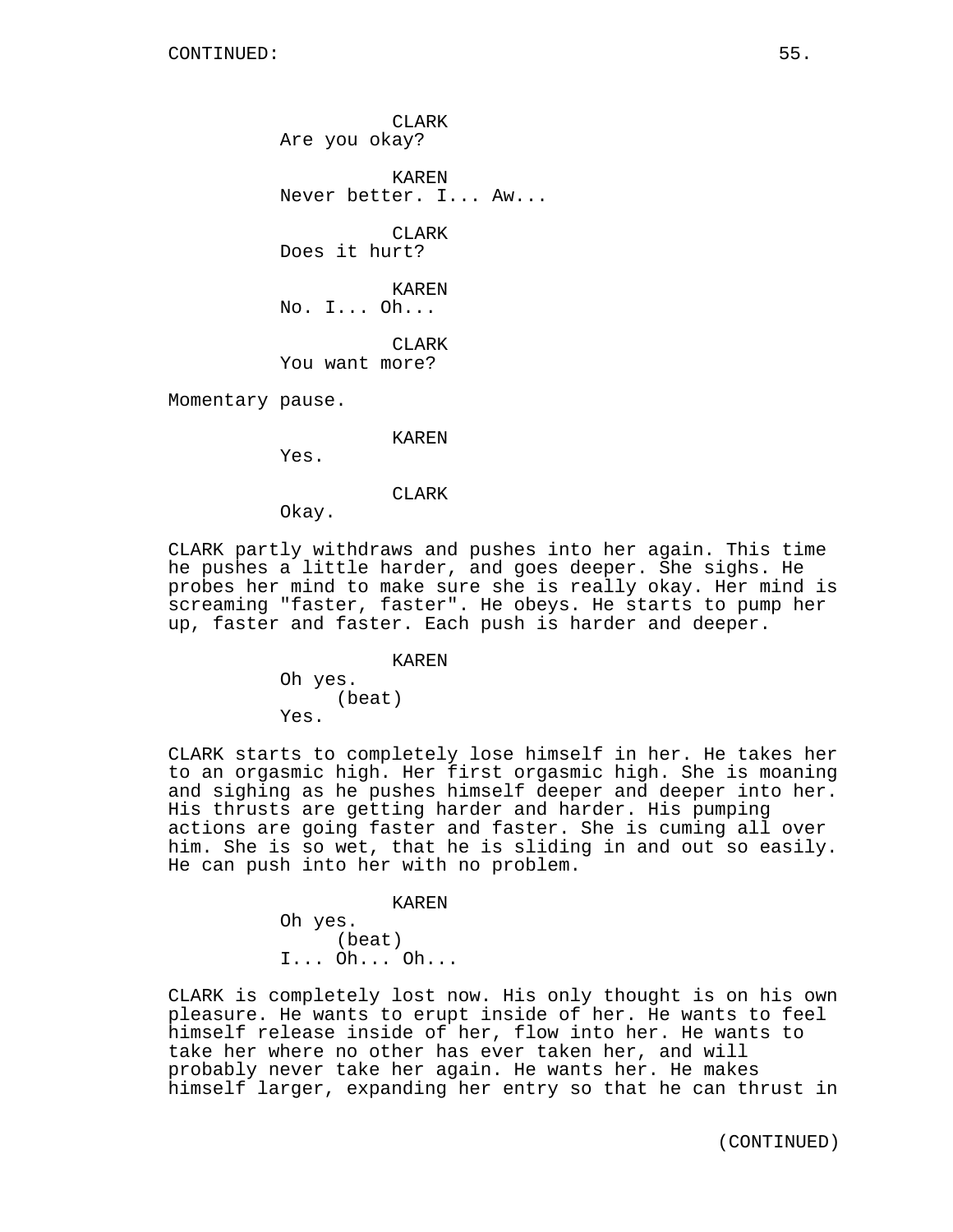deeper. She moans as her walls expand. He pumps her so hard and fast that the bed is rocking. He starts getting rough. He rams himself into her so hard and so fast that she starts gasping. She is in heaven. After a few more rams in and out, and in and out, he pushes in really hard. He pushes as hard as he can for as long as he can.

KAREN

Oh...

He looks at her.

#### CLARK

I'm gonna cum now. I...

He thrusts into her one more time and erupts. He pumps her a few more times, making sure he has completely emptied himself inside of her, then he collapses on her. They are both breathing heavily. After a few moments, he looks at her. He sees the look of fulfillment in her eyes. He kisses her, then rolls off of her. She rests her head on his chest, and falls asleep. CLARK looks at the ceiling. After a few moments, he lifts KAREN's head, and places it on the pillow. He looks at her.

### **CLARK**

You were great, Kare. Really great.

Momentary pause. He places his hand on her mound. A blue glow emanates from his hand. He restores her innocence.

#### CLARK

You will awake tomorrow and remember this as a dream.

CLARK kisses her, then vanishes.

JUMP TO:

## 20 INT: ARES & DIANA'S PLACE (11:00PM) 20

ARES and DIANA are in the midst of yet another love making session. DIANA is handcuffed to, and hanging from, a bar that is coming out of the wall. ARES is behind her. His hands are playing with her frontal hole, making her cum, as he is pushing himself deep into her a-hole.

> DIANA Oh. Harder. (beat) Push harder.

ARES obeys. He pushes himself into her harder.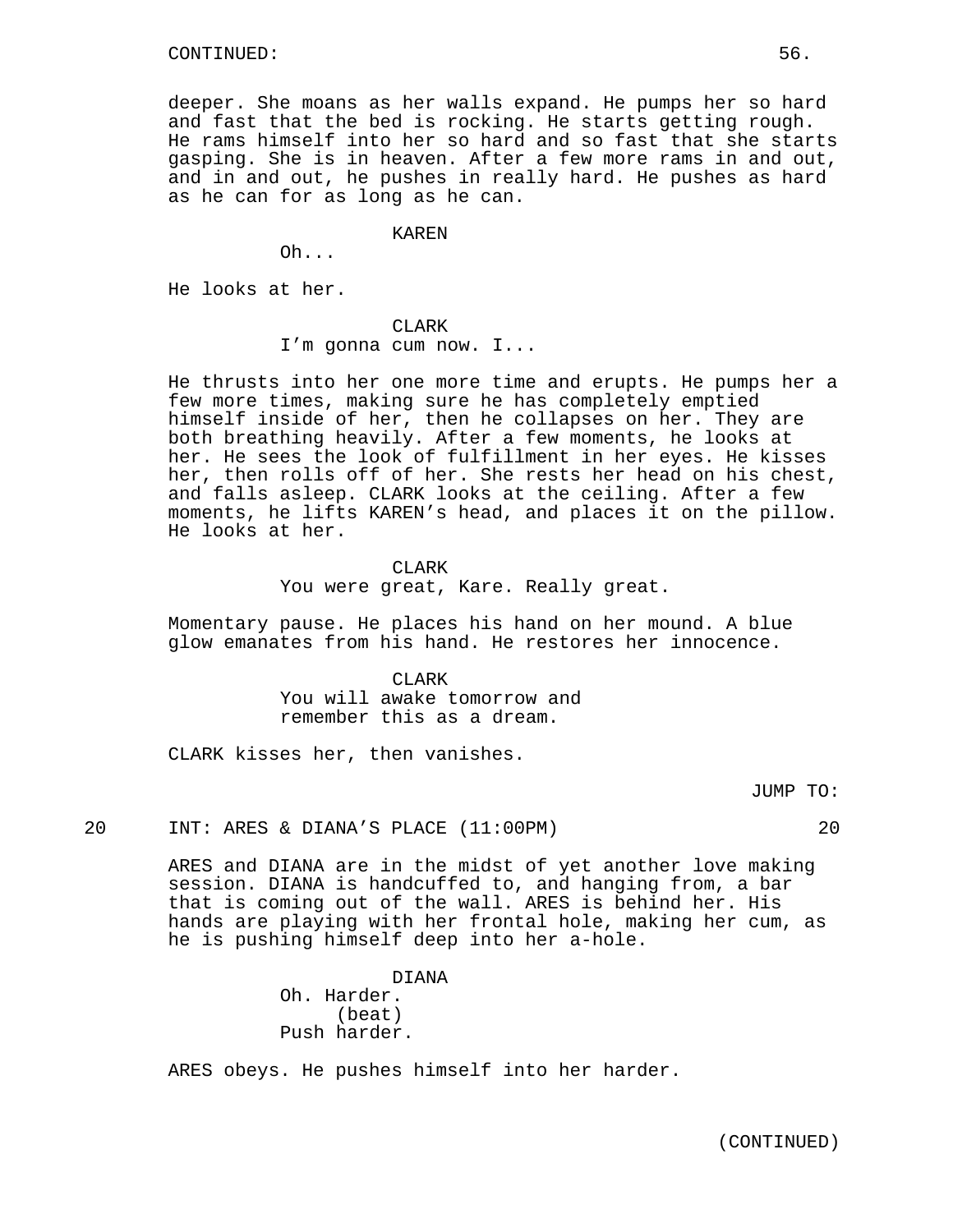DIANA Yes. I... (beat) Push your fingers in. (beat) Work me.

He pushes his fingers into her frontal hole. She moans. He moans as he pushes himself deeper into her a-hole. He expands himself inside her, making her a-hole wider. He inserts two fingers from each hand into her frontal hole, and pulls her walls open. She cries out in pleasure. He holds her open as he rams himself into her a-hole really hard and fast. He goes deep into her. She cries out in pleasure. He is ramming himself in and out, and in and out. He inserts more fingers inside her frontal hole and pulls her walls wider apart. She moans.

> DIANA Oh gods. Yes. (beat) Harder Ares. (beat) Go deeper. (beat) Pull me wider apart. Oh...

He obeys her commands.

ARES I think I'm about ready to erupt.

DIANA sighs.

DIANA I want you. I...

ARES pushes in really hard. She gasps. He holds the push as long as he can, and then erupts.

#### ARES

Yes. I...

He buries his head in her neck as he releases himself in her a-hole. He pulls her frontal wall open as far as he can. CLARK materializes in the room. He sees ARES and his mother and vanishes. When ARES has finished emptying himself, he slowly withdraws from her. As he is withdrawing, he removes his hands from her frontal hole and slides them up her sides. She sighs. He fondles her breasts. As he is fondling her breasts, he releases the holds on her. He has his arms around her for support. She turns around, while sliding down, and kisses him. He kisses her back. She transports

(CONTINUED)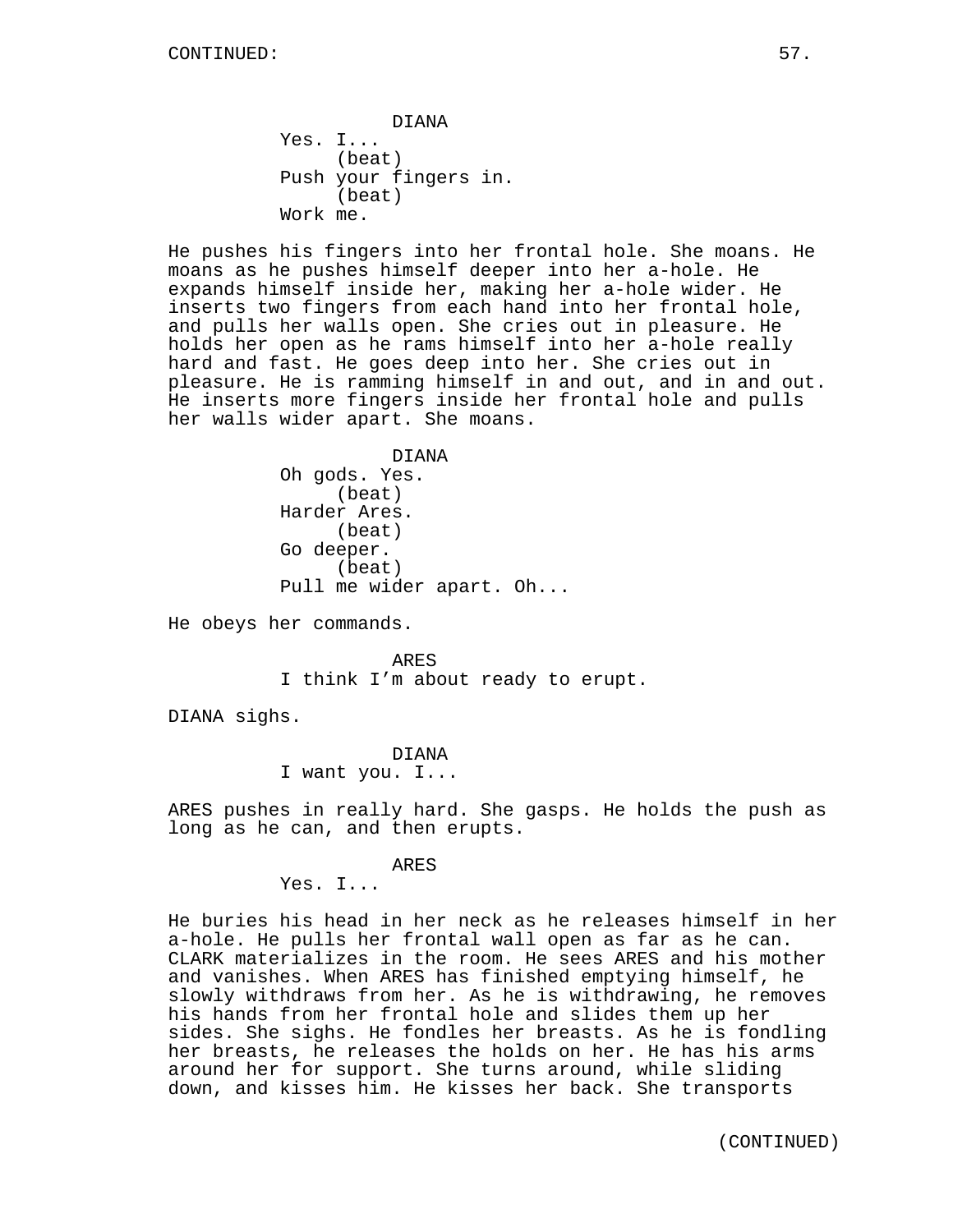them to the bed. They arrive on the bed laying side by side. She breaks the kiss. He lies down on his back, and she rests her head on his chest.

> DIANA You never cease to amaze me.

> > ARES

Oh? How so?

She lifts her head and looks at him.

DIANA You act like this big bad guy, but when it comes down to it, you're just a regular guy.

ARES Hey, there's nothing regular about me.

DIANA I meant your image is misleading. You...

ARES

My image?

DIANA Yeah. Big bad macho God of War.

ARES

Well...

He takes her hand in his. He brings her hand down, and wraps it around his unit, making her hold him in her hand.

ARES

I am big.

She smiles as she holds him in her hands.

## DIANA

And firm too.

He lets go of her hand. He brings his hand down to her mound. He inserts two fingers and presses into her. She smiles.

> ARES And I can be bad.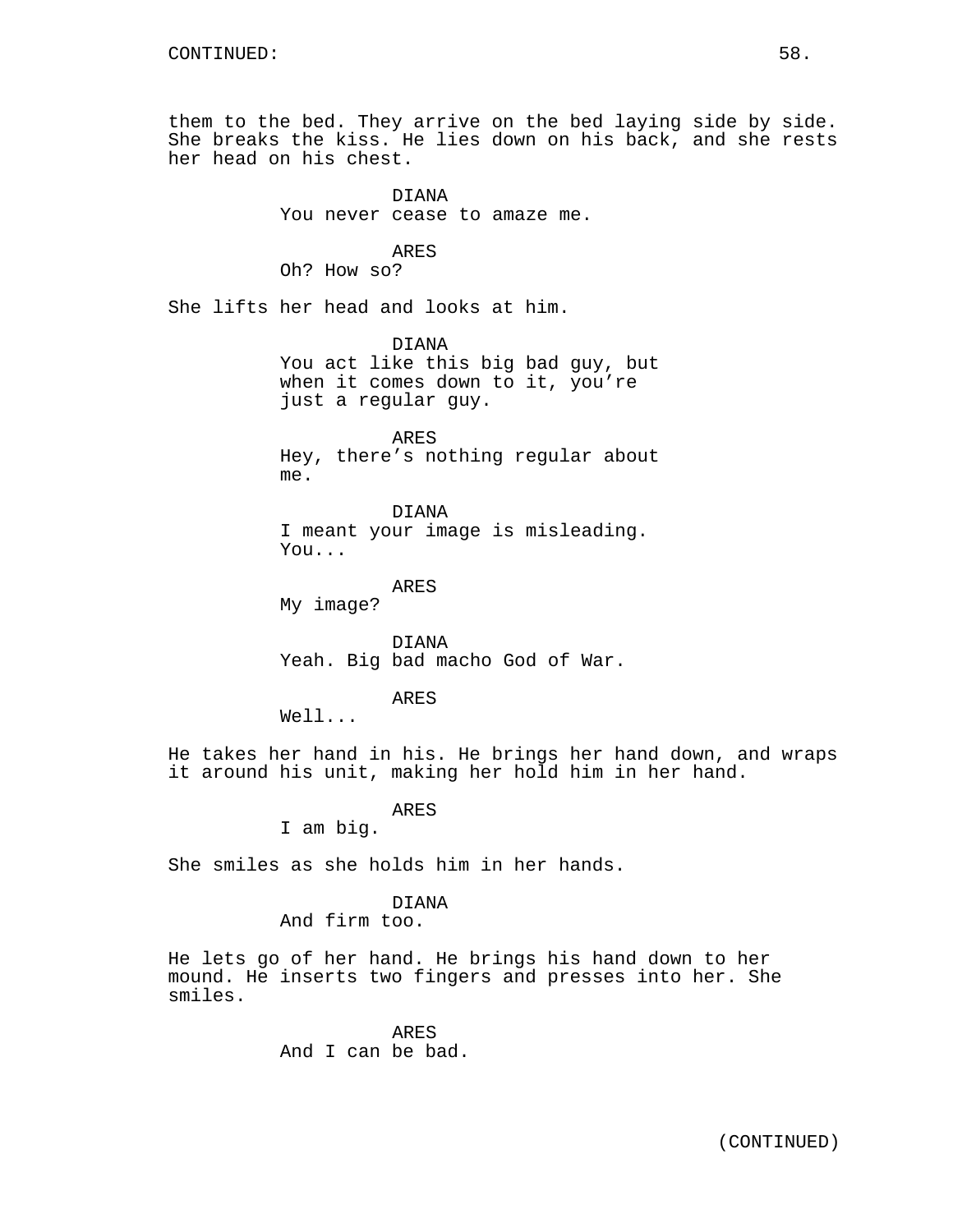DIANA Ah yes. (beat) But big and bad in a good way.

She smiles and squeezes his unit in her hand. He responds by fondling her entry with his fingers, She presses down on his fingers.

> ARES You like that?

DIANA You're the biggest man I've had ride me.

## ARES

I know.

He continues to finger her. She smiles.

DIANA And you take me to places no other ever has.

ARES (smile) I know.

DIANA Mmm. That feels good. (beat) Do it faster.

He does. He fingers her faster and faster. She starts to work on his unit. She runs her hand along it. He starts to press his fingers into her, she presses herself down on his fingers as they press in. As he pumps her, she pumps him.

DIANA

Ares.

# ARES

Yes.

DIANA I... I want you. (beat) I want you to ride me. Ride me as fast as you can.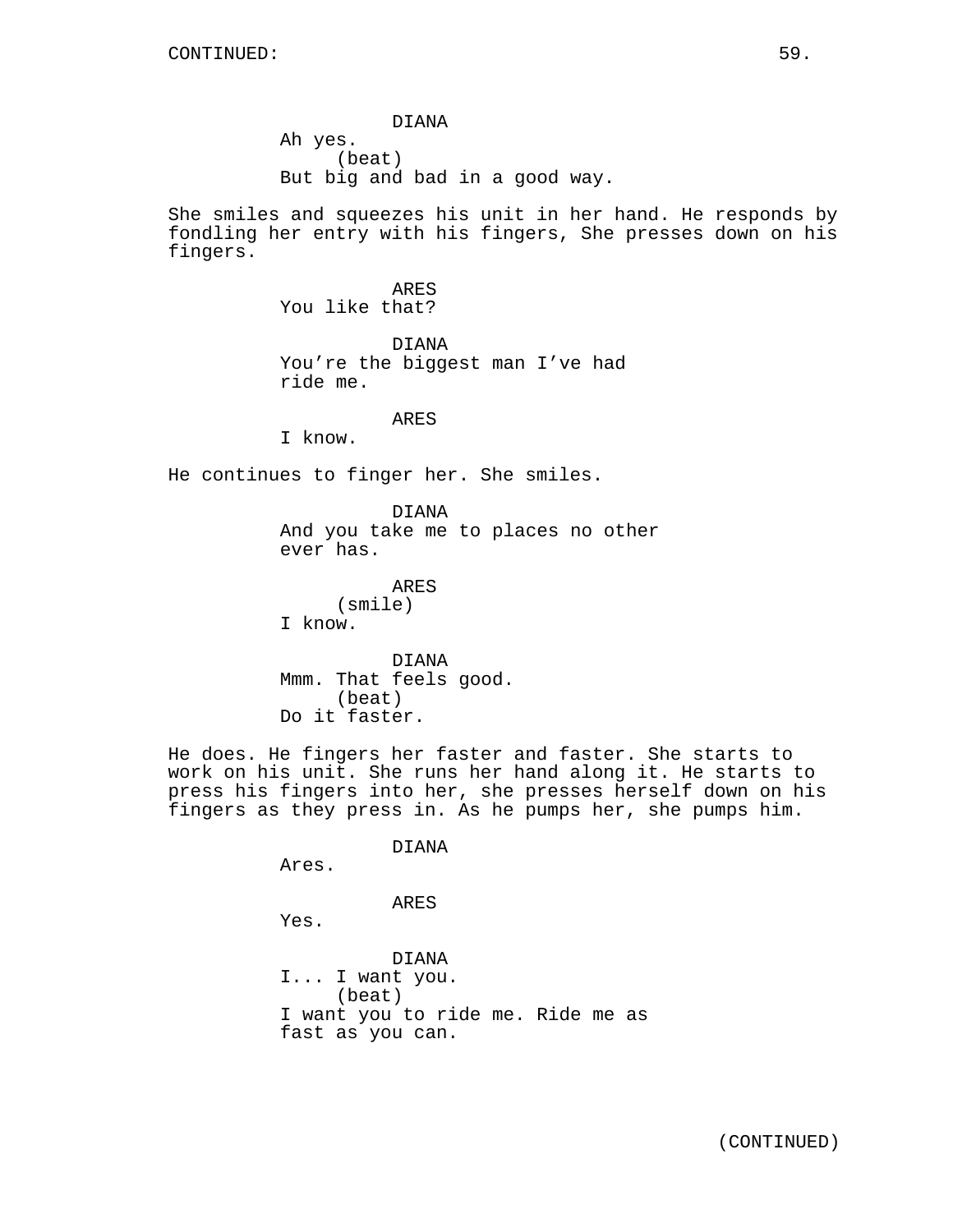She removes her hand from his unit and he removes his fingers from her entry. She kisses him and presses herself up against him. He rolls onto her. He breaks the kiss and looks at her.

> ARES You're the best thing that's ever happened to me.

DIANA Shut up and take me.

ARES

Yes, ma'am.

He smiles and thrusts into her. He pushes himself in and lays down on her. He buries his head in her neck as he rides her.

CUT TO:

## **WEDNESDAY FEBRUARY 24th 2016**

21 EXT: HILLSIDE / CLIFF (NOON) 21

ARES and CLARK are back on the same hill they were on before.

> CLARK Why are we back here? (beat) What's so special about...

ARES I like the view.

Momentary pause.

CLARK

The view?

ARES

Yes.

ARES walks to the edge and looks at the beach below. He spots KAREN under a tree. She is looking out at the ocean, daydreaming. She looks different somehow. CLARK reaches the edge and notices KAREN. ARES probes KAREN's mind, and discovers she is not only thinking about CLARK, but also remembering what happened last night. ARES turns to CLARK, and gives him a look. CLARK senses ARES staring at him, and turns to him.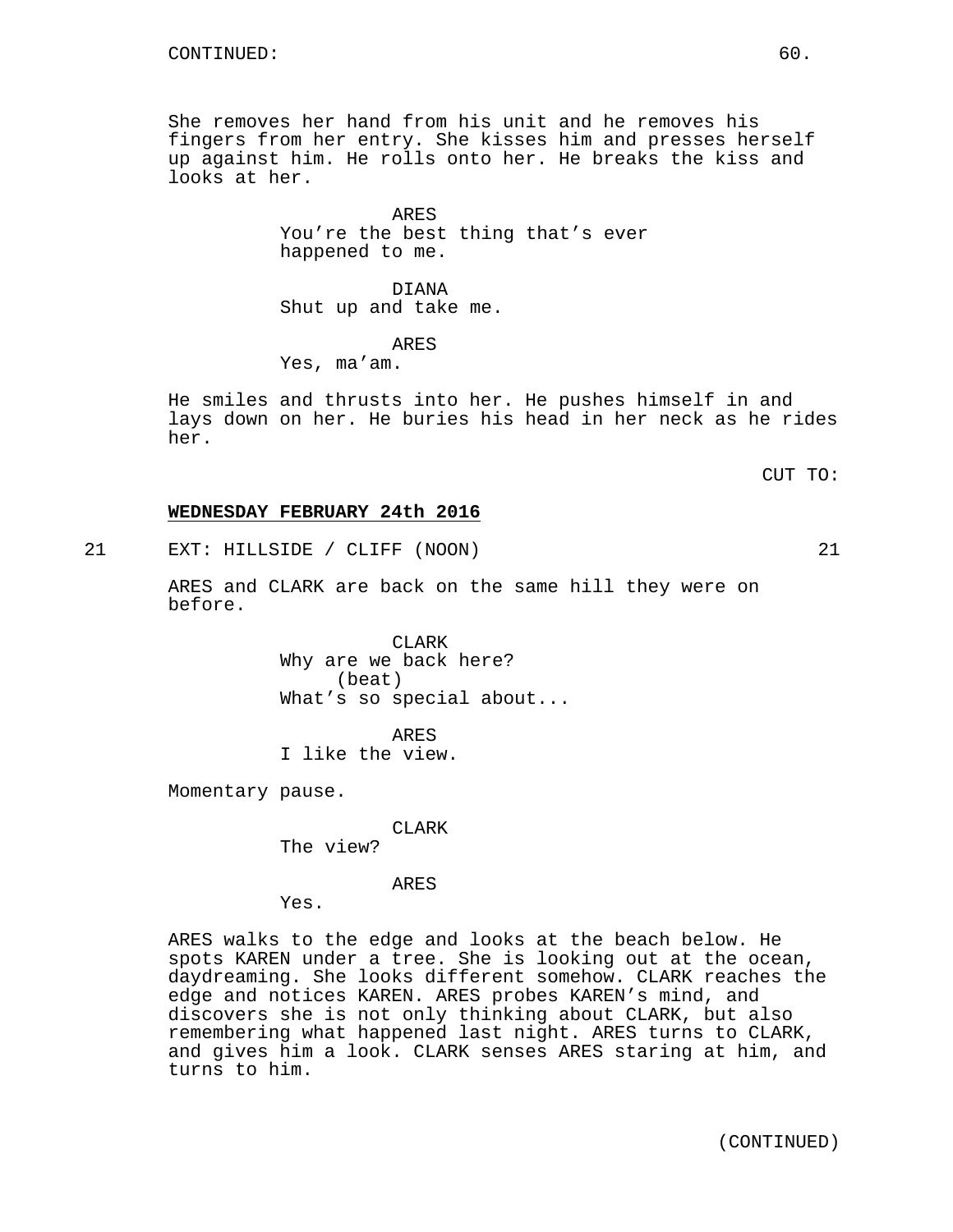CLARK

What?

ARES Where did you go when you left the house last night?

Momentary pause.

CLARK

Why?

ARES You went to see Karen, didn't you?

Momentary pause. ARES gives CLARK a penetrating stare.

CLARK So what if I did? She...

ARES You took advantage of her.

CLARK wonders how ARES could know that.

CLARK Where'd you get...

ARES looks down at KAREN. CLARK looks at KAREN. CLARK realizes that ARES probed her thoughts. CLARK enters her mind and learns that she is thinking of him, and remembering what happened last night. Sure, she believes it was a dream, but he knows that ARES knows it wasn't.

> CLARK I didn't take advantage of her. I went to her and she reached out to me. (beat) She wanted it just as much, if not more, than I did. (beat) When I went to her, I hadn't planned on... it just happened. ARES

> There was a time when I would have congratulated you. Been proud of you for seeing an opportunity to wet your whistle, a chance to deflower a young woman, and taking it. (beat)

> > (MORE)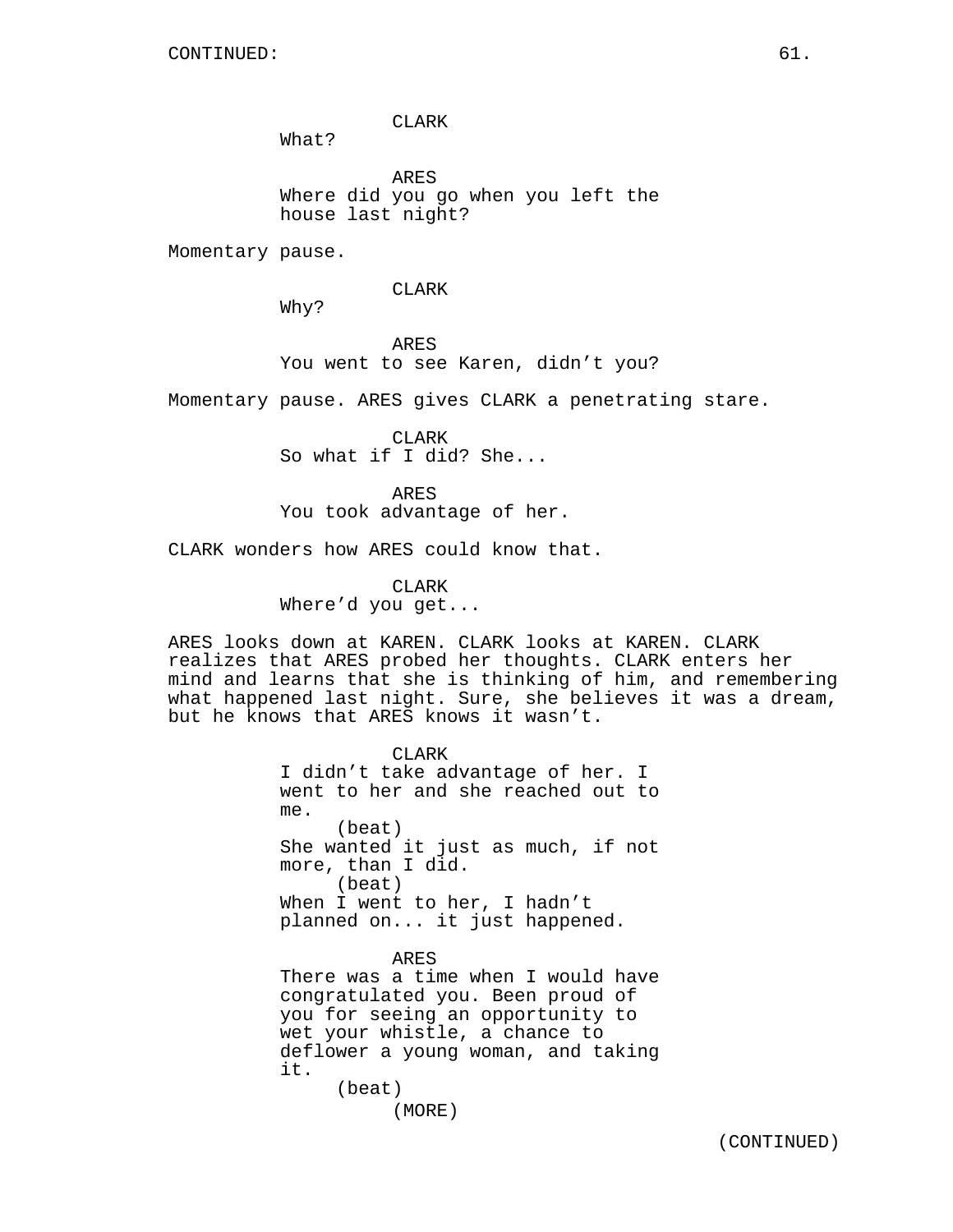ARES (cont'd) But, that was the old Ares. I've changed. What you did was... CLARK What? Don't you dare say wrong! (beat) She thinks it was a dream. She doesn't know it was real. ARES Really? A dream? Are you sure? Momentary pause. CLARK Yes. Besides, I covered my tracks. (beat) I healed her. I restored her... ARES Have you read her mind? She can't stop thinking about you. CLARK (smile) That's good isn't it? ARES What? CLARK It means I really did her good. I... ARES is trying to control himself. ARES Stay. Away. From her. CLARK Why? Why should I? Give me one good reason. ARES You have more important things to focus on now. She would only be a distraction. A... complication. CLARK

Complication? How can you say that? I...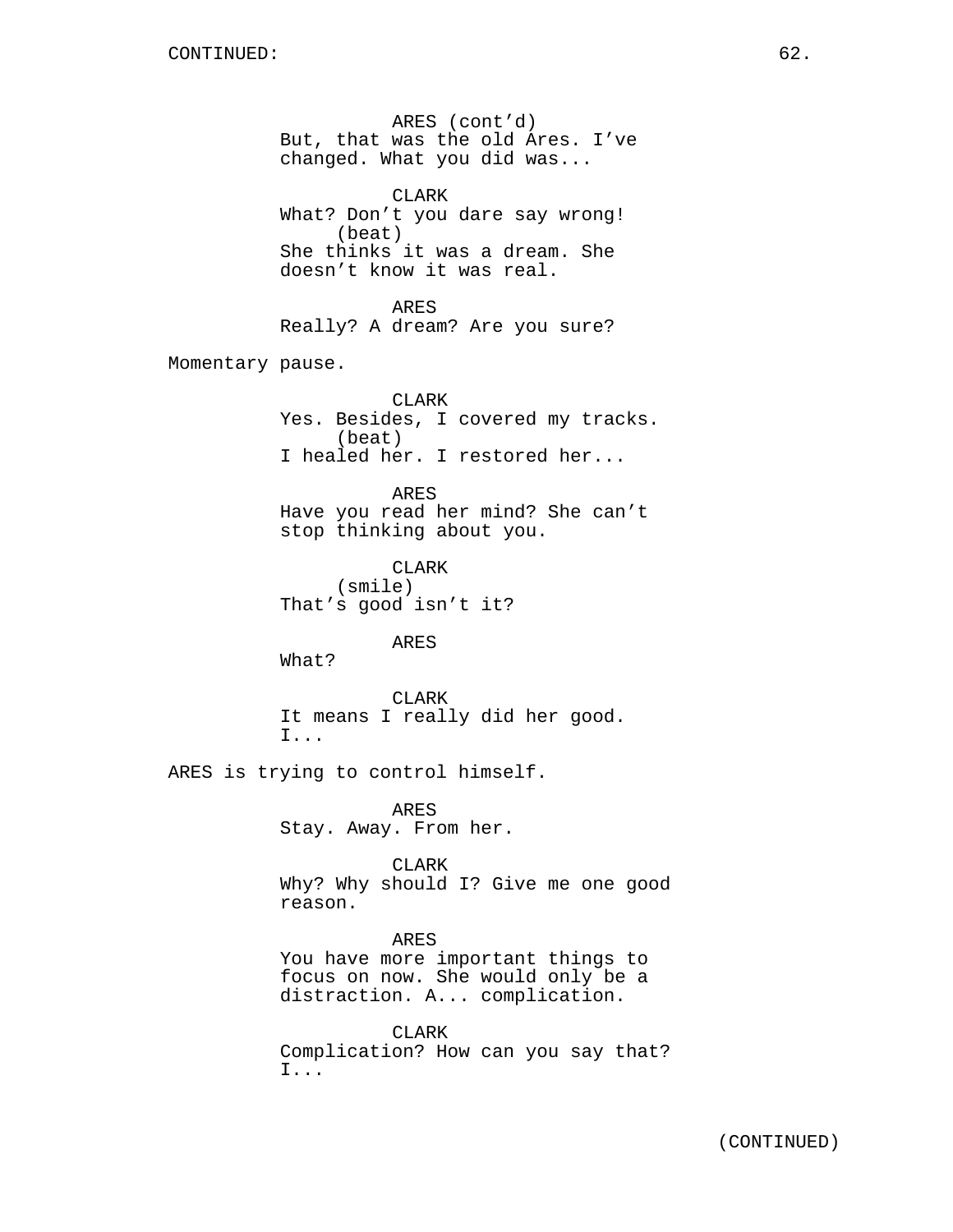ARES Trust me. I think I know more about these things than you do. (beat) Until your training is over, you will avoid any and all types of distractions. CLARK And how long will my training take? ARES You seem to picking things up fairly fast. I'd say 3 maybe 4 months. CLARK 3 or 4 months? You expect me not to have a life for... ARES Clark, I... CLARK  $No.$ ARES What did you say? CLARK I said no. (beat) I'll see Karen, and do her, anytime I want. You can't tell me what to do, you're not my father! Momentary pause. ARES gives CLARK a look. CLARK Nothing you can do will stop me. ARES Don't push me.

CLARK

Or what? What will you do?

ARES zaps him, hard, sending him flying across the field. CLARK slams into a tree and lands on the ground. ARES starts to head to him. CLARK gives him a hard stare, rises from the ground, and charges at ARES. ARES zaps him again.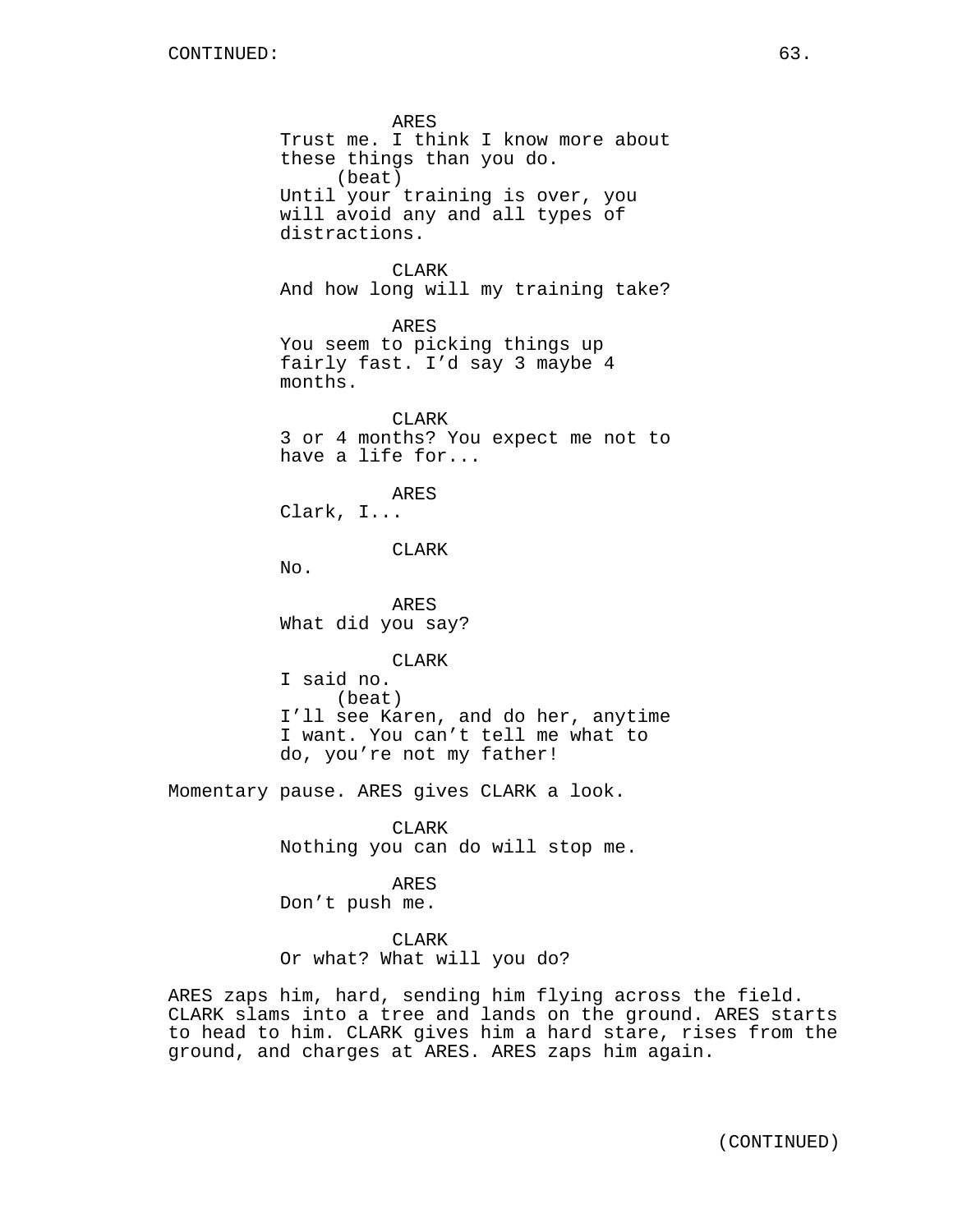ARES Don't make me hurt you, Clark.

CLARK Hurt me? You can't really hurt me, I'm a god aren't I?

ARES True, there will be no permanent damage, but...

CLARK rises of the ground and zaps ARES. The strength of the zap hits ARES and sends him flying. Not too far, only a few feet. CLARK is surprised.

> CLARK Ha. Take that, Mr. God of War!

ARES lands, immediately jumps up, and vanishes. CLARK is stunned. ARES reappears behind CLARK. CLARK doesn't notice at first, and thinks that ARES has left.

### CLARK

So, you...

ARES taps CLARK on the shoulder. CLARK turns. ARES swings his fist, and sucker punches him. CLARK goes flying. They fight for a while. Somewhere during the course of the fight, CLARK gets ARES in a headlock. CLARK whispers in ARES' ear.

> CLARK I'm surprised you have so much strength. (beat) I mean after the way you were banging mother last night, I'd have assumed you'd be worn out.

Momentary pause. ARES struggles to get out of the grip.

CLARK I came home and saw you two going at it. (beat) Interesting position.

Momentary pause. ARES stops struggling.

CLARK Mother looked like she was really getting off on having you doing her anally and fingering her frontally.

CLARK flashes a smile. A very Ares-like smile.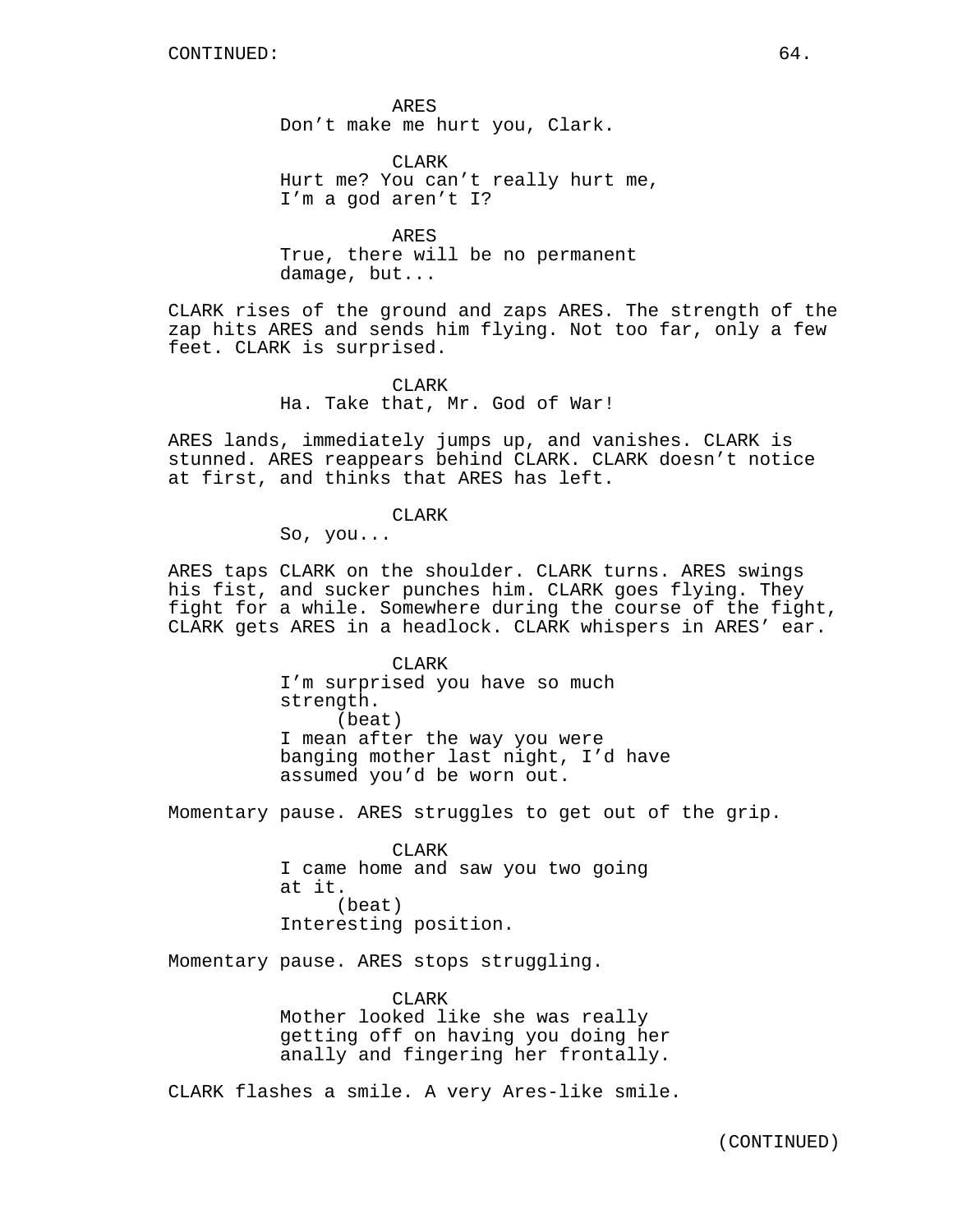CLARK If I remember correctly, you released yourself just as I arrived.

CLARK whispers in ARES' ear.

CLARK You're gonna have to teach me how to please a woman like that. I...

ARES has had enough. He gets out of CLARK's grasp, and tosses him like a rag doll. They fight some more. CLARK eventually surrenders.

> CLARK Okay. Enough.

Momentary pause.

ARES

You sure.

CLARK

Yes.

ARES I could do this all day, you know.

CLARK That won't be necessary. You've proved your point.

ARES

I have.

CLARK I'll stay away from her. (beat) For now.

ARES

Okay. (beat) So, shall we proceed with today's lesson?

CLARK Can't wait.

ARES

Good.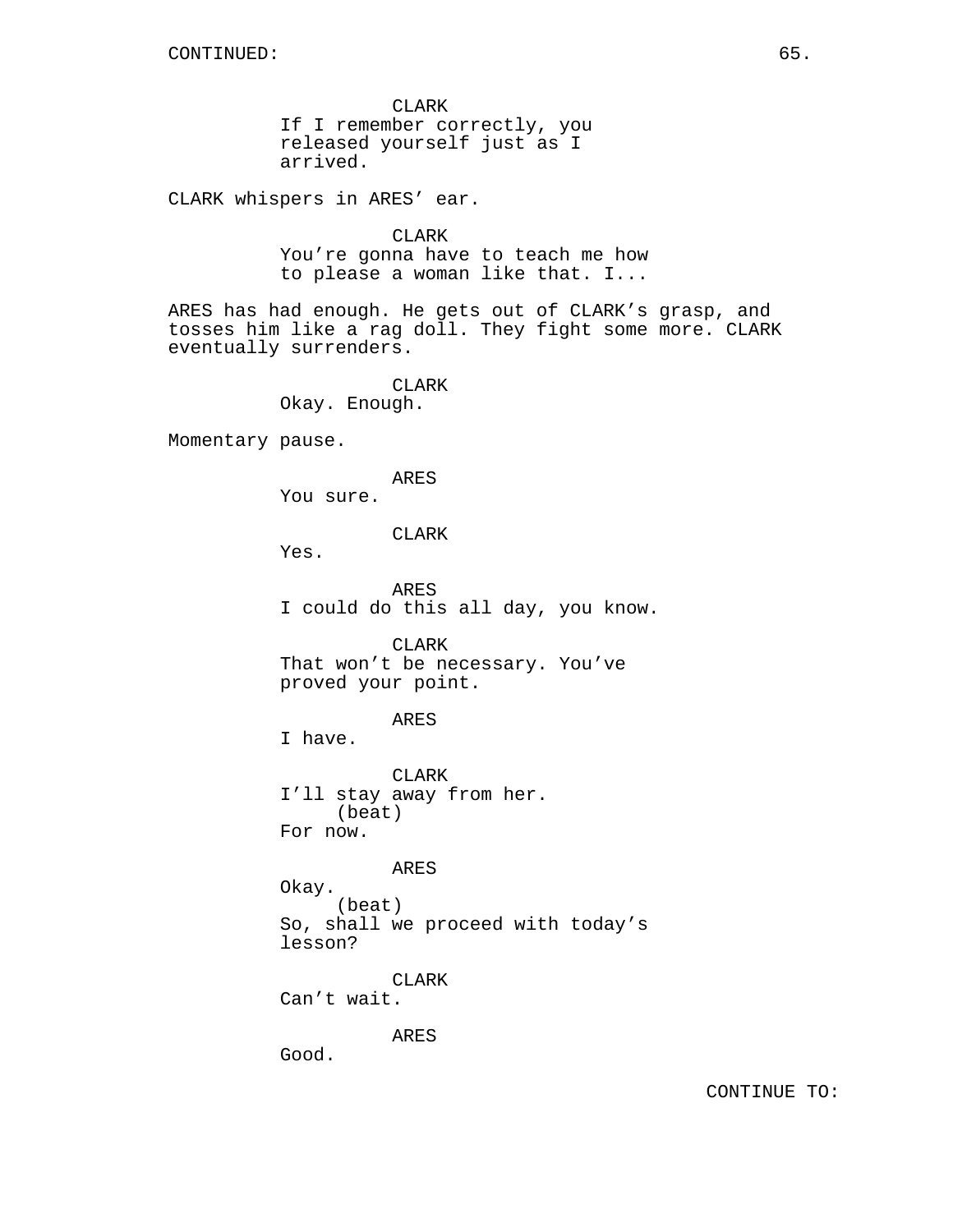# 22 TIME FLIES - MONTAGE OF TRAINING LESSONS 22

ARES teaches CLARK everything he needs to know. ARES shows him how to use all his powers. For some of the lessons, DIANA joins them. Sometimes she participates, sometimes she just watches. Since DIANA's had exposure to the gods in their time, she already knows most of what they can and cannot do.

JUMP TO:

# **MONDAY MAY 30th 2016**

23 INT: ARES & DIANA'S PLACE - KITCHEN (9:00AM) 23 ARES, DIANA, and CLARK are sitting at the breakfast table. CLARK looks at ARES. CLARK So, what's on the agenda for today, Unc? ARES looks at DIANA, and then at CLARK. ARES Nothing. CLARK is confused.

> CLARK Nothing?

ARES That's right. (beat) School's over.

CLARK

What?

DIANA He means... Your training is complete.

CLARK

Really?

ARES

Yep.

CLARK

Wow. (beat) (MORE)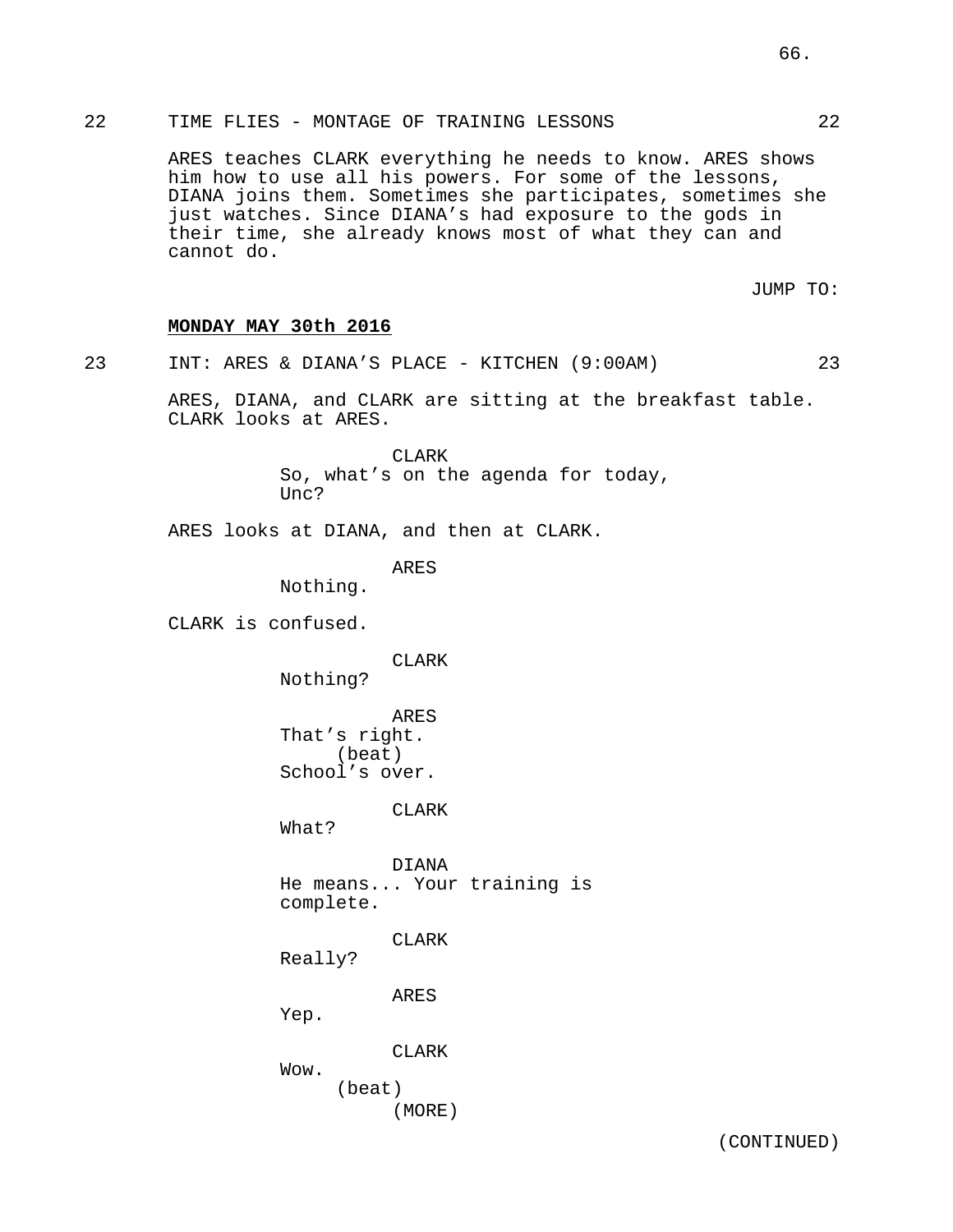CLARK (cont'd) So that means that I can do whatever I want to today.

DIANA Within reason, of course.

Momentary pause. CLARK looks at DIANA.

ARES That's your mother's way of saying, don't get into trouble. (beat) You have a lot of powers now, so, just be careful.

CLARK Don't worry. I will.

Momentary pause. CLARK finishes his breakfast. DIANA gives CLARK a look.

DIANA

Clark?

CLARK Yes, mother.

DIANA Have you thought about what you'd like to do?

CLARK looks at DIANA.

CLARK What do you mean?

ARES You can do anything you want. Anything. What...

**CLARK** I don't know. I've never thought about it.

DIANA

Never?

CLARK

No. Never.

Momentary pause. CLARK looks at ARES.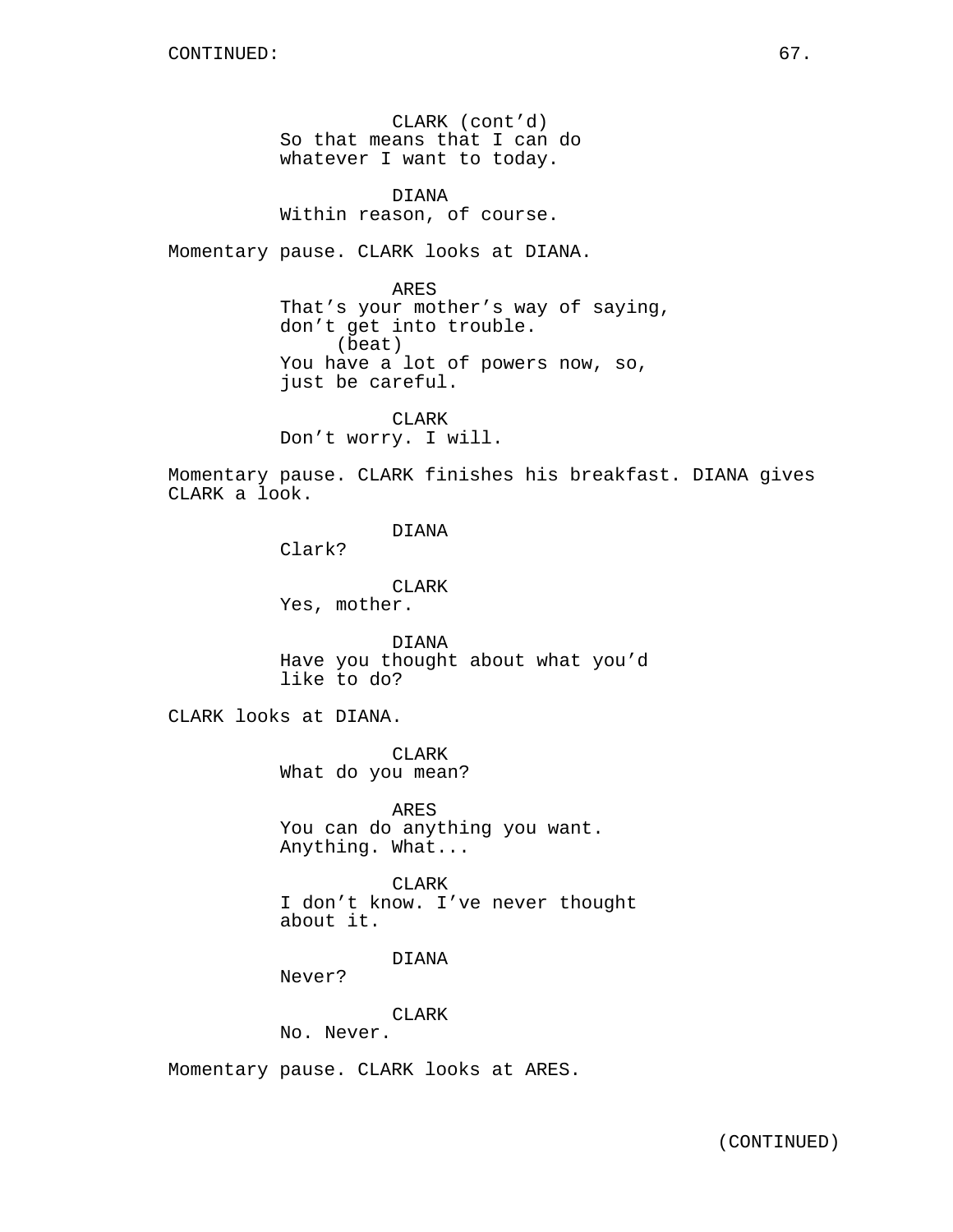CLARK Can I ask you something? ARES

Sure, anything. You know that.

Momentary pause.

CLARK What was it like?

ARES What was what like?

CLARK You know. (beat) What was it like then?

ARES Well, it...

Momentary pause.

CLARK

I mean it must have been a rush. Having all of mankind worshiping you. Ready to do your bidding.

ARES It had its moments.

## CLARK

Moments? You had the whole world in your hand! You could do whatever you wanted! Whenever you wanted. You didn't have to answer to anyone or anything!!

## ARES

Well, that's not exactly true. Ultimately we had to answer to Zeus. And sometimes, even the Olympian Council.

CLARK

Don't you miss it?

Momentary pause.

#### ARES

Of course I miss it. Not a day goes by when I don't think about Olympus and the days of yore.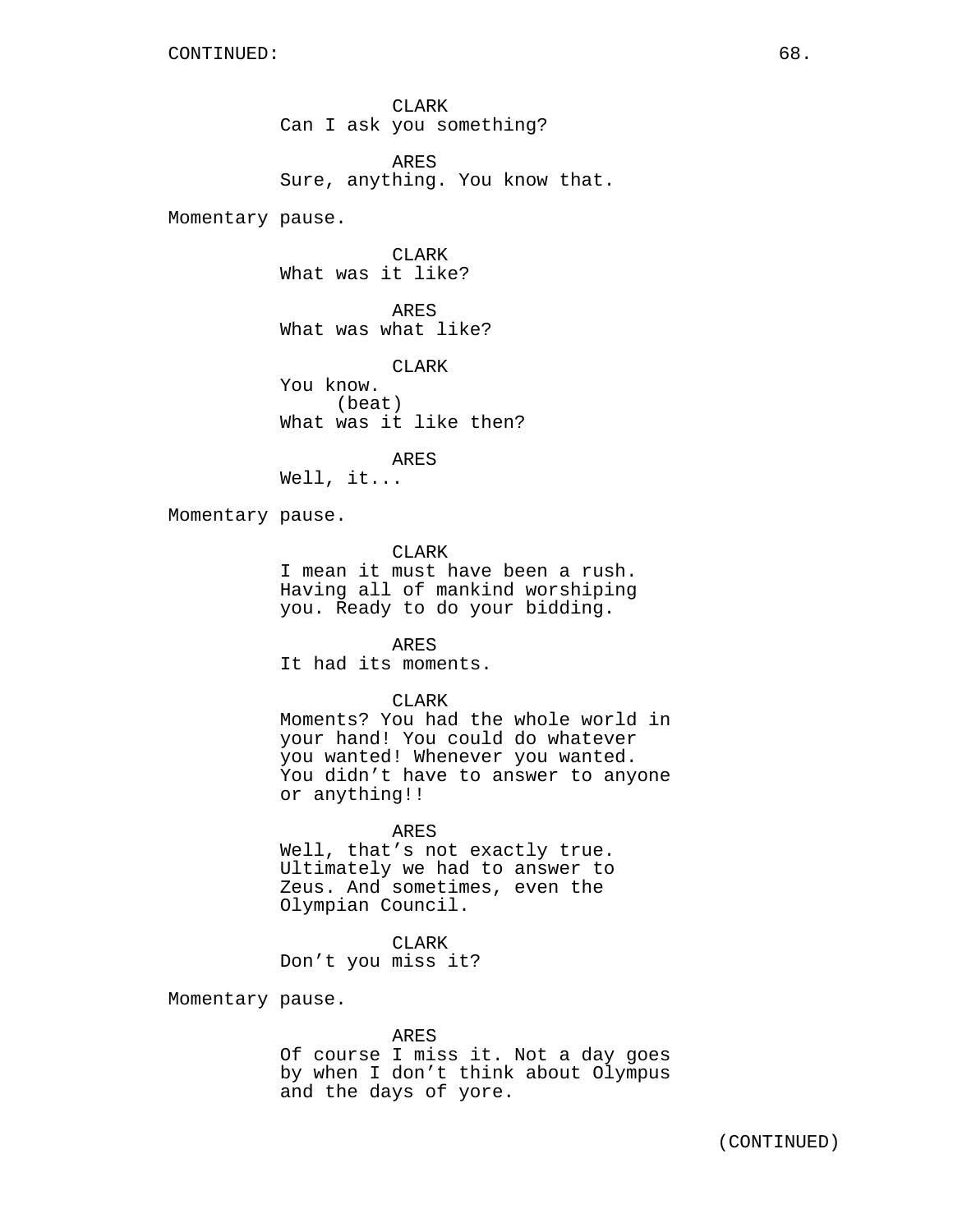Momentary pause. DIANA looks at ARES. She can tell he doesn't want to have this conversation. She can tell that thinking about those times is hurting him.

CLARK

How do you...

# DIANA

Clark?

CLARK Yes, mother?

DIANA Why don't you go practice some of the things Ares taught you.

CLARK

But I...

DIANA You never know when you'll need them.

CLARK

Yes, mother.

CLARK vanishes. DIANA places her hand on ARES' hand.

DIANA It's okay. He didn't mean...

ARES I know. I know. It's just...

DIANA Let's do something about it.

ARES Like what?

# DIANA

I don't know. Anything. (beat) You've got to get your mind off of Olympus. (beat) Thinking about it, won't bring it back.

ARES I know. It's just...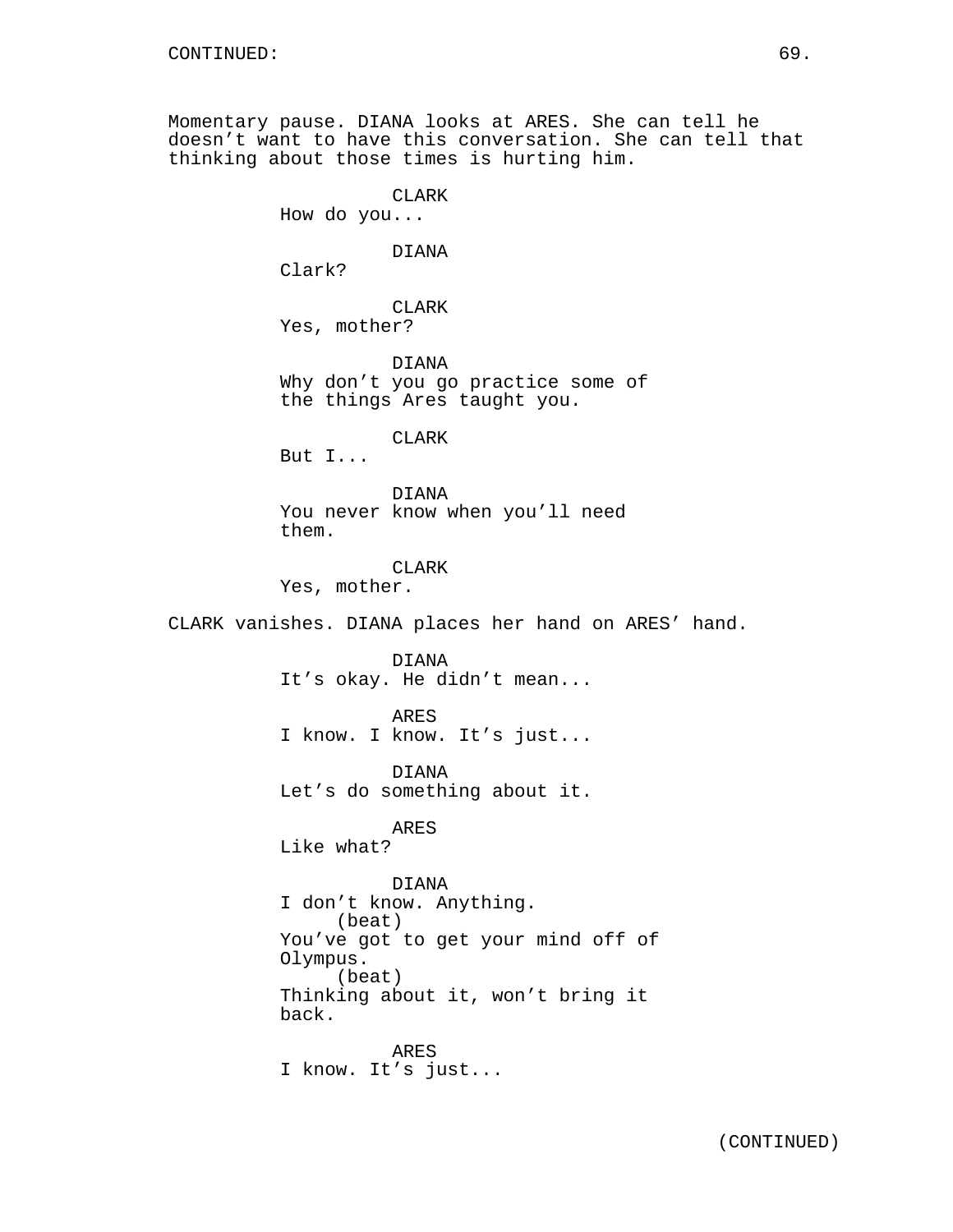DIANA What will it take to get your mind off of Olympus? (beat) We can do anything you want. Go anywhere you want.

ARES (smile) Maybe later. Right now I just need to be alone.

DIANA

Are you...

ARES vanishes.

### DIANA

...sure.

DIANA looks at the empty chair that ARES was sitting in.

DIANA Oh, Clark. I hope you haven't gone and done it this time. (beat) You have no idea what thinking about Olympus does to him. (beat) What sort of mood it puts him in. (beat) I just hope he doesn't go ballistic and start something we wouldn't want to happen.

JUMP TO:

24 EXT: BEACH (NOON) 24

CLARK is standing on the shore. He is staring out across the ocean. He is in his "no one can see me unless I want them to see me" state.

> CLARK I can't believe I'm through. (beat) No more lessons. No more...

CLARK's attention is diverted from his thoughts, when he hears someone approaching from behind. He turns to see who it is. It's KAREN.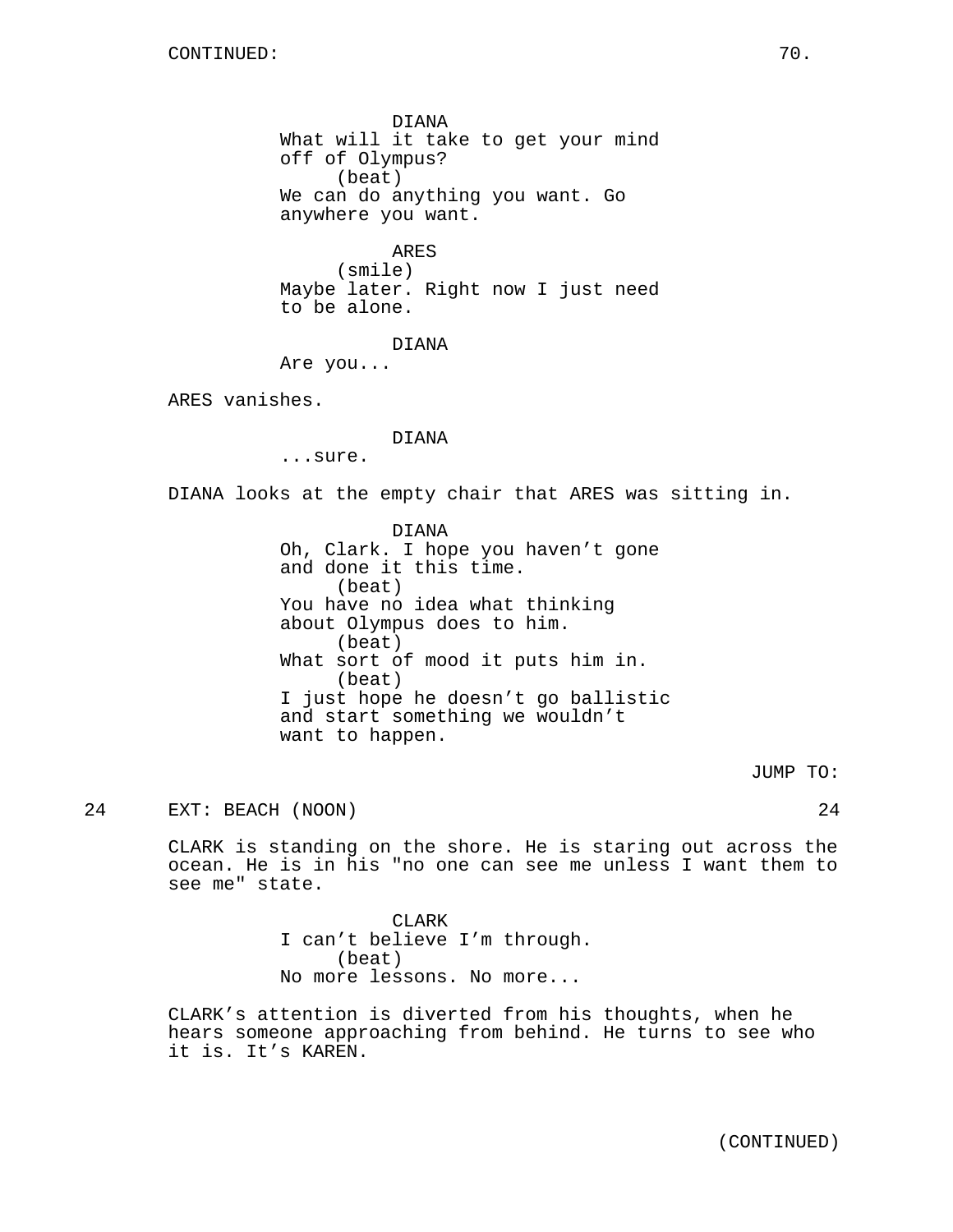Momentary pause. CLARK watches KAREN as she walks to the shore. Once she reaches the shore, she stares out at the ocean. CLARK enters her thoughts.

> KAREN (VO) Was he really a dream?

CLARK She remembers me.

KAREN (VO) He seemed so real. (beat) It seemed so real.

CLARK She wants me. She...

Momentary pause.

KAREN (VO) It had to have been a dream. I mean if it was real, if he was real, he would have been back. (beat) No man makes love to a woman the way he did to me, and then just vanish. (beat) He'd've come back. He'd've wanted to be with me again. Wouldn't he?

Momentary pause. KAREN raises her eyes to the heavens.

KAREN (VO) If he was a dream, why can I not dream of him again? Why?

Momentary pause.

CLARK So, she misses me. I've missed her too. She...

KAREN (VO) Oh how I wish I could see him again. How I long to hold him.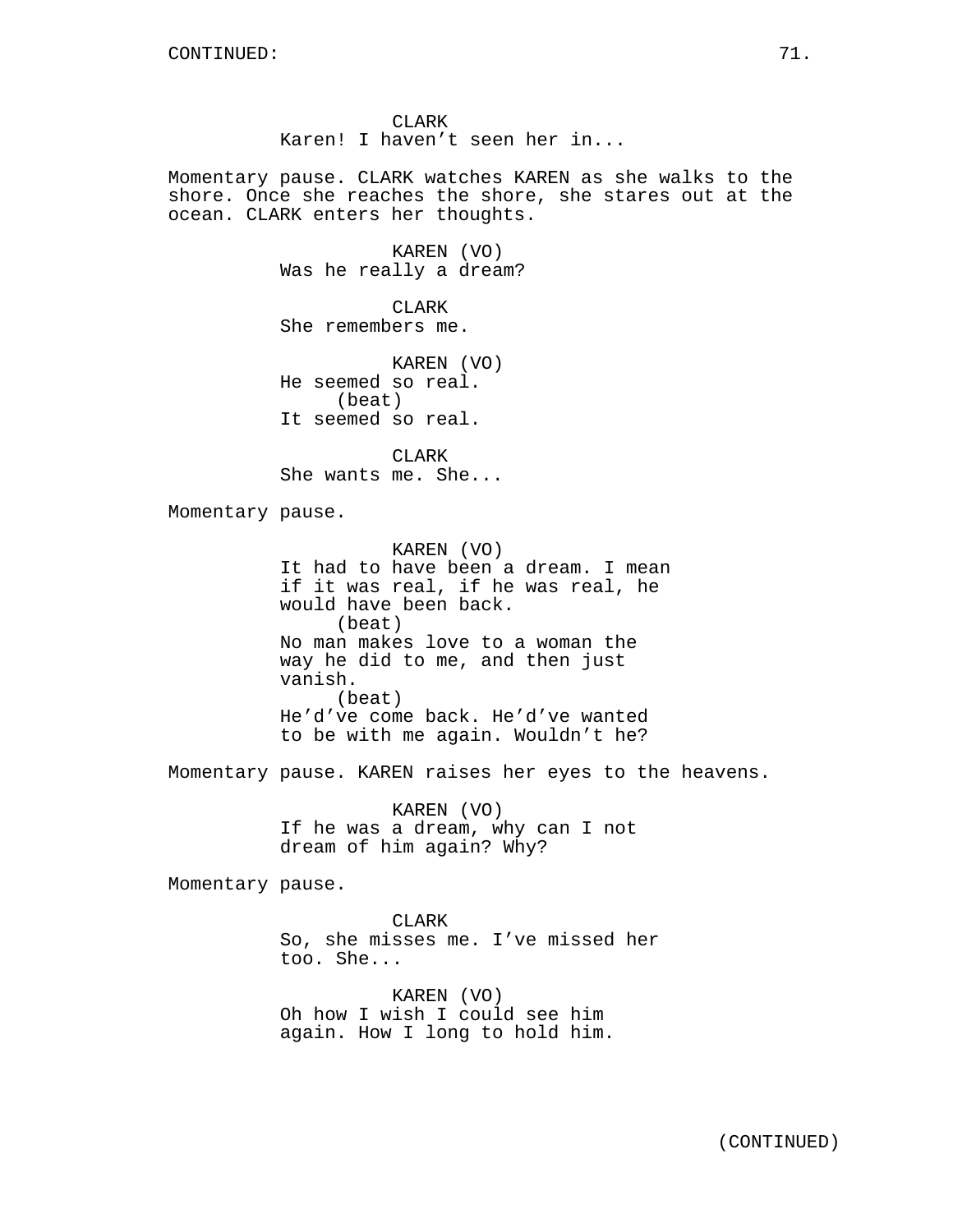CLARK She longs for my touch. Well, I guess I can give her what she wants.

Momentary pause. CLARK transports himself over to the tree, off to the side. He appears under it. He is now in his "only she can see me" state. He is sitting on a big beach blanket and has a beautiful picnic lunch spread out - including a bottle of champagne. CLARK calls her name.

CLARK

Karen.

Momentary pause. KAREN turns. She is stunned.

KAREN (VO) It's him. The man from my dream. If it was a dream. Am I dreaming now? Or am I...

CLARK motions her over. She heads over. As she makes her way over, he pours two glasses of champagne.

> **CLARK** Sit beside me. Join me for lunch.

> > KAREN

I...

CLARK I've missed you.

KAREN I've missed you too.

CLARK flashes her a smile.

CLARK Then sit. Join me.

KAREN

Alright.

KAREN sits. CLARK offers her a glass. She takes it. She takes a sip, then looks at him.

> KAREN I thought I'd never see you again.

> CLARK I'm sorry about that. Really. I...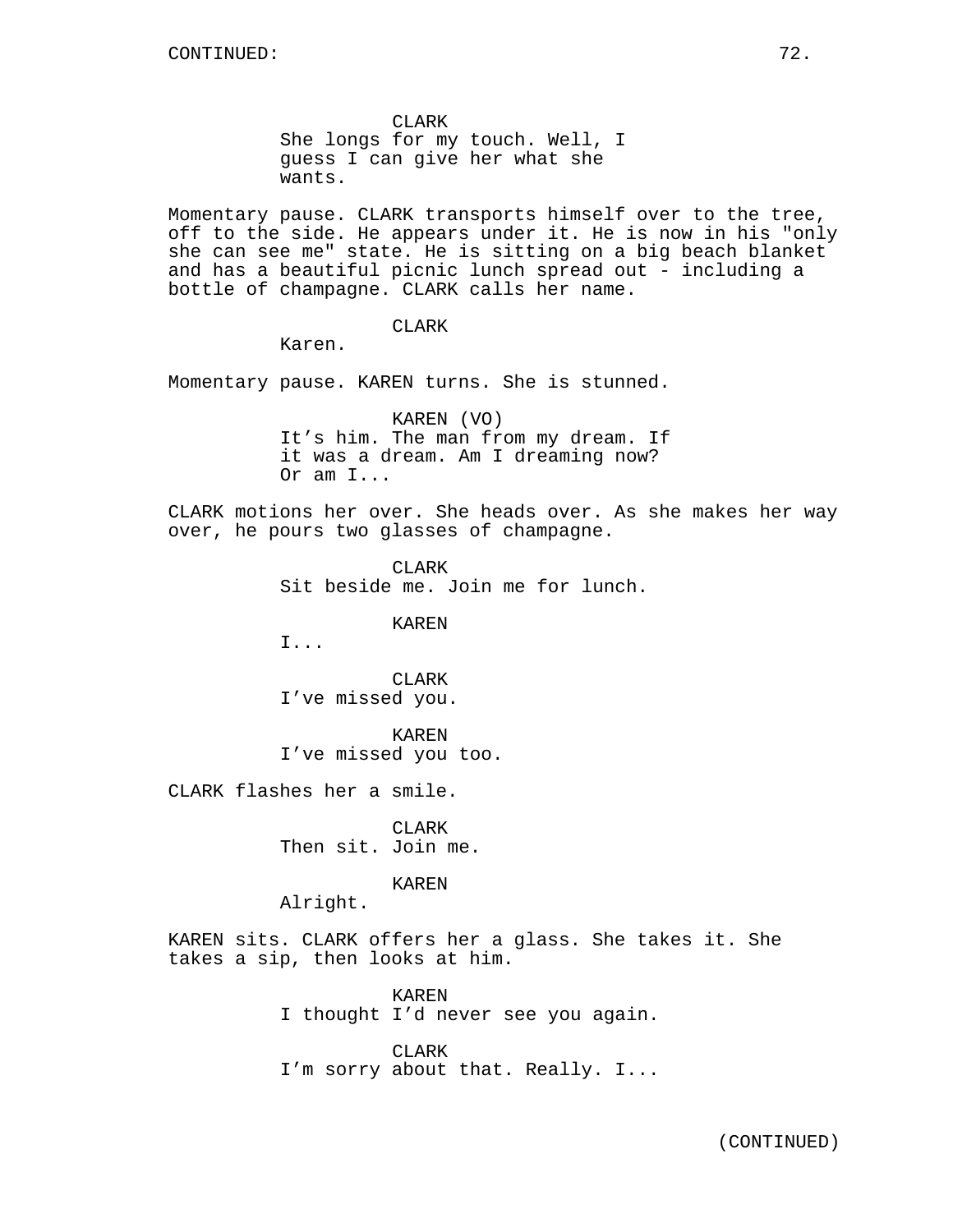Momentary pause. CLARK tries to think of an excuse. KAREN prompts him to continue.

# KAREN

What?

CLARK I couldn't get away. (beat) My Uncle had me working on a project that took up all my time and left me with no spare time to see you.

### KAREN

I see.

CLARK I really wanted to see you, but...

### KAREN

(smile) You wanted to see me? Really?

CLARK brings his hand to the side of her face and strokes it.

## CLARK

Yes.

# KAREN Well, you're here now and... I haven't been able to stop thinking about you.

CLARK Nor I you. (beat) Well, shall we eat?

KAREN Yes. I'm starved.

CLARK smiles. He knows that food isn't the only thing she's starving for. But, one thing at a time. He'll feed her, then he'll seduce her. KAREN smiles back at him. They start to eat.

JUMP TO: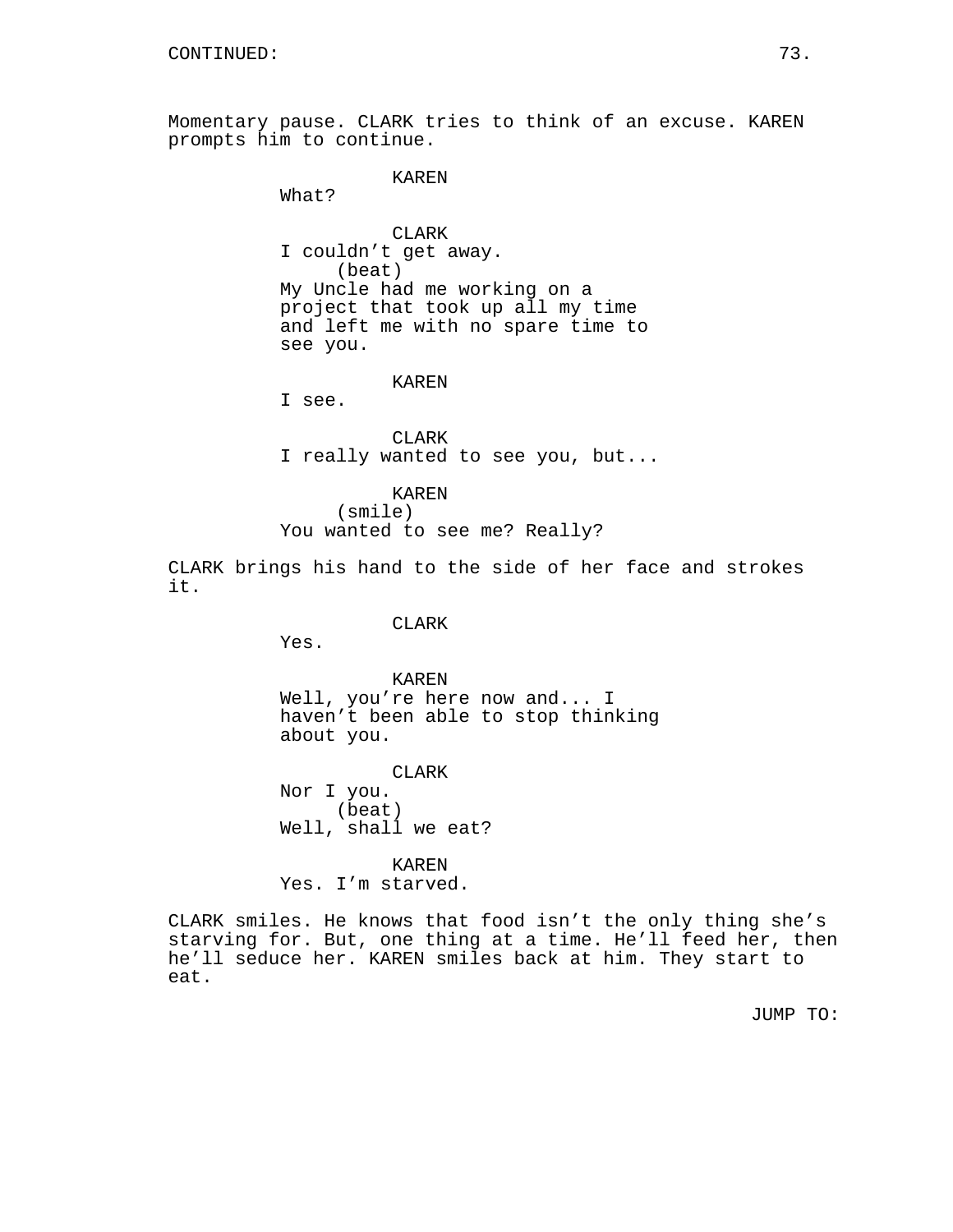25 INT: ARES & DIANA'S PLACE (1:00PM) 25

DIANA is sitting on the sofa. She is updating THE CHRONICLE. She writes one more sentence, then closes the book. The book disappears. (DIANA "thinks" it away.) She looks at the clock on the wall.

> DIANA He's been gone a long time.

Momentary pause. DIANA walks to the window and looks out.

DIANA I wonder if I should go looking for him.

ARES materializes in the room. He sees DIANA at the window, and transports over to her. He appears behind her. He wraps his arms around her waist, and nuzzles her neck. She leans back in his embrace. He kisses her neck.

> DIANA Mmm. You're back. I was beginning to...

ARES whispers seductively into her ear.

ARES

I want you.

She turns in his arms.

DIANA

I'm all yours.

She kisses him. He kisses back.

CUT TO:

26 EXT: UNDER A TREE ON THE BEACH (1:30PM) 26

CLARK has just finished putting all the dishes, etc. back into the picnic basket. KAREN is finishing off her glass of champagne. She hands him the glass.

KAREN

Here.

CLARK looks at her.

CLARK Want some more?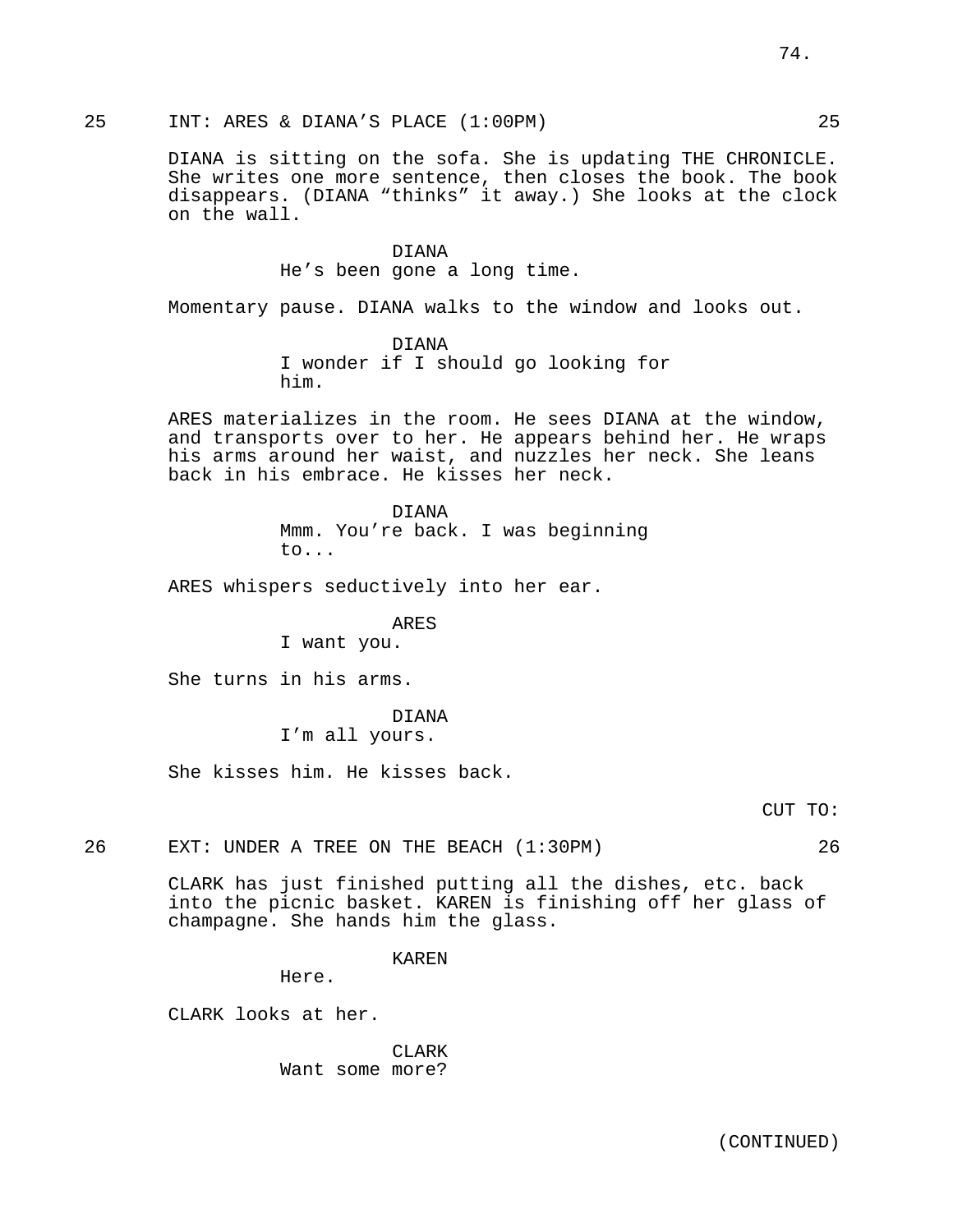KAREN No. You can put the glass away.

CLARK

Okay.

CLARK puts the glass away, then looks at her.

CLARK

So, what would you like to do now?

CLARK smiles and says the rest of his line in his head.

CLARK (VO) As if I don't already know.

KAREN smiles. CLARK, reading her thoughts, knows exactly what she wants him to do. And he is all too willing to oblige.

### KAREN

Kiss me.

CLARK kisses her. She wraps her arms around him, and leans back on the blanket. He lays her down, and positions himself on top of her. She pulls him close to her. He probes her thoughts again. He wants to do what she wants, and wants her to tell him what to do.

> KAREN (VO) Oh, yes. Slide your arms down my sides.

He does so.

KAREN (VO) Oh. I wish he'd touch my... my...

He brings his hands around her legs, and slides them up her legs, under her skirt. He lets one hand slide under her panties. He touches her.

> KAREN (VO) Yes. That's the place. If only he'd fondle me like before.

CLARK uses his other hand to pull her panties down. He removes them completely, and inserts his fingers.

> KAREN (VO) Yes. That feels so good. Feel me. Let your fingers explore inside me.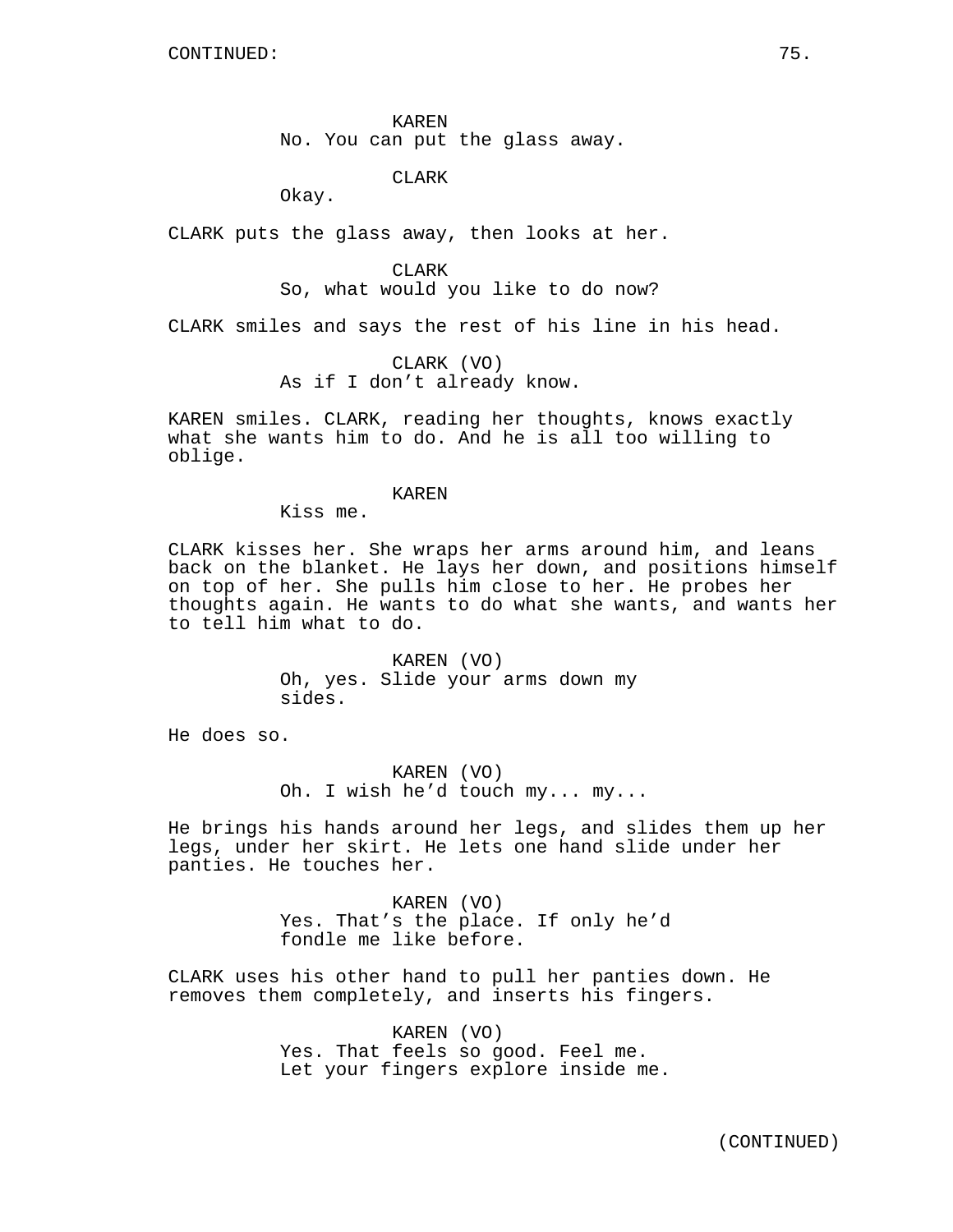CLARK let's his fingers explore, working her up. KAREN breaks the kiss.

```
KAREN
```
Oh...

CLARK You like that?

KAREN

Yes. Yes.

CLARK Good. Because I like doing that to you.

CLARK presses his fingers into her.

CLARK I like the way your juices feel on my fingers.

CLARK lets his fingers work her for a while. She cums for him numerous times. He pushes his fingers into her. She moans and presses down on his hands.

> KAREN Oh. That feels so good.

CLARK You want to feel better?

KAREN

Yes.

CLARK Are you ready to feel me riding you?

KAREN Oh god yes.

CLARK Then I shall take you.

He pulls her walls apart with his fingers, preparing her for his entry. She moans and cums for him.

> CLARK This cowboy is gonna take his mare for a long ride.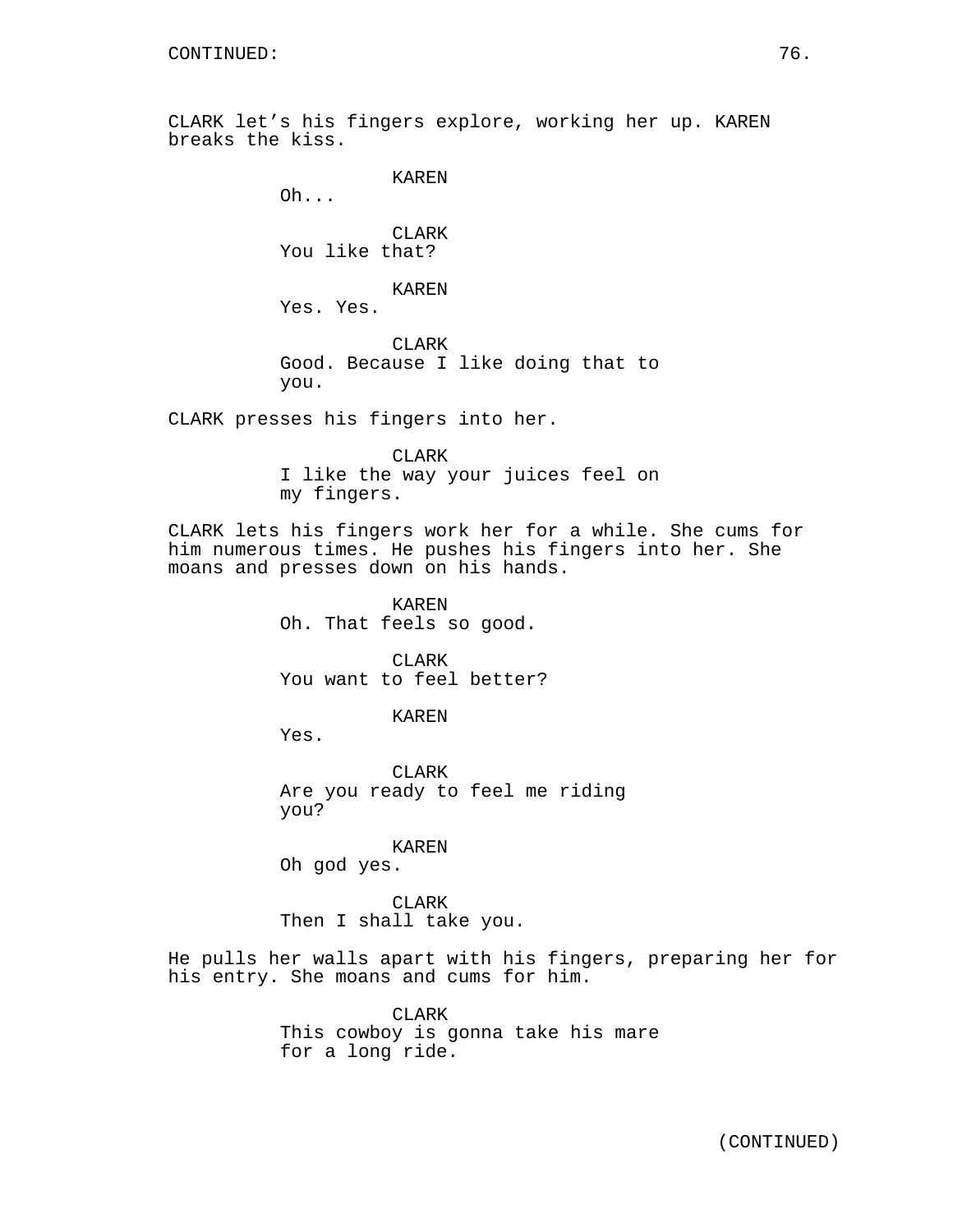He gently inserts himself into her. She moans as he enters. He pushes himself in all the way. Once in, he lets her walls close. Her walls clamp onto him, tightly gripping his unit. He brings his hands up her body. With a mere thought, he opens her blouse, and removes her bra. She is so far gone, that she doesn't notice he did that without touching them. He cups her breasts. She sighs. He kisses her, as he starts to pump her up. She hungrily kisses him back. He breaks the kiss, and brings his lips to her breast. He suckles on a breast. As he suckles, he stops pumping her, and pushes in real hard. He releases her breast, and buries his head in her neck.

#### KAREN

Oh...

HE whispers into her ear.

CLARK Does that feel good?

KAREN

Yes.

CLARK You like it when I do this?

He pushes hard.

KAREN

Oh, yes.

CLARK You like it when I push into you.

When CLARK says "push" he pushes.

KAREN

Yes.

CLARK Do you like it when I pump you, like this?

He pumps her hard and fast.

KAREN Yes. Oh yes.

CLARK You want more?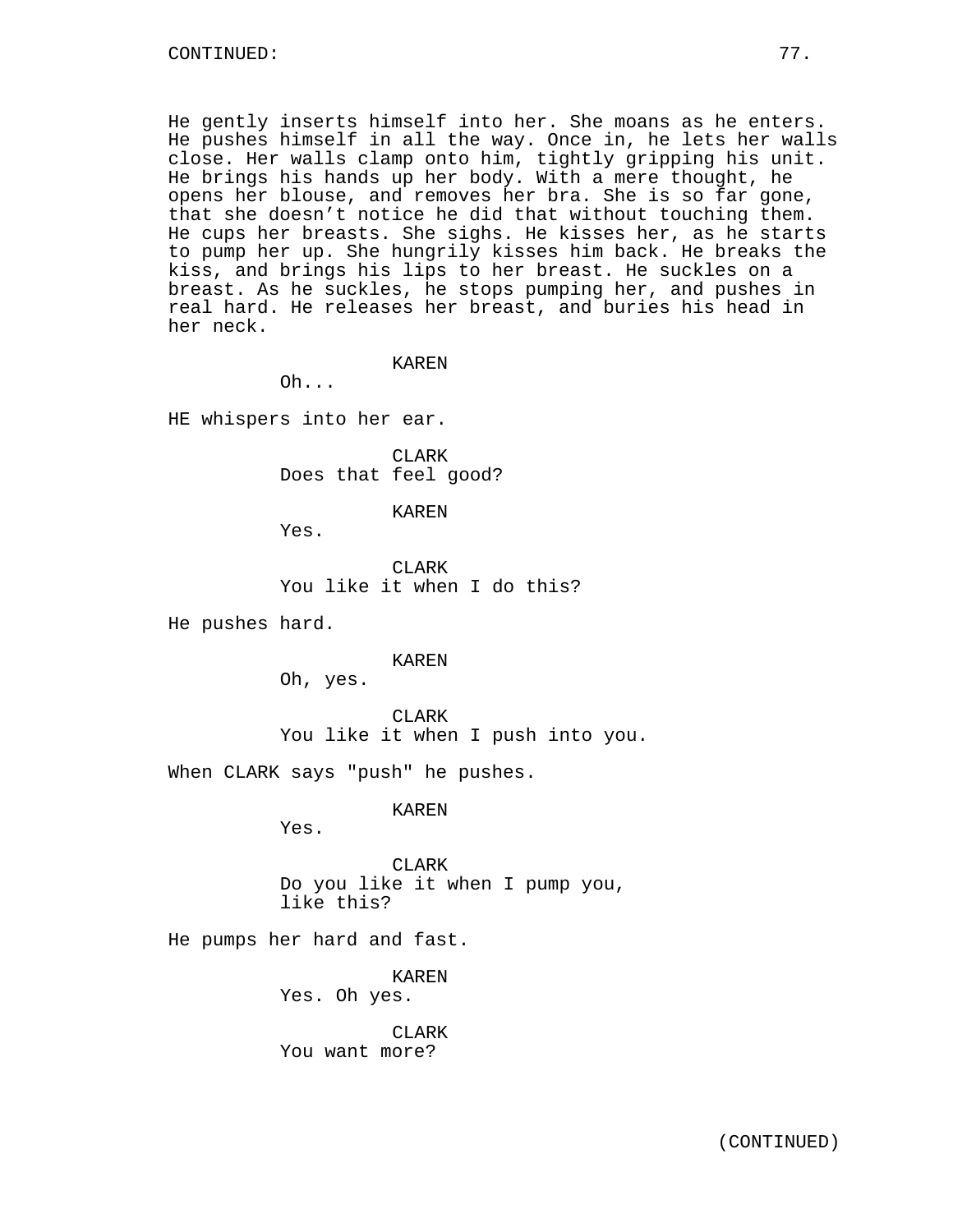# Don't stop. Don't ever stop.

CLARK smiles at her. He rides her. Harder and harder, faster and faster. After about 10 minutes, he erupts inside of her. He squeezes her breast as he releases himself inside her. Once he is empty, he slowly exits her. He rolls off of her, and lays beside her. She places her head on his chest. All is quiet for a few minutes.

> KAREN That was better then the last time. I...

CLARK takes her hair in his hand, and pulls her head up. He kisses her. She rolls onto him.

> KAREN Give me your hand.

CLARK gives her his hand. He knows what she is going to do with it. She takes his hand, and places it on her moist mound. She holds it there. She sighs.

> KAREN I like the way your hand feels on me. I like the way your fingers feel as they insert themselves into me.

> > CLARK

(smile) If you want my fingers to work you up again, you will have to do two things.

KAREN

Name them.

CLARK One, let go of my hand.

She does so.

CLARK And two, lay on your back.

KAREN rolls over. He stares at her mound. Momentary pause.

KAREN

Well, what are you waiting for?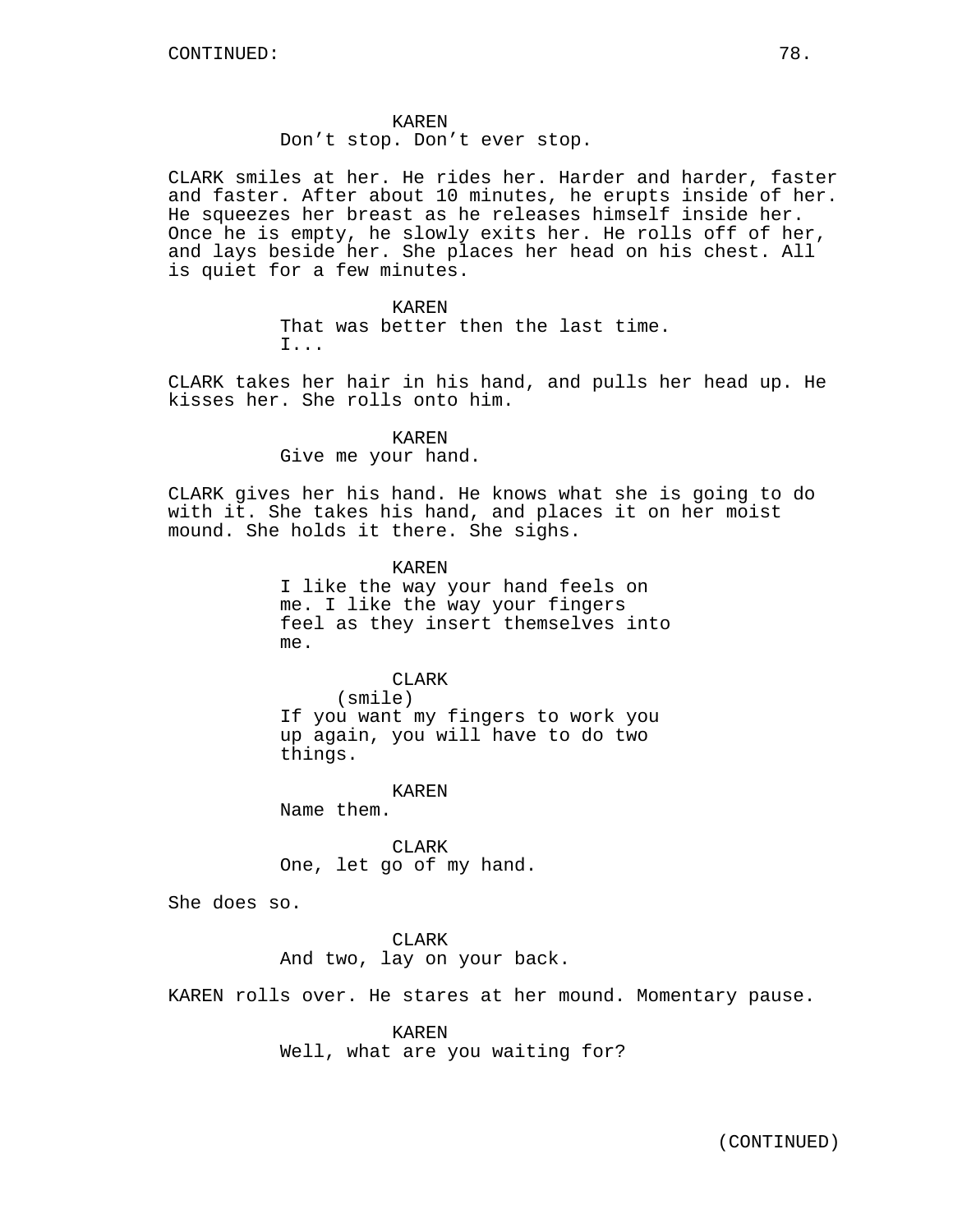CLARK smiles. He gently inserts his fingers. He starts to work her good. His fingers probing, and pushing. He is working her up, making love to her with his fingers. He plays with her for a while. His fingers are all wet and moist from her juices. He wants to just take her now, but he is enjoying this too much. He wants to have her begging him to take her. He wants her to wait until he has her right where he wants her. She gasps, and moans, and cums for him. He brings his other hand over. He inserts two fingers from each hand and pulls her walls apart. She gasps. He holds them apart for as long as he can. She is gasping and moaning. He can feel her walls throbbing against him. They want something to clamp on to. They need something to hold on to. She starts bucking, rocking, as if somebody were in fact pumping her up. He continues to hold her open. He stares at her. Watching her. His eyes shift from her face to her opening. He can tell she is about to cum, and watches as she does. He continues probing her with the fingers of his left hand. She accepts his fingers one by one, moaning as they insert themselves. He plays with her as he works his fingers inside. First one, then two, and then three. He fingers her with three fingers, moving fast enough to bring her to another climax. As she climaxes, he gets another finger inside her. He brings her to another climax, working his fingers inside of her. When she starts to cum, he freezes, letting the spasm shatter through her body. He holds his fingers still for a few moments, then starts all over again. She's so hot that he can't stop. And she doesn't want him to stop. He remembers something Ares once told him.

> ARES (VO) Have you ever fisted a woman? (beat) Oh the feeling. You ain't never felt anything like it.

CLARK tries to work his hand in. He is so caught up in the moment, that he has forgotten that he can shrink his hand to fit and then enlarge it. He presses into her. Harder and harder. She sighs. He tries everything, but can't seem to get in past his knuckles. This is going to be harder than he thought. But he won't give up.

> CLARK Karen, I want you to do exactly as I say. (beat) I need you to work with me, babe. I need you to rock, okay? Back and forth. (beat) And press down, hard. C'mon you can do it.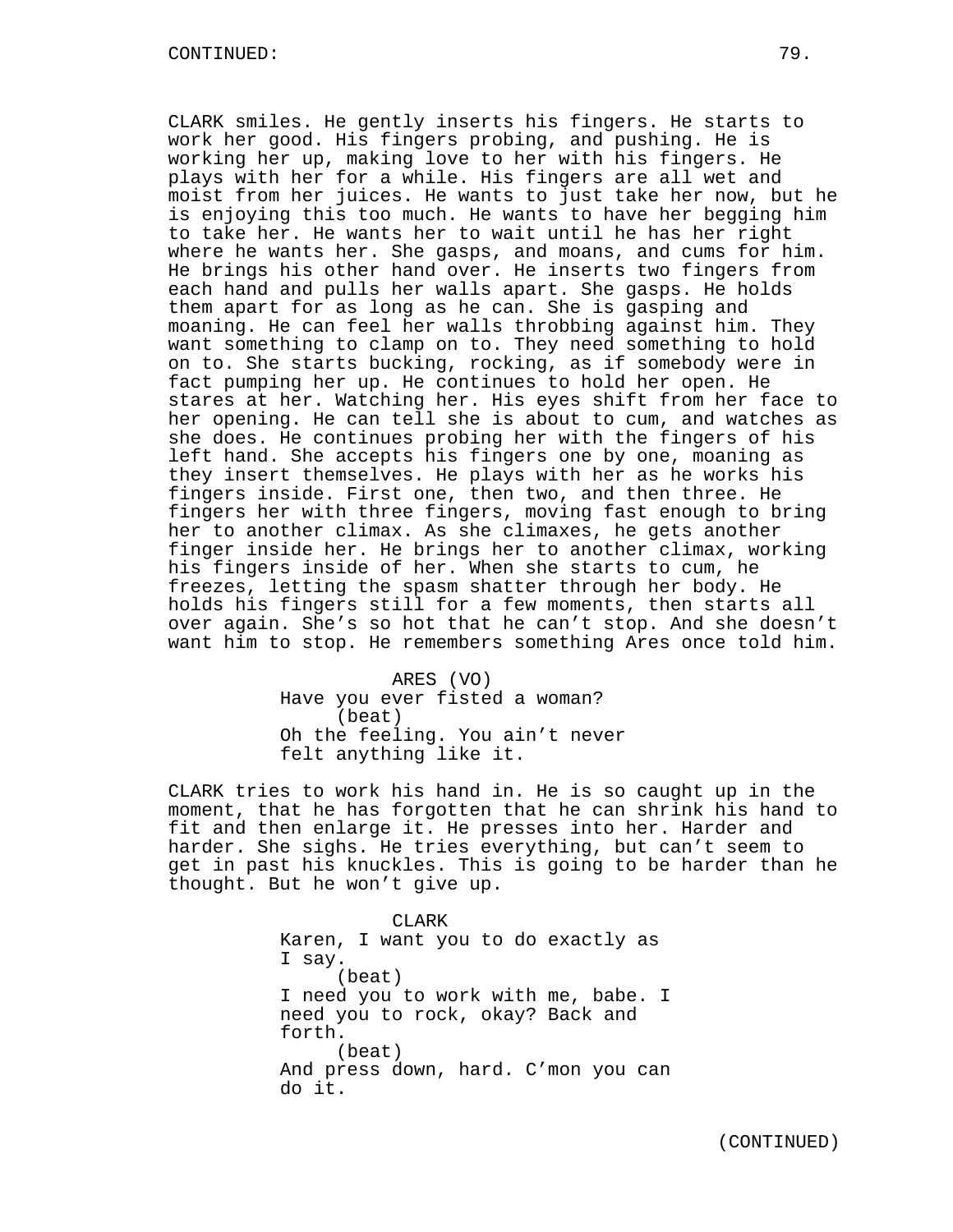CLARK focuses on the task at hand. She rocks her pelvis back and forth, all his fingers are working her to a frenzy. She is getting wetter and wetter. She cums two more times. But he isn't happy. He wants his whole fist inside of her. He tries harder. He pushes harder. He looks at her again.

### CLARK

You have to press down harder. You think this feels good. Wait till my whole fist is inside of you. You ain't never felt anything like it. You'll be crying out in so much pleasure that you'll think you'll burst. I want to take you there. I want us to feel that passion together. I want us to experience this together. But you have to want it. You have to press down hard. Keep pressing.

She can feel her juices flowing inside of her as his fingers probe inside her. She pushes herself down harder and harder on his probing hand while he bunches his fingers together working her into yet another frenzy. Pumping them in and out, and in and out, and in and out. Every time he goes in, he pushes harder, trying to go deeper. And she presses down on his hand as hard as she can, and breathes in, pulling him deeper. He thrusts in hard, and fast, at the exact same moment as she rocks her pelvis, and pushes down hard on his hand, and, his entire fist slides into her, right up to his wrist and beyond. His push was so hard, that his entire fist and part of his arm, are now inside her. He pauses. He is amazed that he actually got in. He can feel her walls throbbing on his arm.

### CLARK

Yes.

### KAREN

## Ah. Oh. Oh.

She screams is ecstasy, gasping, as she sees what has happened. For a few seconds, she waits for the pain to shatter her. But there is no pain. Just pleasure, so much pleasure. She moves experimentally, as he begins to fist her. This is a new experience for both of them. He starts off slow, and gradually speeds up. She cums for him, over and over and over. His fist works in and out of her. Every push in is harder then the previous one. CLARK wants to go as far as he can.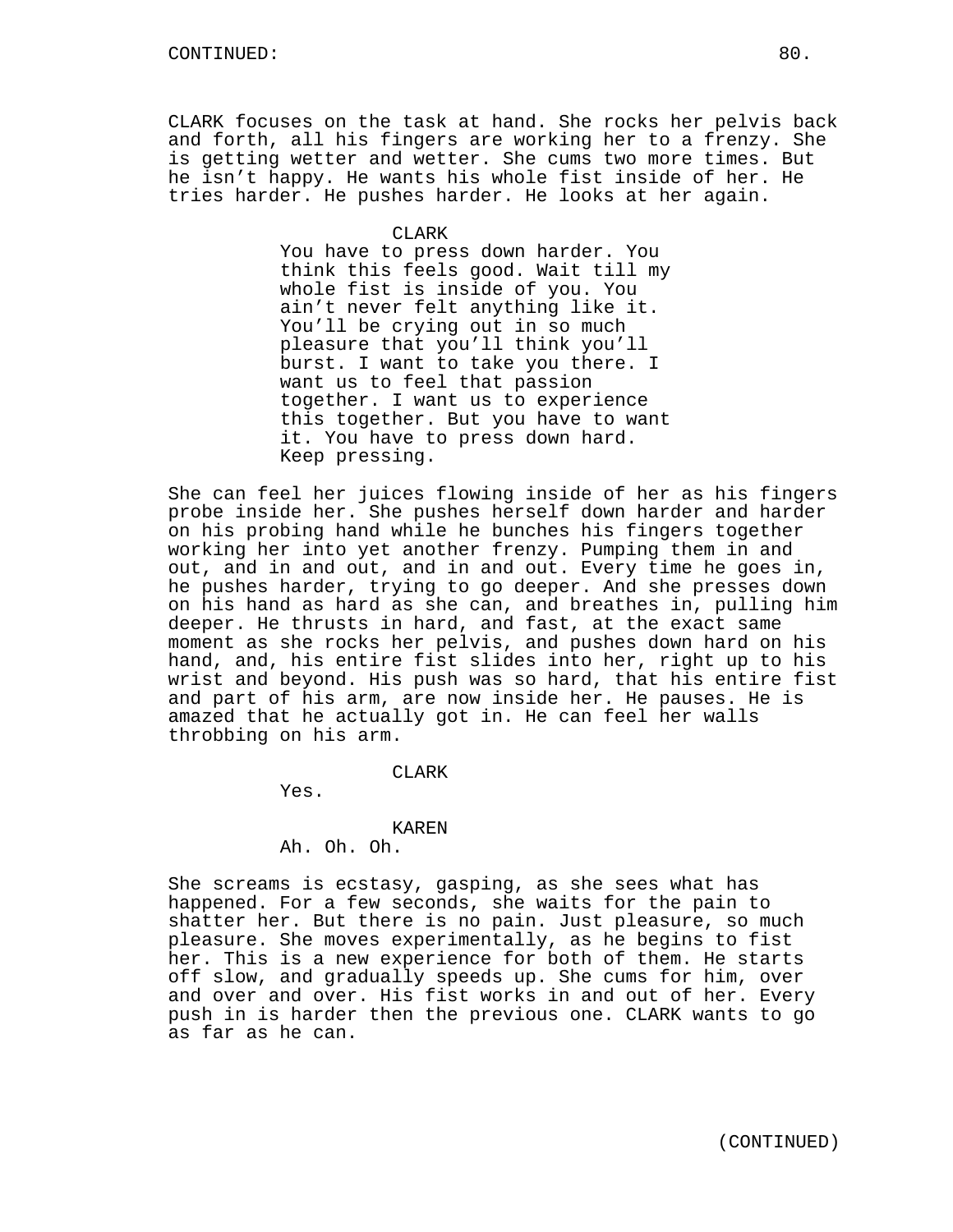KAREN Oh. Oh. Oh.

CLARK starts ramming his fist into her, and pulling it out, and thrusting it back in, over and over.

> KAREN Yes. Yes. Oh yes. (beat) Do it to me. Do it harder. Harder. (beat) Ah... Faster, faster. (beat) Oh, yes. Yes. (beat) Oh god I...

CLARK smiles. He says the following line in his head.

CLARK (VO) Ares was right. This is so good.

He looks at her.

**CLARK** You cum so easily. My arm is so wet with your juices.

She explodes, cuming like a crazy woman. With every thrust in, she cums. She cums over and over. She can't stop.

> KAREN Oh yes. Yes. Yes. (beat) Don't stop. Don't ever stop.

CLARK smiles. He has no plans on stopping. As he pumps her, he can feel her walls throbbing. He is enjoying this, and he knows she is also enjoying it.

> KAREN It feels so good. (beat) Push it. Push it. (beat) Oh. Harder. Harder. (beat) Ah. Oh, oh. (beat) Yes. Yes. (beat) Faster, faster. (beat) (MORE)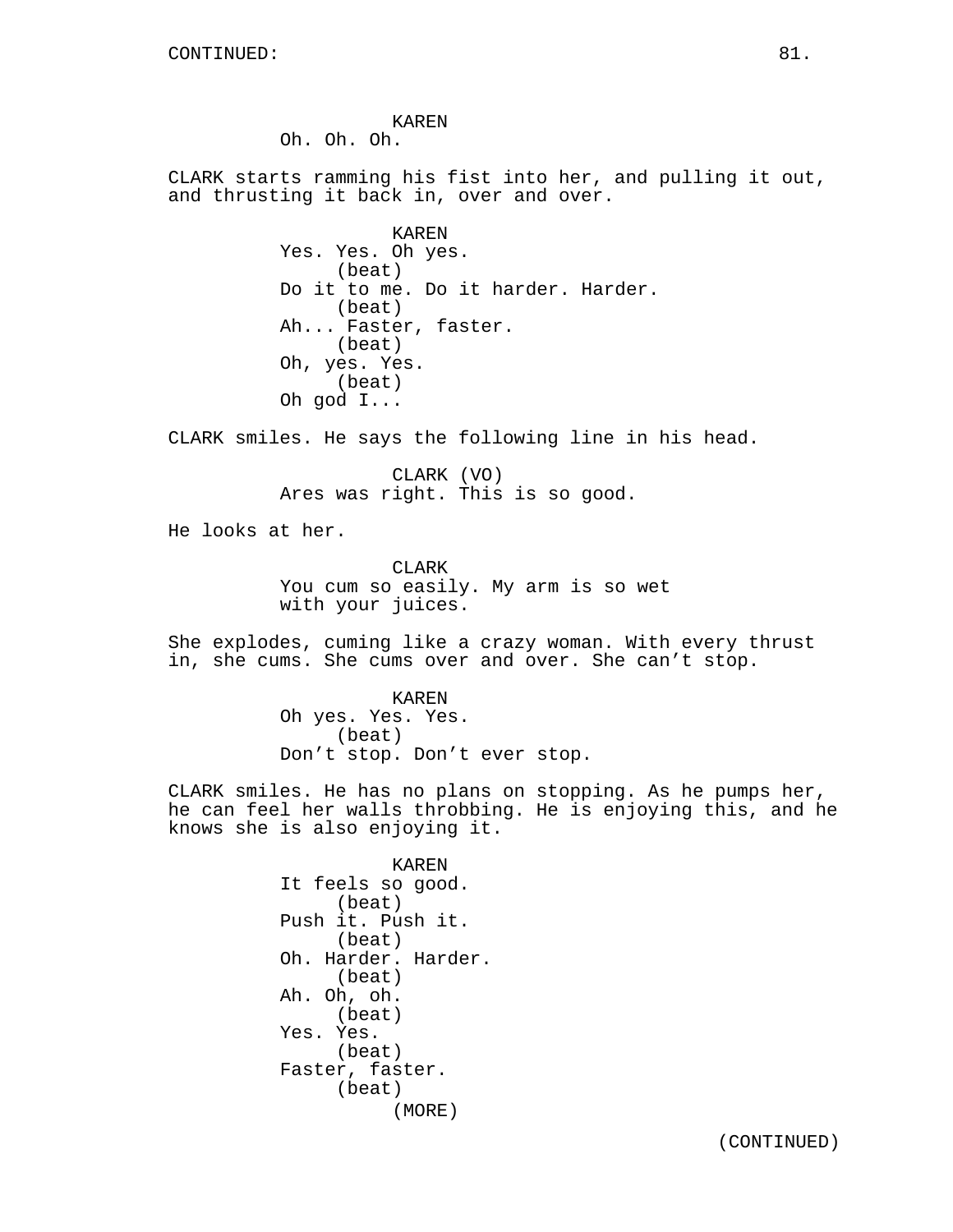KAREN (cont'd) Oh. Pump me up, pump me up (beat) Faster, faster. (beat) Oh. oh. (beat) Work it. (beat) Oh. Yes, yes.

CLARK looks at her. He follows every command she gives. She is in a state of pure ecstasy. He keeps pumping her, hard, and fast. He pumps her until his left arm can take no more. He is getting hot for her. He is so hard and firm right know that he knows he won't need long to erupt. He looks at her. She is so hot, and wet inside, that we wants to take her, to ride her. As he removes his arm from inside of her, he rolls on to her and brings his lips to hers. He forces his tongue into her mouth as he thrusts his ever so thick self inside of her. She arches her back allowing him to push it in deep. He pushes into her hard, and holds the push for a few moments. He then starts to pump her fast, real fast. She is crying out in shear ecstasy. He pushes himself in again, harder this time. He wants her to feel his presence, so he starts to use some of his new found godly talents. He enlarges his unit, forcing her to expand. With every thrust in, he expands himself more. After about 6 thrusts in, he is so large, and hard, and she is so wide. She is enjoying this. Her mind is crying out for him to release himself. He doesn't want to disappoint her, so, he thrusts in with all his might, so hard and fast, that he explodes. He releases himself inside of her. As his hot liquid flows inside of her and between her legs, he breaks the kiss and kisses her neck. She gasps as he makes his way around her neck. He is enjoying every minute of this, and he is not about to stop. He knows he can go longer, his godly powers will let him go all night if he wants to. He takes her again, and again. He takes her until he can't take her again. As he exits her, he lets his hands explore her body. He suckles a breast as his right arm slides down her body and stops between her thighs. His fingers gently start to probe inside of her. As his fingers work inside of her, he slides off of her so that he may get in a better position to try and get his first forearm inside of her again. He works her up, repeating the steps from earlier. It only takes a few moments this time for him to get in this time, because her entry is still so expanded from the way he banged her with his enlarged unit. He works her like he worked her before. Maybe a little harder and faster this time. She cums for him over and over and over again. CLARK remembers something else Ares once said.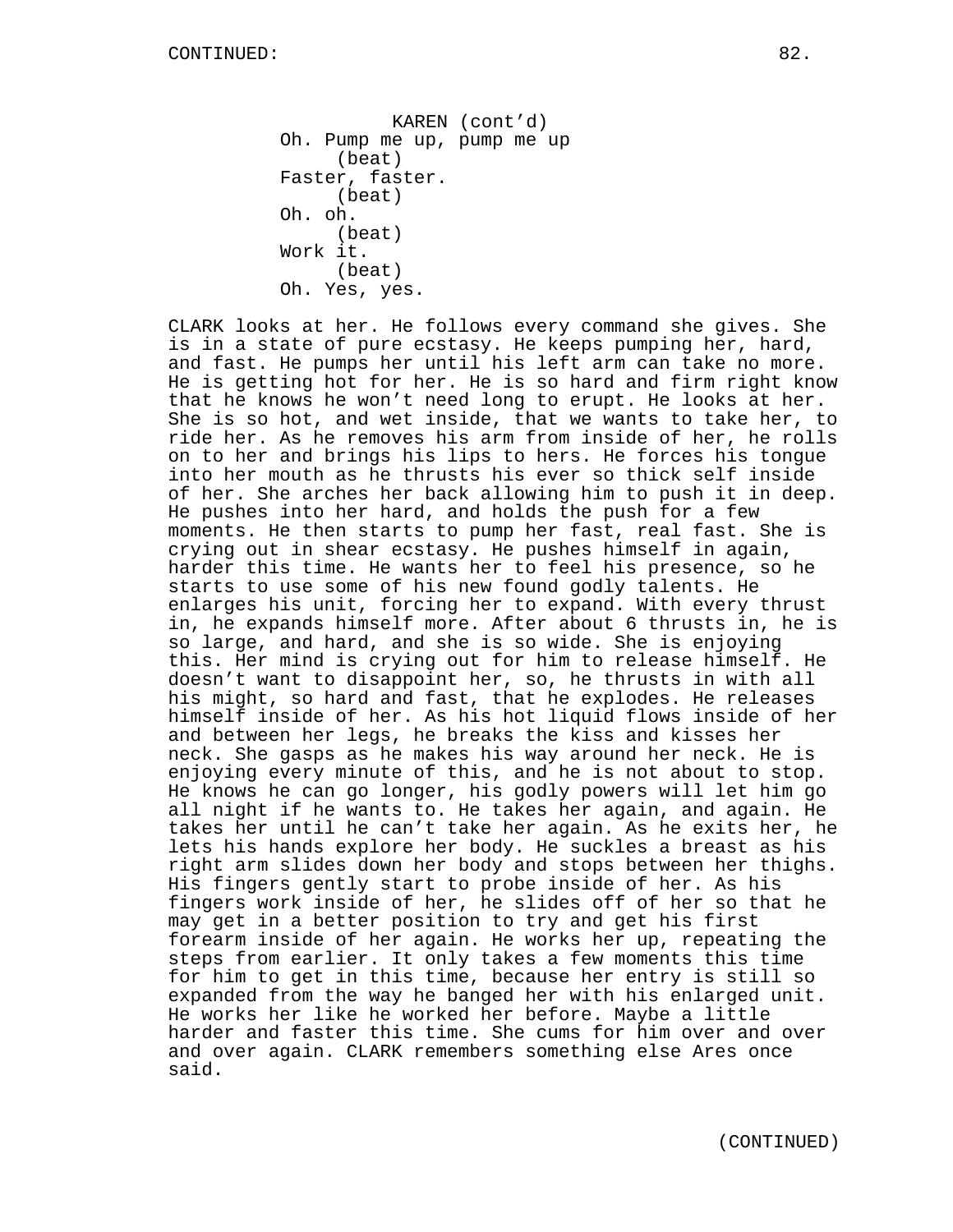ARES (VO) If you ever find a woman who you can fist good, you should try to open her wide enough to get both your hands into her. (beat) Trust me, if you think the feeling you get with one inside is good, wait til you've got both in there. You can do so much to her. (beat) Mind you, finding such a woman is rare. I've only found one woman who I could open wide enough that I could get both my arms into her.

CLARK wonders if he should try it. The thought of it is appealing, so much so, that he decides he will. After all she was ready. With his right forearm still inside her, he gently presses it against her right wall, pulling her entry open. She cries out. His left forearm tries to slide in beside it. He remembers that with his godly ability to shape shift objects, he can just shrink his arm until it is in, and then gradually return it to normal size. He does so. She screams in shear pleasure. With both his arms inside her, her walls are throbbing. She is breathing heavily. She wants this moment to last forever. He starts to pump her. Slow at first, but gradually speeding up. Once he has reached a rhythm, he starts pumping her harder and faster. With every in and out motion his hands are fisted together, with every push in, he opens them, letting his fingers explore. She is gasping in pure ecstasy. She cums almost immediately. Every push causes her to release herself onto his fingers. He looks at her. She looks at him, and tries to speak. Her line is said breathlessly.

> KAREN Oh yes, yes. (beat) I've never felt so much pleasure in all my life. (beat) Oh god, this is heaven. I... (beat) I feel great. I feel on fire.

CLARK I'm glad you are enjoying this.

KAREN Enjoying? I'm loving this. (smile) Don't stop. Please. Whatever you do. Don't stop.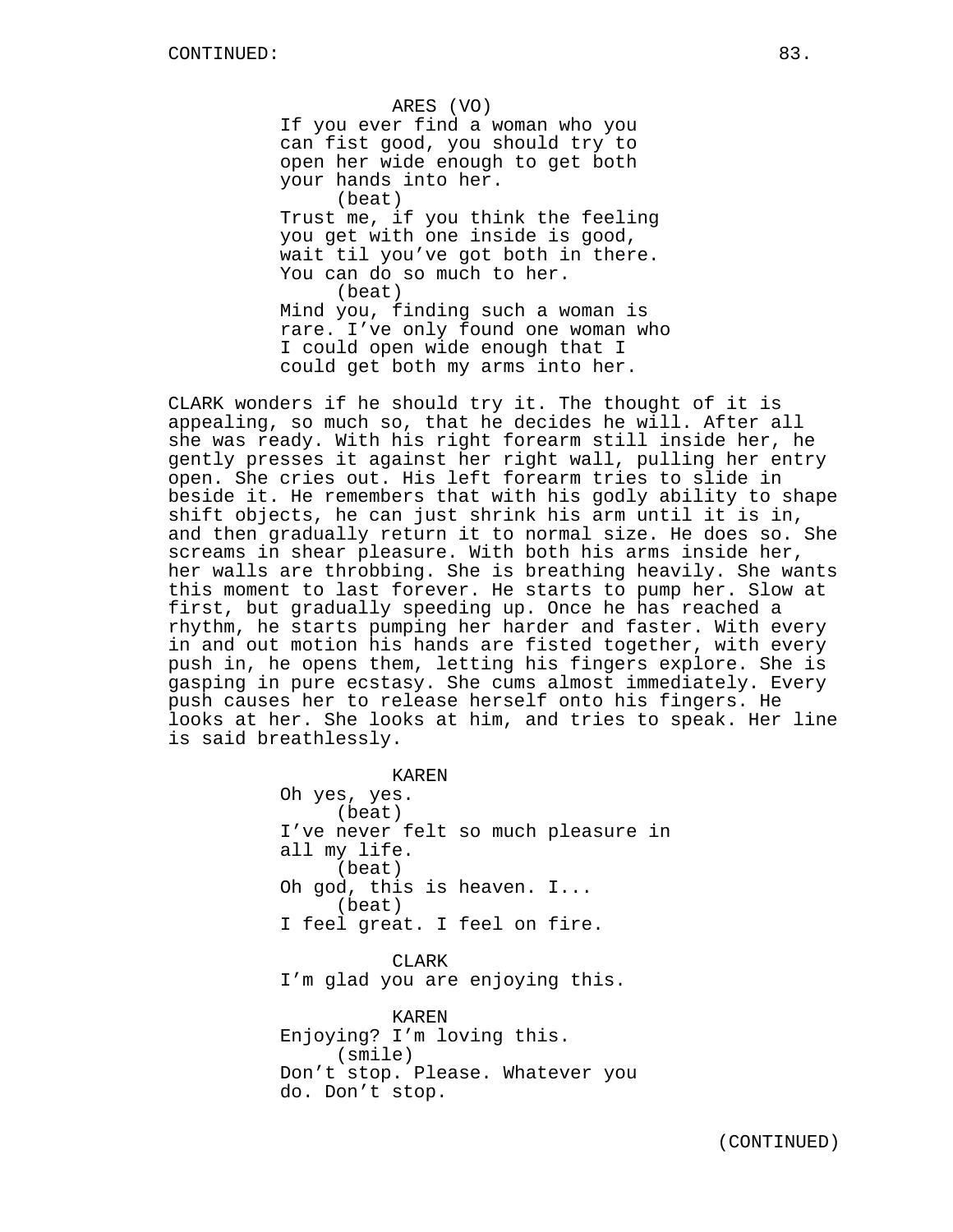CLARK Don't you worry, babe. I have no intention of stopping.

After a few more moments, he presses his arms against her walls, and pulls them open.

KAREN

Ah... Ah...

He holds them open, and stares at her opening. He watches as she erupts. He holds her open for about ten minutes, watching her erupt over and over.

> KAREN Oh god! Yes! Yes! (beat) Oh god! Oh god! I...

CLARK enters her thoughts. As he is reading her thoughts, he lets her walls clamp shut on his arms, and he pushes them into her. She moans.

> KAREN (VO) I want him to ride me again. I want him in me. I want to feel him flowing inside of me.

He withdraws his arms and thrusts himself into her.

KAREN

Oh god. I...

She moans in pleasure as he presses himself into her. Her entry is so wide that he enlarges himself so that they can both experience pure ecstasy. Once he can feel her walls throbbing against his unit, clamping onto him, he knows he is big enough to ride her.

KAREN

Pump me hard. (beat) Pump me fast. (beat) I want to feel you flowing inside of me!

CLARK starts pumping her, following every instruction. This feels so good. CLARK is in a state of euphoria.

> KAREN Harder. (beat) (MORE)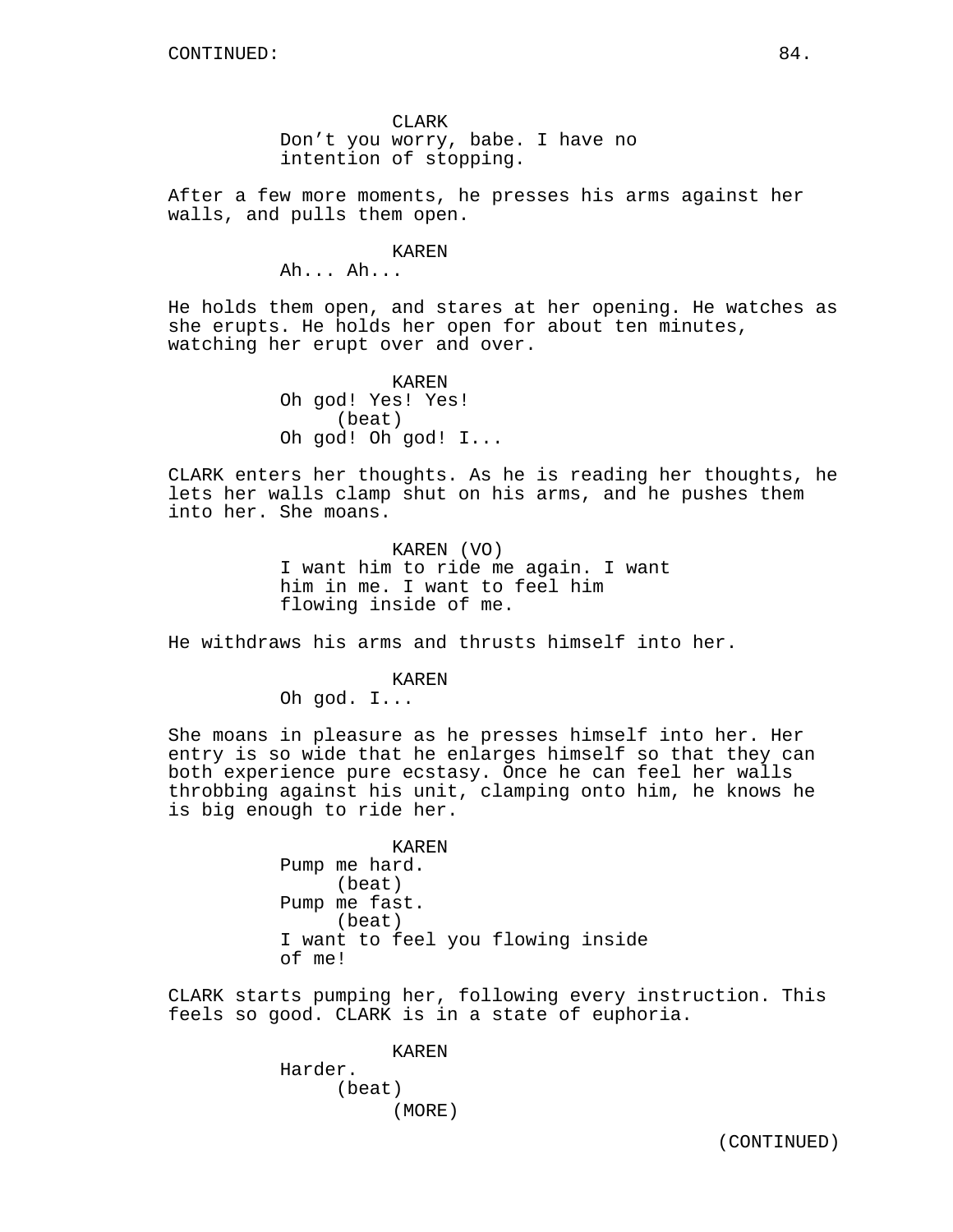KAREN (cont'd) Faster. (beat) Faster. (beat) Oh. Push. Yes! (beat) Push hard. Push it.

CLARK pushes in real hard, releasing his liquid into her. He moans as he erupts inside her.

> KAREN Yes! Yes! Yes! (beat) Keep it going! Keep it going!

He keeps going. With every thrust in, he releases more of himself into her. With every release she screams Yes! More!", and arches her back. He keeps going till he can't go anymore. He gently removes himself from her. He looks at her and she is smiling.

### KAREN

Come, lay on me.

He does so. He lays down on her, his face looking at her. He brings his mouth to one of her breasts. He licks it, and then, dives on it like a vampire on a victim.

#### KAREN

Oh. That feels good.

She moans. He suckles on it for a long time, then moves to the other one. As he is suckling it, he feels himself stirring, his body has re-energized itself faster that it ever has before. And it wants her. Oh how it wants her. She feels him stirring near her opening, and knows that he is getting aroused and she wants him in her again. She is aching for him. Her walls are still throbbing from before. She wants him in her. She wants him to ride her again. She needs him inside of her more than she ever thought she would need anything.

> KAREN I want to feel you flowing inside of me, as I flow into you. I know you can do it. (smile) I can feel you down there now. I know you want me. I know you want in. (beat) (MORE)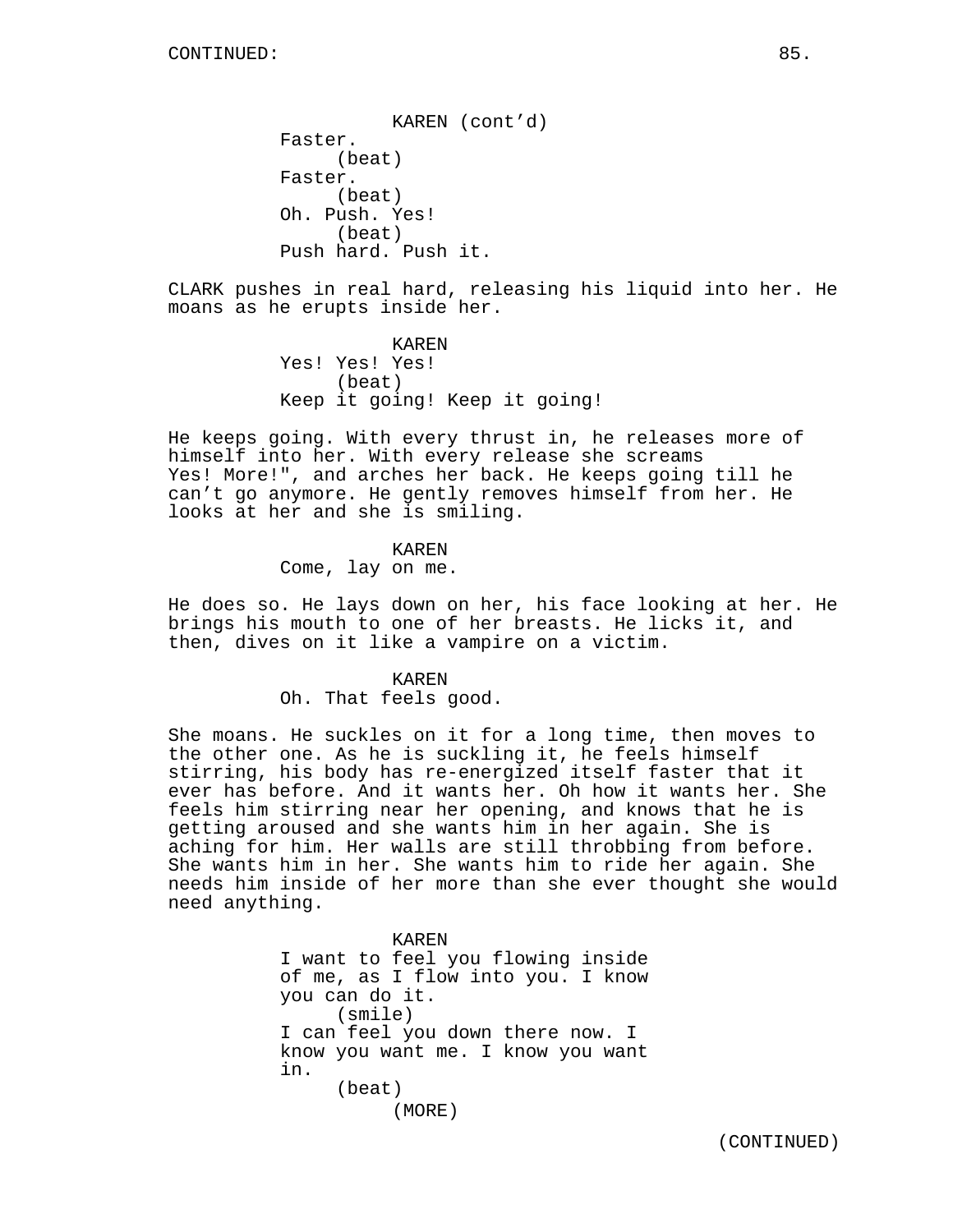KAREN (cont'd) Oh, take me, take me. (beat) Take me now. (beat) Take me hard. Take me fast. (beat) Hurry. I need you in me.

She screams as he suckles hard on her breast and forcefully thrusts himself into her. She cums immediately upon his entry in an orgasmic high. He is on his own high, he keeps hearing her voice crying for more, more, more. He keeps suckling on her breast. And when he cums, he cums hard and fast. She cries out. He releases her breast, and collapses on her. He closes his eyes as he exits her. He just lays on her. After a few moments, he opens his eyes. He smiles and turns his head to look at her.

> CLARK You make me feel so good.

> > KAREN

I'm glad you had fun. I...

KAREN's voice trails off. CLARK probes her mind. He can tell she is thinking she'll never see him again. He wants to let her know that he will always be there for her. He remembers something else that Ares once told him.

> ARES (VO) Another power that you have, is the ability to always know where people are. If you are looking for a mortal, just think of them and you will be wherever they are. (beat) Likewise, if any mortal ever needs you, all they have to do is call your name. If your name is called you will know. It will then be up to you whether you go to them or not.

CLARK smiles and looks at KAREN.

CLARK Hey, if you ever need me, all you have to do is call.

KAREN But I don't have your number.